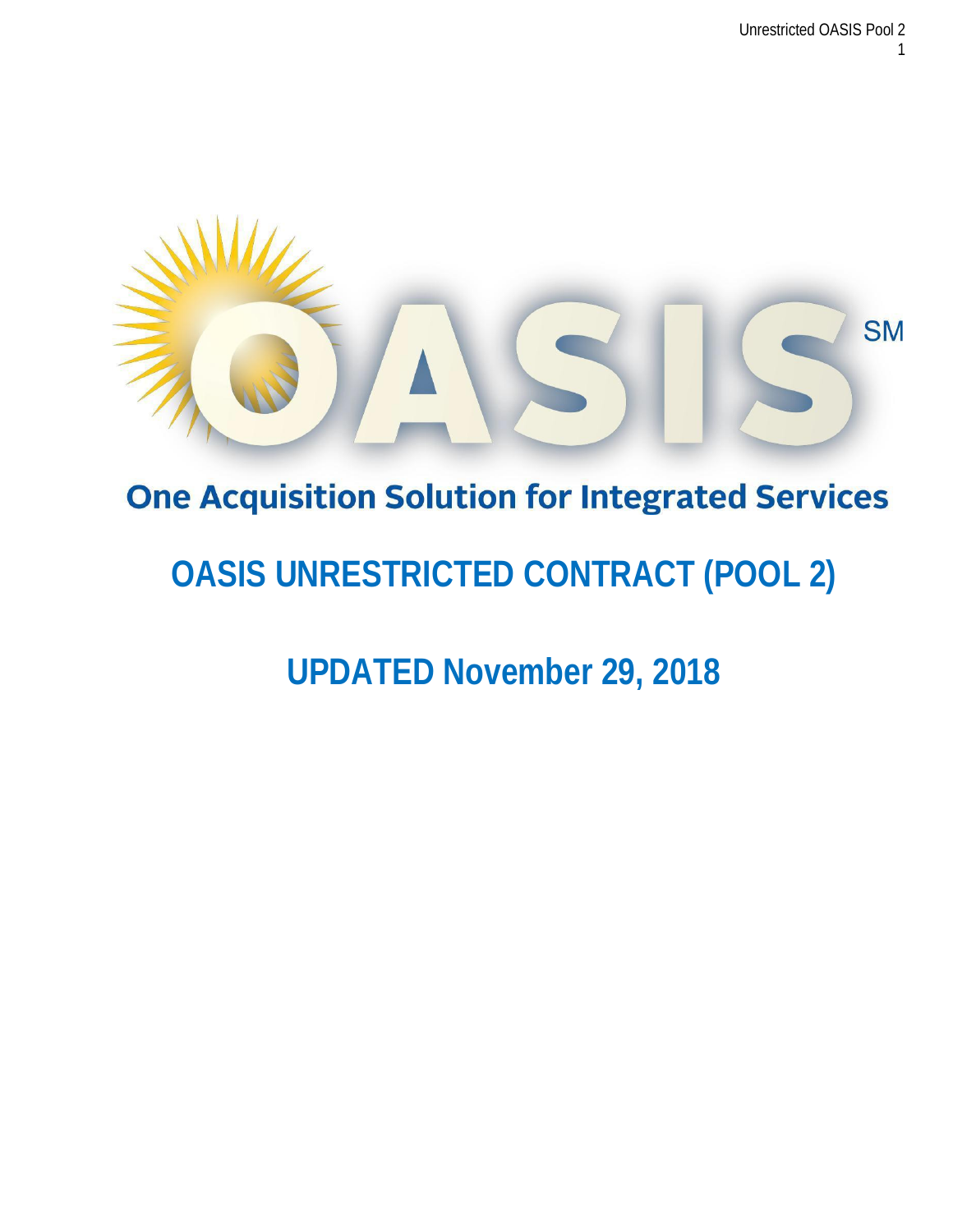# **OASIS**

# **TABLE OF CONTENTS**

| <b>PART I - THE SCHEDULE</b>                                                                                                                                                                                                                                                                                                                                                                                                                                                                                                                                                                                                                                                                                                                                                       | 5                                                                                                                                                                     |
|------------------------------------------------------------------------------------------------------------------------------------------------------------------------------------------------------------------------------------------------------------------------------------------------------------------------------------------------------------------------------------------------------------------------------------------------------------------------------------------------------------------------------------------------------------------------------------------------------------------------------------------------------------------------------------------------------------------------------------------------------------------------------------|-----------------------------------------------------------------------------------------------------------------------------------------------------------------------|
| SECTION B - SUPPLIES OR SERVICES AND PRICES/COSTS                                                                                                                                                                                                                                                                                                                                                                                                                                                                                                                                                                                                                                                                                                                                  | 5                                                                                                                                                                     |
| B.1.<br><b>BACKGROUND</b><br>B.1.1. Authority<br>B.1.2. Economy Act<br>B.1.3. Contract Type<br>B.1.4. Minimum Guarantee and Maximum Ceiling<br>B.1.5. Contract Access Fee (CAF)<br>B.2.<br><b>TASK ORDER PRICING</b><br>B.2.1. Standardized Labor Categories<br>B.2.2. Fixed Price Task Orders<br>B.2.3. Cost Reimbursement Task Orders<br>B.2.4. Incentive Task Orders<br>B.2.5. T&M and L-H Task Orders<br>B.2.5.1. Ceiling Rates for T&M and L-H Task Orders<br>B.3.<br>ANCILLARY SUPPORT<br>B.3.1. Specialized Professional Services Labor<br>B.3.2. Construction Wage Rate Requirements<br>B.3.3. Service Contract Labor Standards<br>B.3.4. Labor outside the Continental United States (OCONUS)<br>B.3.5. Travel<br>B.3.6. Materials and Equipment<br>B.3.7. Subcontracting | 5<br>$5\,$<br>5<br>6<br>$\overline{7}$<br>$\overline{7}$<br>$\overline{7}$<br>$\overline{7}$<br>8<br>8<br>8<br>8<br>9<br>10<br>10<br>10<br>10<br>11<br>11<br>11<br>11 |
| SECTION C - DESCRIPTION / SPECIFICATIONS / STATEMENT OF WORK                                                                                                                                                                                                                                                                                                                                                                                                                                                                                                                                                                                                                                                                                                                       | 11                                                                                                                                                                    |
| C.1.<br>OBJECTIVE<br>C.2.<br><b>SCOPE</b><br>C.2.1. Mission Spaces<br>C.2.1.1. Protection and Defense<br>C.2.1.2. Quality of Life<br>C.2.1.3. Commerce<br>C.2.1.4. Natural Resources<br>C.2.1.5. Other<br>C.2.2. Core Disciplines<br>C.2.2.1. Program Management Services<br>C.2.2.2. Management Consulting Services<br>C.2.2.3. Scientific Services<br>C.2.2.4. Engineering Services<br>C.2.2.5. Logistics Services<br>C.2.2.6. Financial Management Services<br>INFORMATION TECHNOLOGY AND NON-INFORMATION TECHNOLOGY<br>C.3.<br>C.4.<br>ANCILLARY OUT-OF-SCOPE SUPPORT SERVICES<br>C.4.1. Ancillary Support Services for Information Technology<br>C.5.<br>SERVICES NOT IN SCOPE                                                                                                | 11<br>12<br>12<br>12<br>12<br>13<br>13<br>13<br>14<br>14<br>15<br>15<br>16<br>17<br>17<br>18<br>19<br>19<br>19                                                        |
| <b>SECTION D - PACKAGING AND MARKING</b>                                                                                                                                                                                                                                                                                                                                                                                                                                                                                                                                                                                                                                                                                                                                           | 20                                                                                                                                                                    |
| D.1.<br>PACKAGING AND MARKING                                                                                                                                                                                                                                                                                                                                                                                                                                                                                                                                                                                                                                                                                                                                                      | 20                                                                                                                                                                    |
| SECTION E - INSPECTION AND ACCEPTANCE                                                                                                                                                                                                                                                                                                                                                                                                                                                                                                                                                                                                                                                                                                                                              | 20                                                                                                                                                                    |
| E.1.<br>INSPECTION AND ACCEPTANCE                                                                                                                                                                                                                                                                                                                                                                                                                                                                                                                                                                                                                                                                                                                                                  | 20                                                                                                                                                                    |
| <b>SECTION F - DELIVERIES OR PERFORMANCE</b>                                                                                                                                                                                                                                                                                                                                                                                                                                                                                                                                                                                                                                                                                                                                       | 20                                                                                                                                                                    |
| DELIVERIES OR PERFORMANCE CLAUSES<br>F.1.                                                                                                                                                                                                                                                                                                                                                                                                                                                                                                                                                                                                                                                                                                                                          | 20                                                                                                                                                                    |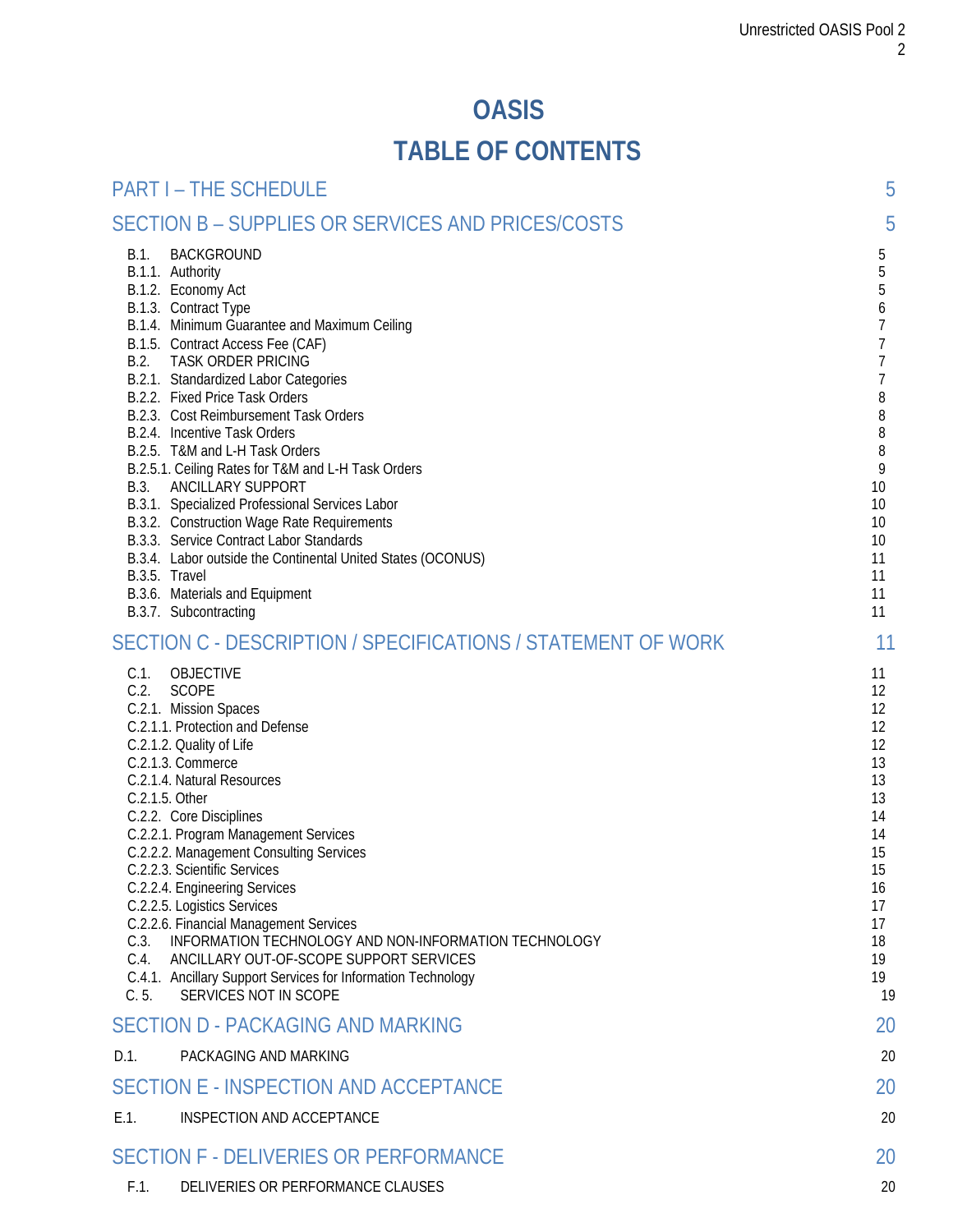| F.2.                                                                                                                                   | PLACE OF PERFORMANCE                                                                                                                                                                                                                                                                                                                                                                                                                                                                                                                                                                                                                                                                                                                                                                                                                                                                                                                                                                                                                                                                                                                                                                                                                                                                               | 20                                                                                                                                                                                                             |
|----------------------------------------------------------------------------------------------------------------------------------------|----------------------------------------------------------------------------------------------------------------------------------------------------------------------------------------------------------------------------------------------------------------------------------------------------------------------------------------------------------------------------------------------------------------------------------------------------------------------------------------------------------------------------------------------------------------------------------------------------------------------------------------------------------------------------------------------------------------------------------------------------------------------------------------------------------------------------------------------------------------------------------------------------------------------------------------------------------------------------------------------------------------------------------------------------------------------------------------------------------------------------------------------------------------------------------------------------------------------------------------------------------------------------------------------------|----------------------------------------------------------------------------------------------------------------------------------------------------------------------------------------------------------------|
| F.3.                                                                                                                                   | PERIOD OF PERFORMANCE                                                                                                                                                                                                                                                                                                                                                                                                                                                                                                                                                                                                                                                                                                                                                                                                                                                                                                                                                                                                                                                                                                                                                                                                                                                                              | 20                                                                                                                                                                                                             |
| F.4.                                                                                                                                   | PERFORMANCE STANDARDS                                                                                                                                                                                                                                                                                                                                                                                                                                                                                                                                                                                                                                                                                                                                                                                                                                                                                                                                                                                                                                                                                                                                                                                                                                                                              | 21                                                                                                                                                                                                             |
| F.4.1.                                                                                                                                 | Deliverable and Reporting Requirements                                                                                                                                                                                                                                                                                                                                                                                                                                                                                                                                                                                                                                                                                                                                                                                                                                                                                                                                                                                                                                                                                                                                                                                                                                                             | 21                                                                                                                                                                                                             |
| F.4.2.                                                                                                                                 | Compliances                                                                                                                                                                                                                                                                                                                                                                                                                                                                                                                                                                                                                                                                                                                                                                                                                                                                                                                                                                                                                                                                                                                                                                                                                                                                                        | 25                                                                                                                                                                                                             |
|                                                                                                                                        | SECTION G - CONTRACT ADMINISTRATION DATA                                                                                                                                                                                                                                                                                                                                                                                                                                                                                                                                                                                                                                                                                                                                                                                                                                                                                                                                                                                                                                                                                                                                                                                                                                                           | 26                                                                                                                                                                                                             |
| $G.1$ .<br>G.2.<br>G.2.1.<br>G.2.2.<br>G.2.3.<br>G.2.4.<br>G.3.<br>G.3.3.<br>G.3.4.<br>G.3.5.<br>G.3.6.<br>G.3.7.<br>G.3.8.<br>$G.4$ . | <b>BACKGROUND</b><br>ROLES AND RESPONSIBILITIES OF KEY PERSONNEL<br>Program Manager (PM)<br>Contracting Officer (CO)<br>Ombudsman<br>Industrial Operations Analyst (IOA)<br>G.2.5. Ordering Contracting Officer (OCO)<br>G.2.5.1. Contracting Officer's Representative (COR)<br>G.2.6. Contractor Key Personnel<br>G.2.6.1. Corporate OASIS Program Manager (COPM)<br>G.2.6.2. Corporate OASIS Contract Manager (COCM)<br>CONTRACTOR ADMINISTRATION REQUIREMENTS<br>G.3.1. Contract Access Fee (CAF)<br>G.3.2. Contractor Payment Reporting Module (CPRM)<br>G.3.2.1. Task Order Award Data<br>G.3.2.1.1. T&M/Labor Hour Award Data<br>G.3.2.1.2. Fixed Price Award Data<br>G.3.2.1.3. Cost Reimbursement Award Data<br>G.3.2.1.4. Reserved<br>G.3.2.2. Task Order Modification Data<br>G.3.2.3. Invoice Data<br>G.3.2.4. CAF Payment Data<br>G.3.2.5. Closeout Data<br>Subcontracting Plan<br>Past Performance<br>G.3.4.1. Contractor Self-Assessment<br>G.3.4.2. Task Order CPARS<br>Insurance<br>Mergers, Acquisitions, Novations, and Change-Of-Name Agreements<br><b>Responsibility and FAPIIS</b><br>VETS-4212 Reports<br>G.3.9. FSRS Reports<br>G.3.10. Post Award Small Business Program Re-Representation<br>OASIS AND TASK ORDER CLOSE-OUTS<br>SECTION H - SPECIAL CONTRACT REQUIREMENTS | 26<br>26<br>26<br>27<br>27<br>27<br>27<br>28<br>28<br>28<br>29<br>29<br>29<br>30<br>30<br>30<br>31<br>31<br>31<br>31<br>31<br>32<br>32<br>33<br>33<br>33<br>34<br>34<br>34<br>35<br>35<br>36<br>36<br>36<br>37 |
| H.1.                                                                                                                                   | <b>BACKGROUND</b>                                                                                                                                                                                                                                                                                                                                                                                                                                                                                                                                                                                                                                                                                                                                                                                                                                                                                                                                                                                                                                                                                                                                                                                                                                                                                  | 37                                                                                                                                                                                                             |
| H.2.                                                                                                                                   | OBSERVANCE OF FEDERAL HOLIDAYS                                                                                                                                                                                                                                                                                                                                                                                                                                                                                                                                                                                                                                                                                                                                                                                                                                                                                                                                                                                                                                                                                                                                                                                                                                                                     | 37                                                                                                                                                                                                             |
| H.3.                                                                                                                                   | ORDERING PROCEDURES                                                                                                                                                                                                                                                                                                                                                                                                                                                                                                                                                                                                                                                                                                                                                                                                                                                                                                                                                                                                                                                                                                                                                                                                                                                                                | 37                                                                                                                                                                                                             |
| H.3.1.                                                                                                                                 | Reserved                                                                                                                                                                                                                                                                                                                                                                                                                                                                                                                                                                                                                                                                                                                                                                                                                                                                                                                                                                                                                                                                                                                                                                                                                                                                                           | 38                                                                                                                                                                                                             |
| H.4.                                                                                                                                   | NORTH AMERICAN INDUSTRY CLASSIFICATION SYSTEM (NAICS)                                                                                                                                                                                                                                                                                                                                                                                                                                                                                                                                                                                                                                                                                                                                                                                                                                                                                                                                                                                                                                                                                                                                                                                                                                              | 38                                                                                                                                                                                                             |
| H.4.1.                                                                                                                                 | Pool 2 NAICS Codes                                                                                                                                                                                                                                                                                                                                                                                                                                                                                                                                                                                                                                                                                                                                                                                                                                                                                                                                                                                                                                                                                                                                                                                                                                                                                 | 38                                                                                                                                                                                                             |
| H.4.2.                                                                                                                                 | Predominant Task Order NAICS Determination                                                                                                                                                                                                                                                                                                                                                                                                                                                                                                                                                                                                                                                                                                                                                                                                                                                                                                                                                                                                                                                                                                                                                                                                                                                         | 38                                                                                                                                                                                                             |
| H.5.                                                                                                                                   | PRODUCT SERVICE CODES (PSC)                                                                                                                                                                                                                                                                                                                                                                                                                                                                                                                                                                                                                                                                                                                                                                                                                                                                                                                                                                                                                                                                                                                                                                                                                                                                        | 39                                                                                                                                                                                                             |
| H.6.                                                                                                                                   | SYSTEMS, CERTIFICATIONS, AND CLEARANCES                                                                                                                                                                                                                                                                                                                                                                                                                                                                                                                                                                                                                                                                                                                                                                                                                                                                                                                                                                                                                                                                                                                                                                                                                                                            | 39                                                                                                                                                                                                             |
| H.6.1.                                                                                                                                 | <b>Acceptable Accounting System</b>                                                                                                                                                                                                                                                                                                                                                                                                                                                                                                                                                                                                                                                                                                                                                                                                                                                                                                                                                                                                                                                                                                                                                                                                                                                                | 40                                                                                                                                                                                                             |
| H.6.2.                                                                                                                                 | <b>Acceptable Estimating System</b>                                                                                                                                                                                                                                                                                                                                                                                                                                                                                                                                                                                                                                                                                                                                                                                                                                                                                                                                                                                                                                                                                                                                                                                                                                                                | 40                                                                                                                                                                                                             |
| H.6.3.                                                                                                                                 | Cost Accounting Standards (CAS)                                                                                                                                                                                                                                                                                                                                                                                                                                                                                                                                                                                                                                                                                                                                                                                                                                                                                                                                                                                                                                                                                                                                                                                                                                                                    | 40                                                                                                                                                                                                             |
| H.6.4.                                                                                                                                 | Forward Pricing Rate Agreements, Forward Pricing Rate Recommendations, and Approved Billing Rates                                                                                                                                                                                                                                                                                                                                                                                                                                                                                                                                                                                                                                                                                                                                                                                                                                                                                                                                                                                                                                                                                                                                                                                                  | 41                                                                                                                                                                                                             |
| H.6.5.                                                                                                                                 | Approved Purchasing System                                                                                                                                                                                                                                                                                                                                                                                                                                                                                                                                                                                                                                                                                                                                                                                                                                                                                                                                                                                                                                                                                                                                                                                                                                                                         | 41                                                                                                                                                                                                             |
| H.6.6.                                                                                                                                 | Earned Value Management System                                                                                                                                                                                                                                                                                                                                                                                                                                                                                                                                                                                                                                                                                                                                                                                                                                                                                                                                                                                                                                                                                                                                                                                                                                                                     | 42                                                                                                                                                                                                             |
| H.6.7.                                                                                                                                 | ISO 9001 Certification,                                                                                                                                                                                                                                                                                                                                                                                                                                                                                                                                                                                                                                                                                                                                                                                                                                                                                                                                                                                                                                                                                                                                                                                                                                                                            | 42                                                                                                                                                                                                             |
| H.6.8.                                                                                                                                 | ISO 17025 Certification,                                                                                                                                                                                                                                                                                                                                                                                                                                                                                                                                                                                                                                                                                                                                                                                                                                                                                                                                                                                                                                                                                                                                                                                                                                                                           | 42                                                                                                                                                                                                             |
| H.6.9.                                                                                                                                 | ISO 14001 Certification,                                                                                                                                                                                                                                                                                                                                                                                                                                                                                                                                                                                                                                                                                                                                                                                                                                                                                                                                                                                                                                                                                                                                                                                                                                                                           | 42                                                                                                                                                                                                             |

 $\hat{\mathbf{q}}$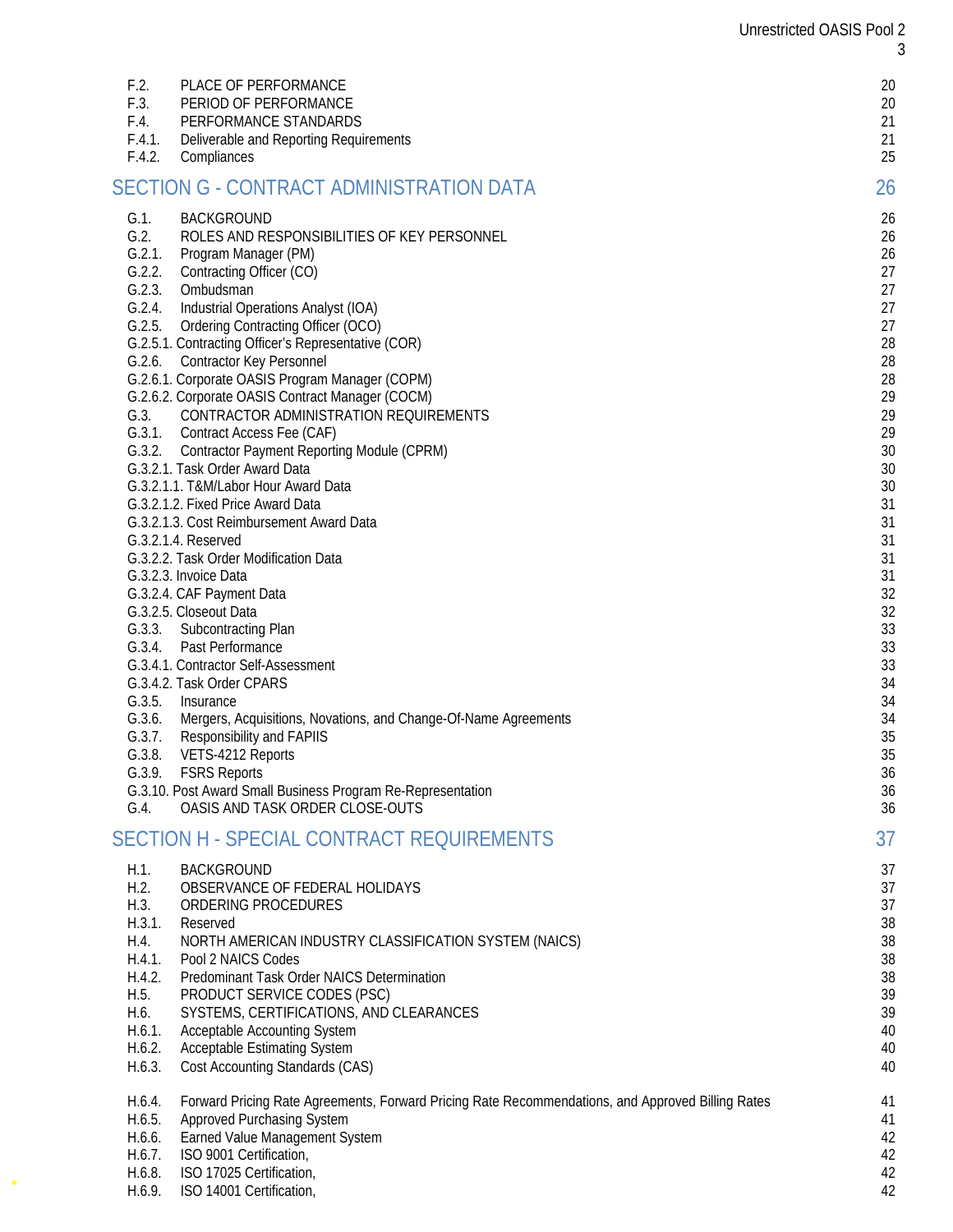| H.6.10. AS9100 Certification,                                                                                                                                                 | 43       |
|-------------------------------------------------------------------------------------------------------------------------------------------------------------------------------|----------|
| H.6.11. CMMI Maturity Level Certification                                                                                                                                     | 43       |
| H.6.12. Meaningful Relationship Commitment Letters                                                                                                                            | 43       |
| SECURITY CLEARANCE REQUIREMENTS<br>H.7.                                                                                                                                       | 43       |
| H.7.1. Facility Clearance Level<br>H.7.2.<br><b>Employee Security Clearance</b>                                                                                               | 44<br>44 |
| H.7.3.<br>HSPD-12                                                                                                                                                             | 44       |
| H.8.<br><b>SUSTAINABILITY</b>                                                                                                                                                 | 44       |
| H.9.<br>PROPRIETARY SOLUTIONS                                                                                                                                                 | 45       |
| H.10.<br>RESERVED                                                                                                                                                             | 45       |
| PARTNERING<br>H.11.                                                                                                                                                           | 45       |
| H.11.1. Meetings                                                                                                                                                              | 45       |
| H.11.2. GSA OASIS Webpage                                                                                                                                                     | 46       |
| H.11.3. Contractor OASIS Webpage                                                                                                                                              | 46<br>46 |
| H.11.4. Marketing<br>H.11.5. Reserved                                                                                                                                         | 47       |
| TRAINING AND PERMITS<br>H.12.                                                                                                                                                 | 47       |
| ETHICS AND CONDUCT<br>H.13.                                                                                                                                                   | 47       |
| H.13.1. Supervision                                                                                                                                                           | 47       |
| H.13.2. Conduct                                                                                                                                                               | 48       |
| H.13.3. Conflicts of Interest                                                                                                                                                 | 48       |
| H.13.4. Cooperation with other Contractors on Government Sites                                                                                                                | 49       |
| <b>GOVERNMENT PROPERTY</b><br>H.14.<br>H.14.1. Leasing of Real and Personal Property                                                                                          | 49<br>49 |
| H.14.2. Government Facilities                                                                                                                                                 | 49       |
| H.14.3. Rights of Ingress and Egress                                                                                                                                          | 50       |
| H.15.<br>ON-RAMPING                                                                                                                                                           | 50       |
| H.15.1. Reserved                                                                                                                                                              | 50       |
| H.15.2. Vertical Contract On-Ramping                                                                                                                                          | 50       |
| H.15.3. Open Season On-Ramping                                                                                                                                                | 51       |
| H.15.4. Focused On-Ramping (SubPool Creation)                                                                                                                                 | 52       |
| H.16.<br><b>DORMANT STATUS</b><br>H.17.<br>OFF-RAMPING                                                                                                                        | 52<br>53 |
|                                                                                                                                                                               |          |
| <b>PART II - CONTRACT CLAUSES</b>                                                                                                                                             | 53       |
| <b>SECTION I - CONTRACT CLAUSES</b>                                                                                                                                           | 53       |
| TASK ORDER CLAUSES<br>1.1.                                                                                                                                                    | 53       |
| 1.2.<br>OASIS CLAUSES                                                                                                                                                         | 54       |
| 1.2.1.<br>FAR 52.252-2 CLAUSES INCORPORATED BY REFERENCE                                                                                                                      | 54       |
| 1.2.2.<br>GSAR 552.252-6 AUTHORIZED DEVIATIONS IN CLAUSES (DEVIATION FAR 52.252-6)(SEP 1999)<br>1.3.<br>GSAR CLAUSES INCORPORATED BY REFERENCE                                | 54<br>56 |
| 1.4.<br>FAR AND GSAR CLAUSES IN FULL TEXT                                                                                                                                     | 57       |
| FAR 52.209-9 Updates of Publicly Available Information Regarding Responsibility Matters (FEB 2012)<br>1.4.1.                                                                  | 57       |
| 1.4.2.<br>FAR 52.216-18 Ordering (OCT 1995)                                                                                                                                   | 57       |
| 1.4.3.<br>FAR 52.216-19 Order Limitations (OCT 1995)                                                                                                                          | 57       |
| FAR 52.216-22 Indefinite Quantity (OCT 1995)<br>1.4.4.                                                                                                                        | 58       |
| FAR 52.217-8 Option to Extend Services (NOV 1999)<br>1.4.5.                                                                                                                   | 58       |
| FAR 52.217-9 Option to Extend the Term of the Contract (MAR 2000)<br>1.4.6.<br>1.4.7.                                                                                         | 58       |
| FAR 52.230-3 Disclosure and Consistency of Cost Accounting Practices (DEVIATION 2018-O0015)(MAY 2018)*59<br>1.4.8.                                                            |          |
| FAR 52.230-4 Disclosure and Consistency of Cost Accounting Practices-Foreign Concerns (DEVIATION 2018-O0015)(MAY<br>1.4.9.                                                    |          |
|                                                                                                                                                                               |          |
| <b>PART III - LIST OF DOCUMENTS, EXHIBITS, AND OTHER ATTACHMENTS</b>                                                                                                          | 59       |
| <b>SECTION J - LIST OF ATTACHMENTS</b>                                                                                                                                        | 59       |
|                                                                                                                                                                               |          |
| LABOR CATEGORIES AND DEFINITIONS - Attachment (1)<br>J.1.<br>*PROPRIETARY CEILING RATES FOR SOLE-SOURCE T&M and L-H TASK ORDERS - Attachment (2) (incorporated herein<br>J.2. | 59       |
| by reference)                                                                                                                                                                 | 59       |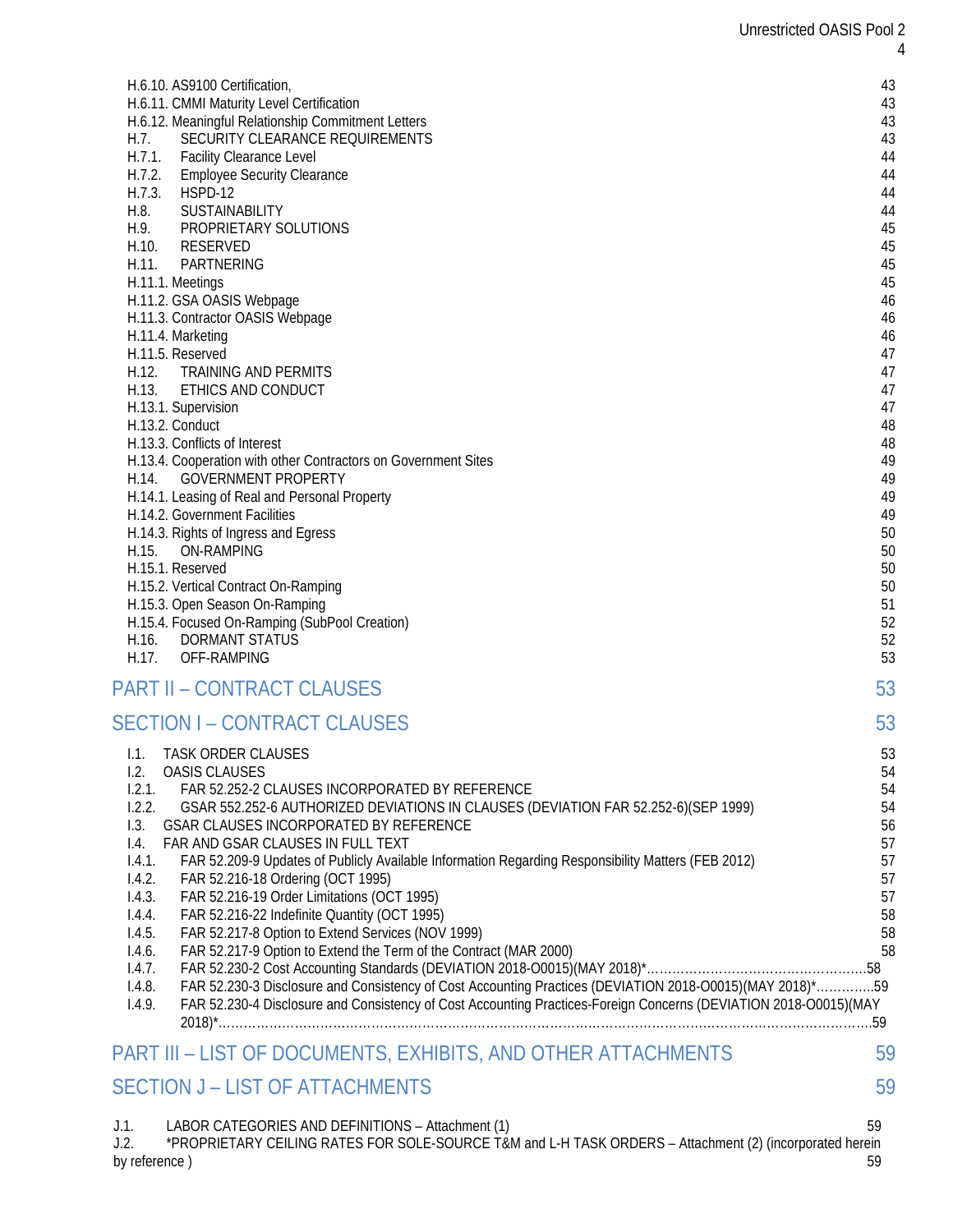# **PART I – THE SCHEDULE**

# **SECTION B – SUPPLIES OR SERVICES AND PRICES/COSTS**

# **B.1. BACKGROUND**

One Acquisition Solution for Integrated Services (OASIS) is designed to address agencies' need for a full range of service requirements that integrate multiple professional service disciplines and ancillary services/products with the flexibility for all contract types and pricing at the task order level.

OASIS is a family of 7 separate Government-wide Multiple Award, Indefinite Delivery, Indefinite Quantity (MA-IDIQ) task order contracts that span 29 North American Industry Classification System (NAICS) Codes and 6 NAICS Code Exceptions under the economic subsector 541, Professional, Scientific, and Technical Services.

Each of the 7 separate MA-IDIQ task order contracts will be individually referred to as "Pools" within OASIS. This OASIS MA-IDIQ task order contract falls under Pool 2 in accordance with Section H.4.1.

The services to be provided under OASIS are intended to meet the professional service mission requirements of all Federal agencies, including all organizations within the Department of Defense (DoD) and National Security Community.

The scope of professional services under OASIS is defined in Section C.

#### **B.1.1. Authority**

The Administrator of the U.S. General Services Administration (GSA) is specifically authorized to purchase supplies and nonpersonal services on behalf of other agencies under the Federal Property and Administrative Services Act (40 U.S.C. 501).

The authority for the award and administration of OASIS and the delegation of authority for the award and administration of task orders under OASIS are defined in Section G.

Hereafter, the "OASIS Contracting Officer" will be referred to as the "OASIS CO" and the "Ordering Contracting Officer" at the task order level will be referred to as the "OCO".

#### **B.1.2. Economy Act**

In accordance with FAR 17.502-2(b), the Economy Act does not apply to task orders awarded under OASIS under the authority of 40 U.S.C. 501.

#### <span id="page-4-0"></span>**B.1.3. Contract Type**

OASIS is a family of Multiple Award, Indefinite Delivery, Indefinite Quantity (MA-IDIQ) task order contracts for Governmentwide professional service based requirements which is available for use by all Federal agencies and other entities as listed in the current General Services Administration (GSA) Order, OGP 4800.2I, Eligibility to Use GSA Sources of Supply and **Services** 

OASIS allows for all contract types at the task order level (e.g., Cost-Reimbursement (all types), Fixed-Price (all types), Timeand-Materials, and Labor-Hour). Task orders may also combine more than one contract type (e.g., FFP/Cost, FFP/Labor Hour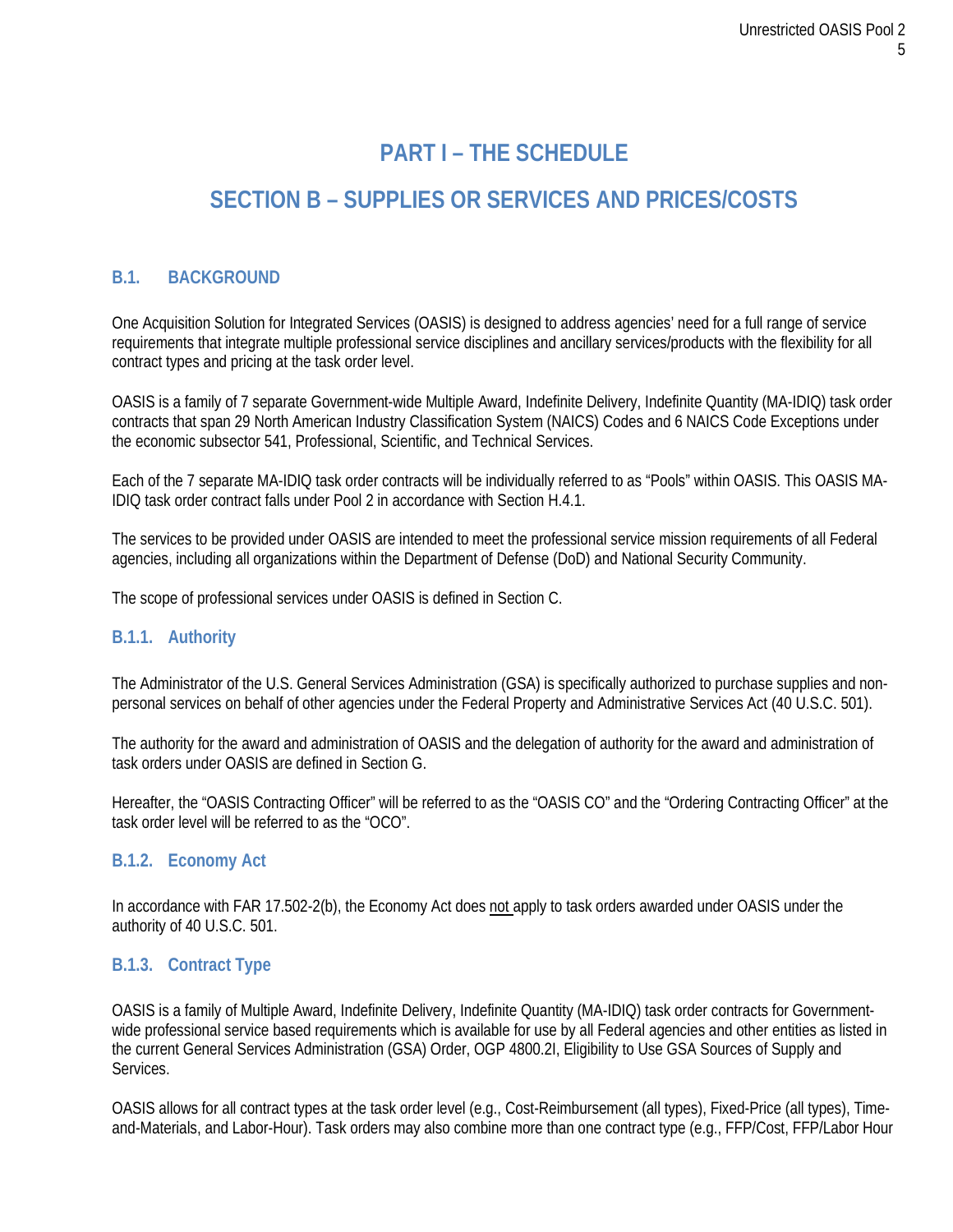etc.). Additionally, task orders may include incentives, performance based measures, multi-year or option periods, and commercial or non-commercial items.

# <span id="page-5-0"></span>**B.1.4. Minimum Guarantee and Maximum Ceiling**

The minimum guarantee is \$2,500 for each OASIS Contractor that does not obtain a task order award for the term of OASIS, including Option I, if exercised.

The minimum dollar limitation for an individual task order must exceed the Simplified Acquisition Threshold as defined in FAR Subpart 2.101, as amended. There is no maximum dollar ceiling for each individual task order placed under OASIS. An unlimited number of task orders may be placed under OASIS for the term of OASIS, including Option I, if exercised.

There is no maximum dollar ceiling for OASIS, including Option I, if exercised.

#### <span id="page-5-1"></span>**B.1.5. Contract Access Fee (CAF)**

GSA operating costs associated with the management and administration of OASIS are recovered through a CAF. The CAF is a percentage of the total task order amount invoiced and the CAF percentage is set at the discretion of GSA. GSA maintains the unilateral right to change the percentage at any time. See Section G.3.1. for more details regarding CAF.

#### <span id="page-5-2"></span>**B.2. TASK ORDER PRICING**

OASIS provides all Federal agencies the flexibility to determine fair and reasonable pricing tailored to the ordering agency's requirement dependent upon level of competition, risk, uncertainties, complexity, urgency, and contract type. The OCO has the authority and responsibility for the determination of cost or price reasonableness for their agency's task order requirements. Adequate price competition at the task order level, in response to an individual requirement, establishes the most accurate, fair, and reasonable pricing for that requirement.

The OCO must identify the applicable contract type for all CLINs in each OASIS task order.

#### <span id="page-5-3"></span>**B.2.1. Standardized Labor Categories**

OASIS provides standardized labor categories that correspond to the Office of Management and Budget's (OMB) Standard Occupational Classification (SOC) for which the Bureau of Labor Statistics (BLS) maintains compensation data.

In accordance with Section J.1., Attachment (1), all of the OASIS standardized labor categories are either an individual labor category that is mapped to a single SOC and functional description or a labor category group that is mapped to multiple SOC Numbers and functional descriptions. The OASIS labor category groups were established based upon BLS published data regarding similar direct labor compensation within a grouping of multiple SOC numbers and functional descriptions.

The OCO must specifically state in the task order solicitation if the standardized labor categories in Section J.1., Attachment (1) apply or do not apply. OCOs will be trained by GSA in the use of the SOC direct labor pricing estimates for their task order requirements, which incorporates pricing considerations for over 640 metropolitan and non-metropolitan areas in the CONUS and US territories.

The Contractor shall become proficient in the use of the BLS SOC system in preparation for submitting cost/price proposals under task order solicitations that require standardized labor category submissions in accordance with Section J.1., Attachment (1).

For each SOC, the BLS provides a National 50th Percentile estimate, a National 75th Percentile estimate, and a National 90th Percentile estimate. Also identified are the states where each occupation is paid the highest. While not identified on the BLS website, the BLS provides a 50th Percentile estimate, a 75th Percentile estimate, and a 90th Percentile estimate for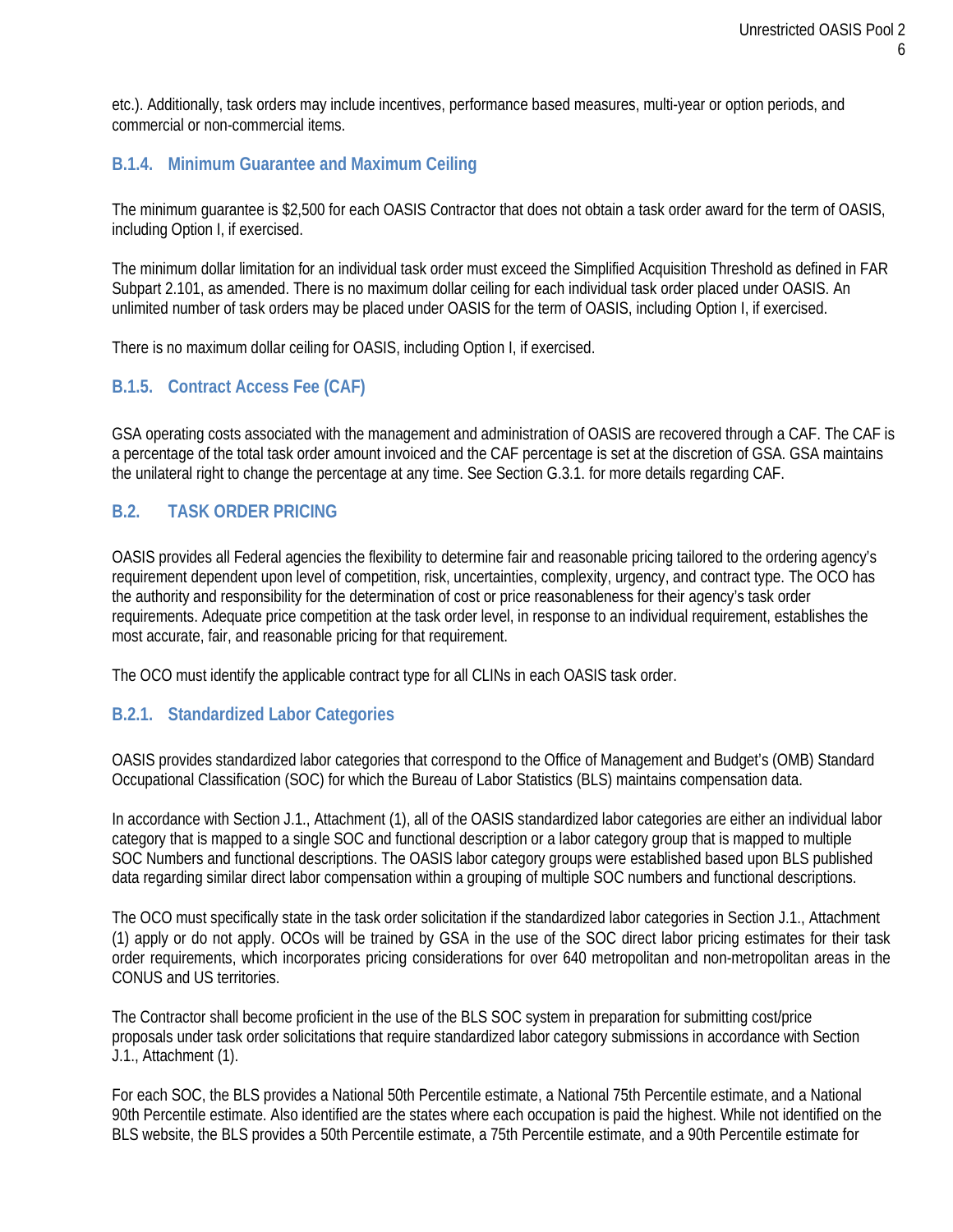each SOC in each state, metropolitan, and non-metropolitan area in the United States. This information will be incorporated into a labor estimating tool to be provided to OCOs and Contractors on the official GSA OASIS webpage at [http://www.gsa.gov/oasis.](http://www.gsa.gov/oasis)

Except for ancillary labor as defined under Section B.3., when responding to a request for proposal under task order solicitations, regardless of contract type, the Contractor may be required by the OCO to identify both Prime and Subcontractor labor using the OASIS Labor Categories and corresponding SOC Number that applies. The Contractor may deviate from the Junior, Journeyman, Senior, and Subject Matter Expert (SME) definitions in Section J.1., as long as the Contractor clearly identifies the deviation in their proposals. Additionally, the following qualification substitution chart applies:

| <b>Bachelor's Degree</b> | 6 years' work experience may be<br>substituted for a Bachelor's Degree   | Associate's Degree plus 4 years' work experience may be<br>substituted for a Bachelor's Degree                                                         |
|--------------------------|--------------------------------------------------------------------------|--------------------------------------------------------------------------------------------------------------------------------------------------------|
| Master's Degree          | 12 years' work experience may be<br>substituted for a Master's Degree    | Bachelor's Degree plus 8 years' work experience may be substituted<br>for a Master's Degree                                                            |
| Doctorate's Degree       | 20 years' work experience may be<br>substituted for a Doctorate's Degree | Bachelor's Degree plus 16 years' work experience, or a Master's<br>Degree plus 12 years work experience may be substituted for a<br>Doctorate's Degree |

# <span id="page-6-0"></span>**B.2.2. Fixed Price Task Orders**

Fixed price is defined under Federal Acquisition Regulation (FAR) Subpart 16.2, Fixed-Price Contracts, and other applicable agency-specific regulatory supplements.

#### <span id="page-6-1"></span>**B.2.3. Cost Reimbursement Task Orders**

Cost Reimbursement is defined under FAR Subpart 16.3, Cost-Reimbursement Contracts, and other applicable agencyspecific regulatory supplements. FAR Part 30, Cost Accounting Standards Administration and FAR Part 31, Contract Cost Principles and Procedures, may apply to cost-reimbursement task orders.

The Contractor shall have and maintain an acceptable accounting system that will permit timely development of all necessary cost data in the form required by the proposed contract type.

The Contractor may be required to submit a cost proposal with supporting information for each cost element, including, but not limited to, direct labor, fringe benefits, overhead, general and administrative (G&A) expenses, facilities capital cost of money, other direct costs, and fee consistent with their cost accounting system, provisional billing rates, forward pricing rate agreements, and/or CAS.

Cost Reimbursement task orders shall only be used for the acquisition of non-commercial items.

#### <span id="page-6-2"></span>**B.2.4. Incentive Task Orders**

Incentives are defined under FAR Subpart 16.4, Incentive Contracts, and other applicable agency-specific regulatory supplements.

# <span id="page-6-3"></span>**B.2.5. T&M and L-H Task Orders**

Time and Materials (T&M) and Labor Hour (L-H) is defined under FAR Subpart 16.6, T&M and L-H Contracts, and other applicable agency-specific regulatory supplements.

The Contractor may provide separate and/or blended loaded hourly labor rates for prime Contractor labor, each Subcontractor, and/or each Division, Subsidiary, or Affiliate in accordance with the provisions set forth in FAR 52.216-29,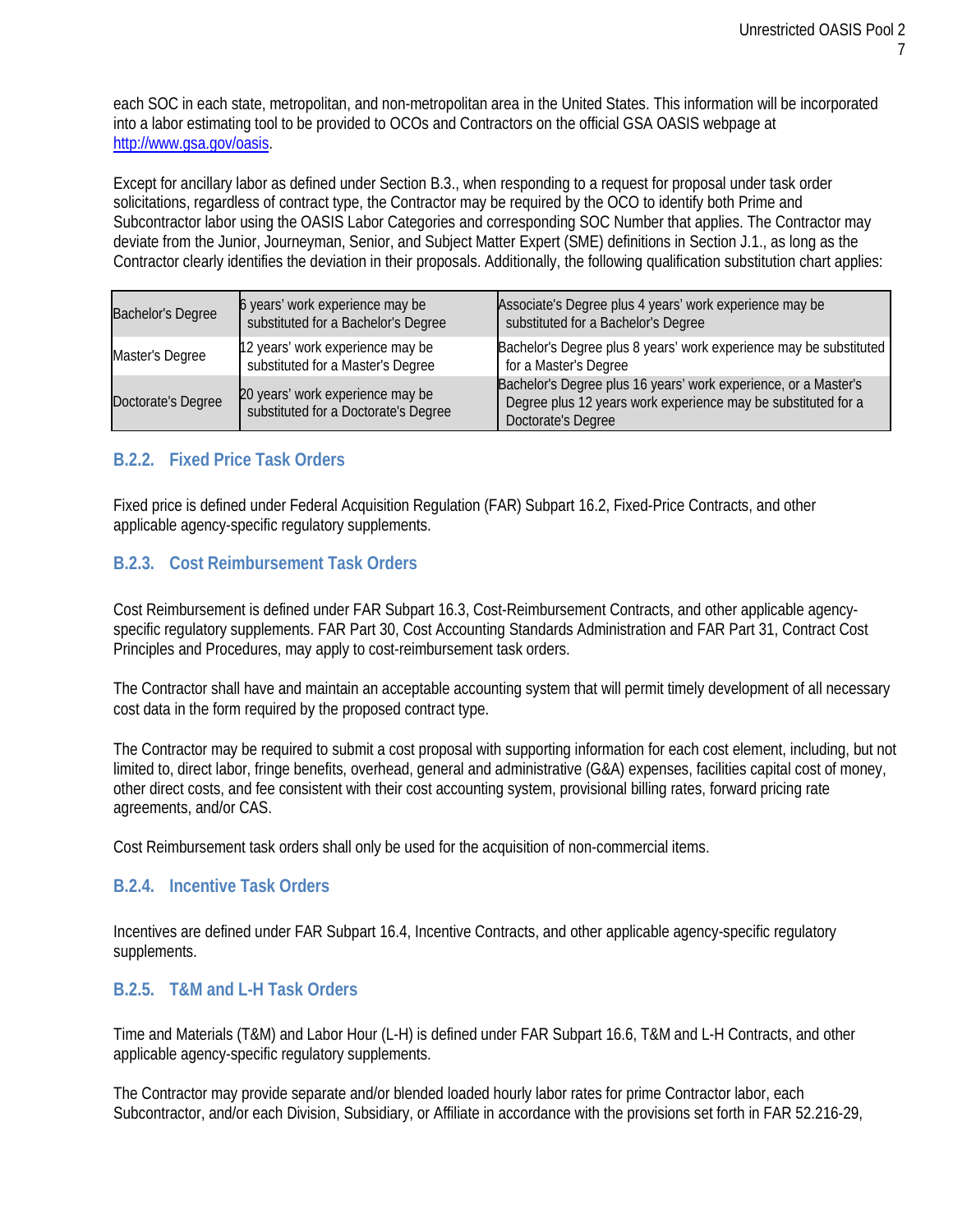DFARs 252.216-7002, FAR 52.216-30, or FAR 52.216-31. The OCO must identify which provision is applicable in the task order solicitation and the Contractor must comply with the provision.

T&M and L-H task orders require labor categories and their associated rates to be identified in the task order award document.

Ancillary subcontract labor shall be proposed and awarded as Materials in accordance with FAR 52.232-7, Payments under Time-and-Materials and Labor-Hour Contracts.

# <span id="page-7-0"></span>**B.2.5.1. Ceiling Rates for T&M and L-H Task Orders**

When preparing solicitations for T&M and/or L-H task order Contract Line Item Numbers (CLINs), the OCO must select one of the following provisions in the task order solicitation.

- 1. FAR 52.216-29 Time-and-Materials/Labor-Hour Proposal Requirements—Non-Commercial Item Acquisition With Adequate Price Competition
- 2. FAR 52.216-30 Time-and-Materials/Labor-Hour Proposal Requirements—Non-Commercial Item Acquisition Without Adequate Price Competition
- 3. FAR 52.216-31 Time-and-Materials/Labor-Hour Proposal Requirements—Commercial Item Acquisition

For organizations within DoD, when selecting FAR 52.216-29, the OCO must also select DFARs 252.216-7002, Alternate A.

When the provision FAR 52.216-30,Time-and-Materials/Labor-Hour Proposal Requirements--Non Commercial Item Acquisitions Without Adequate Price Competition is selected or; FAR 52.216-31, Time-and-Materials/Labor-Hour Proposal Requirements--Commercial Item Acquisition is selected and there is an exception to fair opportunity, OASIS establishes maximum allowable labor rates in the form of fully burdened ceiling rates for all professional, non-ancillary, CONUS, T&M/L-H labor for both Government and Contractor Sites. Based on the specific task order requirements, the OCO is authorized to exceed the OASIS ceiling rates for those labor categories that include Secret/Top Secret/SCI labor and/or OCONUS locations, if necessary.

The ceiling rates do not apply when the provision FAR 52.216-29 Time-and-Materials/Labor-Hour Proposal Requirements— Non-Commercial Item Acquisition With Adequate Price Competition is selected or; FAR 52.216-29 with DFARs 252.216-7002, Alternate A, is selected or; FAR 52.216-31, Time-and-Materials/Labor-Hour Proposal Requirements-Commercial Item Acquisition is selected and there is not an exception to fair opportunity.

The fully burdened T&M ceiling rates awarded at initial contract award shall serve as the basis for all future year pricing for those ceiling rates. In order to determine future year ceiling rate pricing, the originally awarded rates will have an escalation factor applied. This escalation factor will be the average annual Bureau of Labor Statistics (BLS) Economic Cost Index (ECI) for the previous three years. In Year 5 of OASIS, if the average annual ECI for the previous three years is higher than at time of OASIS award, the ceiling rates for Years 6 through 15 will be adjusted by the difference of percentage increase. For example, if the BLS ECI index was 2.23% at time of proposal submission and the BLS ECI index is 3.16% in Year 5 of OASIS, the ceiling rates for years 6 through 15 will be adjusted by 0.93% per year on a cumulative basis. If BLS ECI index in Year 5 of OASIS is equal to or below the BLS ECI index at time of award, the ceiling rates will remain unchanged.

In Year 10 of OASIS, if the previous three year average annual BLS ECI index for the previous three years is higher than Year 5 of OASIS, the ceiling rates for Years 11 through 15 will be adjusted by the difference of percentage increase in accordance with the example above. If the average index in Year 10 is equal to or below the average index in Year 5, the ceiling rates will remain unchanged.

The OASIS ceiling rates that are in effect at the time a task order is awarded shall remain with the task order award during the entire term of the task order, including task orders with option periods.

See Section F.3., Period of Performance, for OASIS and task orders awarded under OASIS.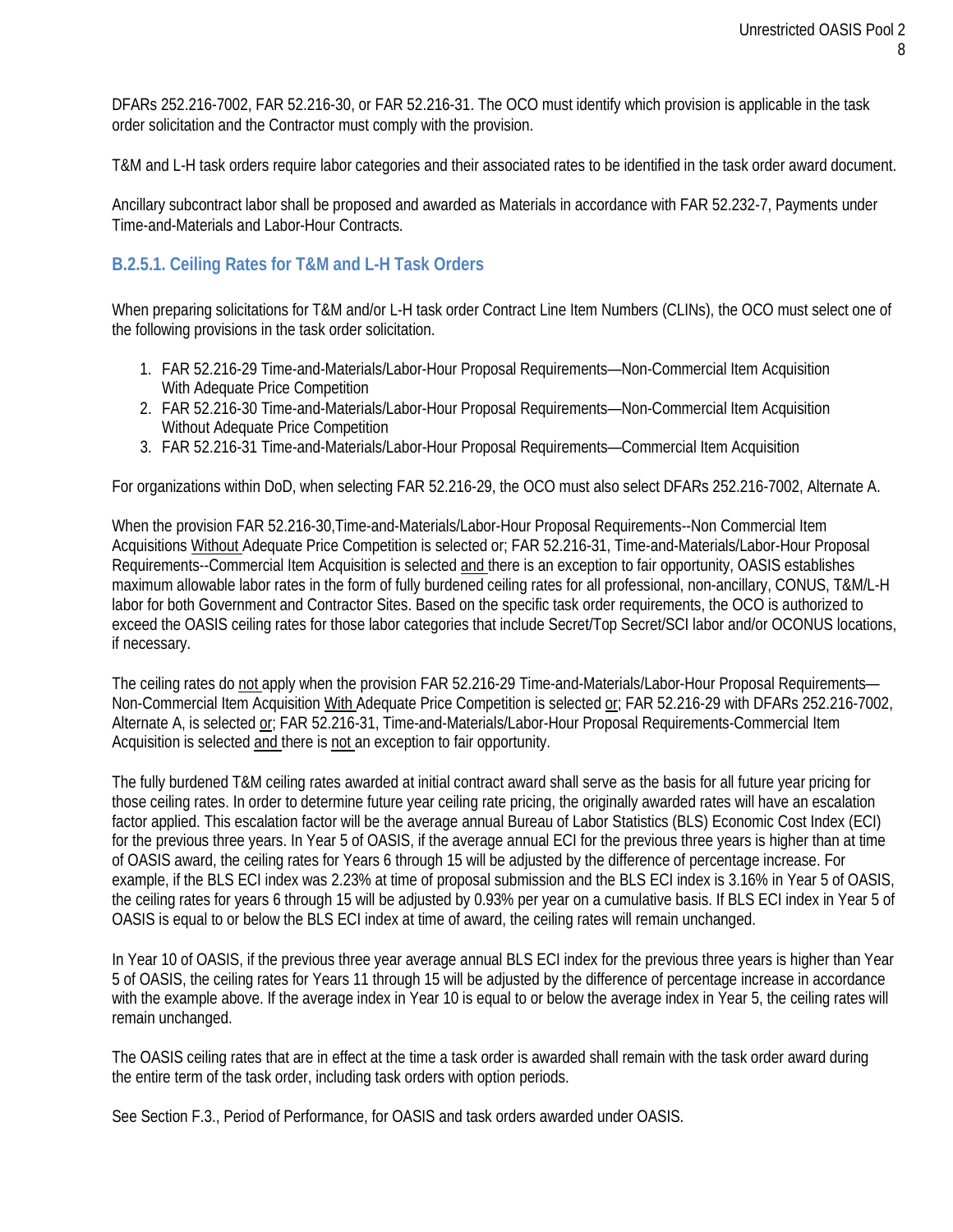# <span id="page-8-0"></span>**B.3. ANCILLARY SUPPORT**

Ancillary support, integral and necessary as part of a total integrated solution within the scope of OASIS for which there is not a labor category specified in OASIS or includes other direct costs such as travel, materials, equipment, Subcontractors, etc., to obtain a total professional service solution, are allowable costs and may be included within an individual task order under OASIS.

Ancillary support may be either:

"Ancillary-In-Scope," meeting the definition of an employee employed in a bona fide professional capacity contained in 29 CFR 541, Subpart D or Other Direct Costs as described above, OR

"Ancillary-Out-of-Scope," as described in section C.4.

The Contractor should propose and identify each ancillary support service or other direct costs separately and the OCO should identify each ancillary support service or other direct costs by a separate CLIN on the task order award.

The Contractor shall report in the CPRM all ancillary labor in accordance with Section G.3.2.

# <span id="page-8-1"></span>**B.3.1. Specialized Professional Services Labor**

Specialized professional services labor is defined as bona fide executive, administrative, or professional skills for which the expertise required or duties performed are within the scope of OASIS but, are so specialized that they are not explicitly defined in any labor category description in Section J.1., Attachment (1). The Contractor may propose specialized professional services labor when proposing "Ancillary-In-Scope" support as defined in Section B.3; however, the OCO will determine whether circumstances merit the use of specialized professional skills. Whenever possible, this specialized professional labor shall be mapped to the BLS SOC.

If the use of specialized professional services labor becomes frequent, additional labor categories and their associated ceiling rates may be added by bilateral modification to OASIS.

#### <span id="page-8-2"></span>**B.3.2. Construction Wage Rate Requirements**

To the extent that any ancillary labor for construction, alteration and repair are within the scope of OASIS and subject to the construction wage rate requirements in accordance with FAR Subpart 22.4 and other applicable agency specific regulatory supplements, the OCO must identify such work in the task order solicitation and make a determination as to whether wage determinations are to be applied or not.

OASIS does not include clauses applicable to any construction, alteration, or repair work that is part of a total solution within the scope of OASIS. The OCO must incorporate the appropriate clauses and provisions in each task order solicitation and subsequent award when construction wage rate requirements apply.

# <span id="page-8-3"></span>**B.3.3. Service Contract Labor Standards**

The OASIS labor categories, identified in Section J.1., are considered bona fide executive, administrative, and professional labor that are exempt from service contract labor standards.

To the extent that any ancillary labor for services are within the scope of OASIS and subject to service contract labor standards in accordance with FAR Subpart 22.10 and other applicable agency specific regulatory supplements, the OCO must identify such work in the task order solicitation and make a determination as to whether service contract wage determinations are to be applied or not.

OASIS does not include clauses applicable to any service contract labor standards that are part of a total solution within the scope of OASIS. The OCO must incorporate the appropriate clauses and provisions in each task order solicitation and subsequent award when service contract labor standards apply.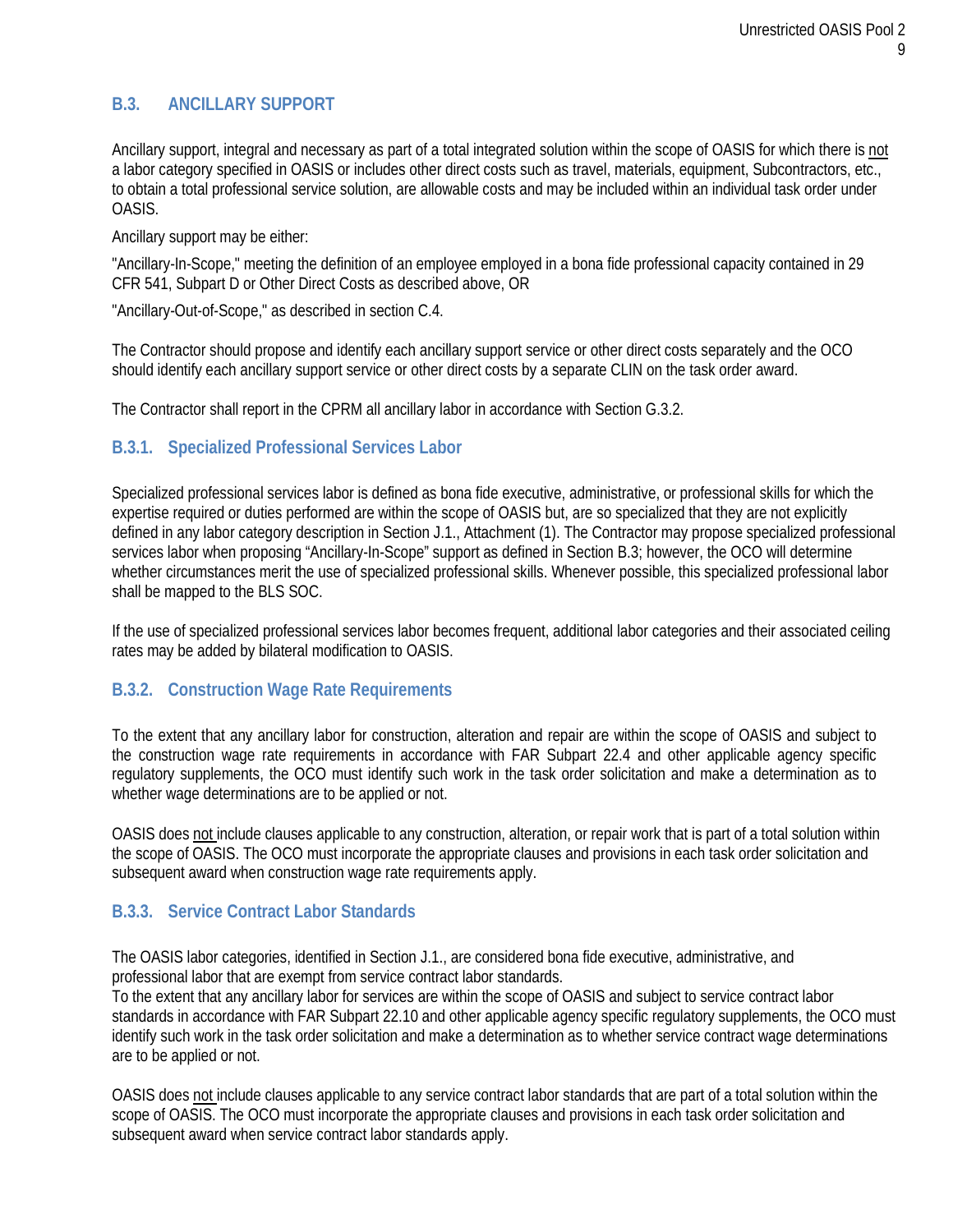# <span id="page-9-0"></span>**B.3.4. Labor outside the Continental United States (OCONUS)**

"OCONUS" is defined as other than the 48 contiguous states plus the District of Columbia. It is anticipated that there may be task orders for work OCONUS.

The U.S. Department of State's Bureau of Administration, Office of Allowances, publishes quarterly report indexes of living costs abroad, per-diem rate maximums, quarter's allowances, hardship differentials, and danger pay allowances.

The Department of State Standardized Regulations (DSSR) is the controlling regulations for allowances and benefits available to all U.S. Government civilians assigned to foreign areas. For task orders issued under OASIS, Contractor civilians assigned to foreign areas may receive the allowances and benefits in the DSSR but, shall not receive allowance and benefits in excess of those identified in the DSSR.

For OCONUS task orders where costs are not specifically addressed in the DSSR, the Government will reimburse the Contractor for all reasonable, allowable, and allocable costs in accordance with FAR 31, Contract Cost Principles and Procedures, and other applicable agency specific regulatory supplements.

# <span id="page-9-1"></span>**B.3.5. Travel**

Travel costs may be firm fixed price or reimbursed at actual cost in accordance with the limitations set forth in FAR 31.205-46 and other applicable agency-specific regulatory supplements. Unless otherwise directed by task order terms and conditions, the Contractor may apply indirect costs to travel consistent with the Contractor's usual accounting practices.

# <span id="page-9-2"></span>**B.3.6. Materials and Equipment**

Material means property that may be consumed or expended during performance, component parts of a higher assembly, or items that lose their individual identity through incorporation into an end item. Equipment means a tangible item that is functionally complete for its intended purpose, durable, nonexpendable, and needed for performance.

Materials and Equipment shall be priced in accordance with the terms of the task order award, contract type, and applicable FAR and agency-specific regulatory supplements. Unless otherwise directed by task order terms and conditions, the Contractor may apply indirect costs to materials and equipment consistent with the Contractor's usual accounting practices.

# <span id="page-9-3"></span>**B.3.7. Subcontracting**

For non-commercial items, subcontracting shall follow the procedures set forth in FAR Part 44, Subcontracting Policies and Procedures, and other applicable agency-specific regulatory supplements. For commercial items, subcontracting shall follow the procedures set forth in FAR Part 12, Acquisition of Commercial Items, and other applicable agency-specific regulatory supplements.

(END OF SECTION B)

# <span id="page-9-4"></span>**SECTION C - DESCRIPTION / SPECIFICATIONS / STATEMENT OF WORK**

# <span id="page-9-5"></span>**C.1. OBJECTIVE**

The objective of OASIS is to provide Government agencies with total integrated solutions for a multitude of professional service based requirements on a global basis.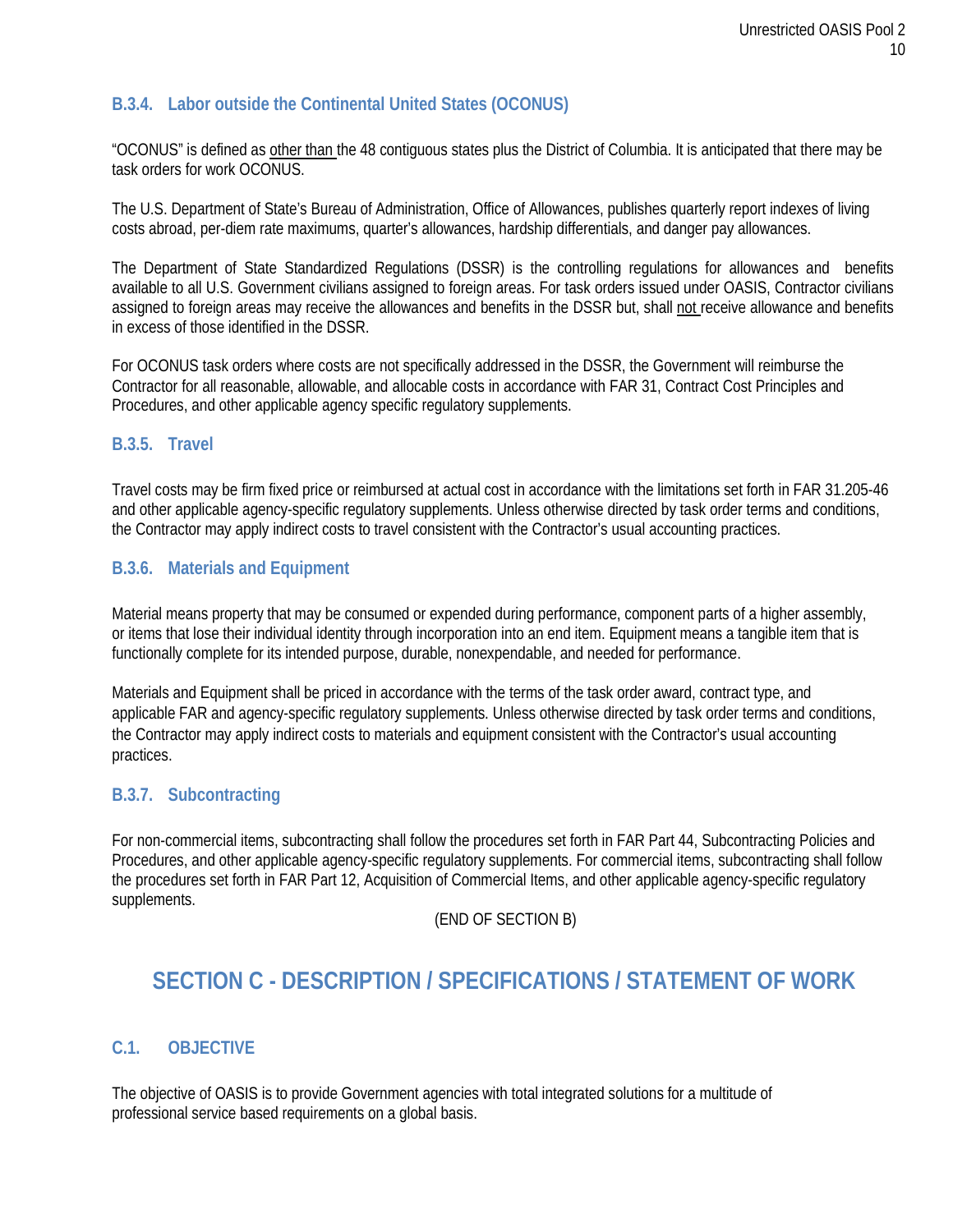These professional service requirements may call for solutions that cross over multiple disciplines, include ancillary support, and require commercial and/or non-commercial items, using a variety of contract types including fixed-price (all types), cost reimbursement (all types), time and materials/labor hour, or a hybrid mix of contract types.

OASIS is available for use by all Federal agencies and other entities as listed in GSA Order ADM 4800.2I, Eligibility to Use GSA Sources of Supply and Service; as amended.

# <span id="page-10-0"></span>**C.2. SCOPE**

The scope of OASIS spans many areas of expertise and includes any and all components required to formulate a total solution to a professional services based requirement, except for those services specifically prohibited in Section C.5. These areas of expertise include, but are not limited to the following categories.

- 1. Communication
- 2. Compliance
- 3. Defense
- 4. Disaster
- 5. Energy
- 6. Environment
- 7. Financial
- 8. Health
- 9. Intelligence
- 10. Security
- 11. Transportation

#### <span id="page-10-1"></span>**C.2.1. Mission Spaces**

Additionally, OASIS is designed to support any and all mission spaces of the U.S. Federal Government. These mission spaces include, but are not limited to the following categories and Federal agencies described in Sections C.2.1.1 through C.2.1.5.

#### <span id="page-10-2"></span>**C.2.1.1. Protection and Defense**

Protecting American interests at home and abroad through security and diplomacy.

- 1. Department of Defense
- 2. Department of Homeland Security
- 3. Department of Justice
- 4. Department of State
- 5. Central Intelligence Agency
- 6. Federal Bureau of Investigation

# <span id="page-10-3"></span>**C.2.1.2. Quality of Life**

Improving the quality of life for Americans and others throughout the world.

- 1. Department of Education
- 2. Department of Health and Human Services
- 3. Department of Veterans Affairs
- 4. US Agency for International Development
- 5. Department of Housing and Urban Development
- 6. National Aeronautics and Space Administration
- 7. Peace Corps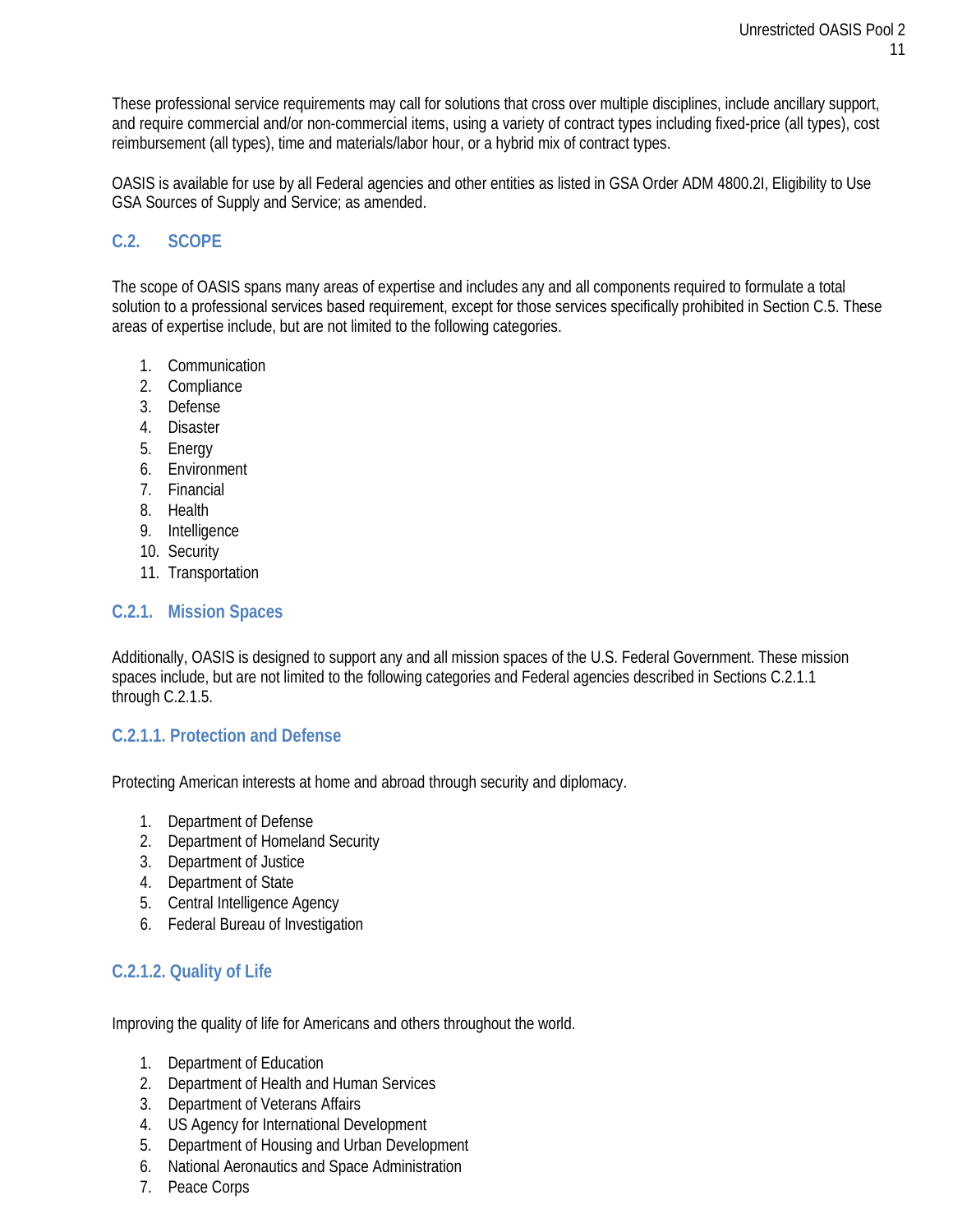# <span id="page-11-0"></span>**C.2.1.3. Commerce**

Maintaining and improving commerce and economic growth, stability and prosperity in America.

- 1. Department of Commerce
- 2. Department of Treasury
- 3. Small Business Administration
- 4. Department of Labor
- 5. Department of Transportation
- 6. Social Security Administration
- 7. General Services Administration
- 8. Federal Reserve
- 9. Securities and Exchange Commission

# <span id="page-11-1"></span>**C.2.1.4. Natural Resources**

Protecting America's great outdoors and natural resources.

- 1. Department of Agriculture
- 2. Department of Interior
- 3. Department of Energy
- 4. Environmental Protection Agency
- 5. Nuclear Regulatory Commission

#### <span id="page-11-2"></span>**C.2.1.5. Other**

1. All other U.S. Federal Government Agencies, Independent U.S. Federal Government Agencies, U.S. Federal Government Corporations not listed above.

Regardless of the particular area of expertise or mission space of the agency originating the requirement, OASIS may be used to support and/or improve an organization's Program Management, Management Consulting, Engineering, Scientific, Logistics, and Financial disciplines that span all life cycle phases for a total integrated solution as depicted in the OASIS Program Architecture illustration below.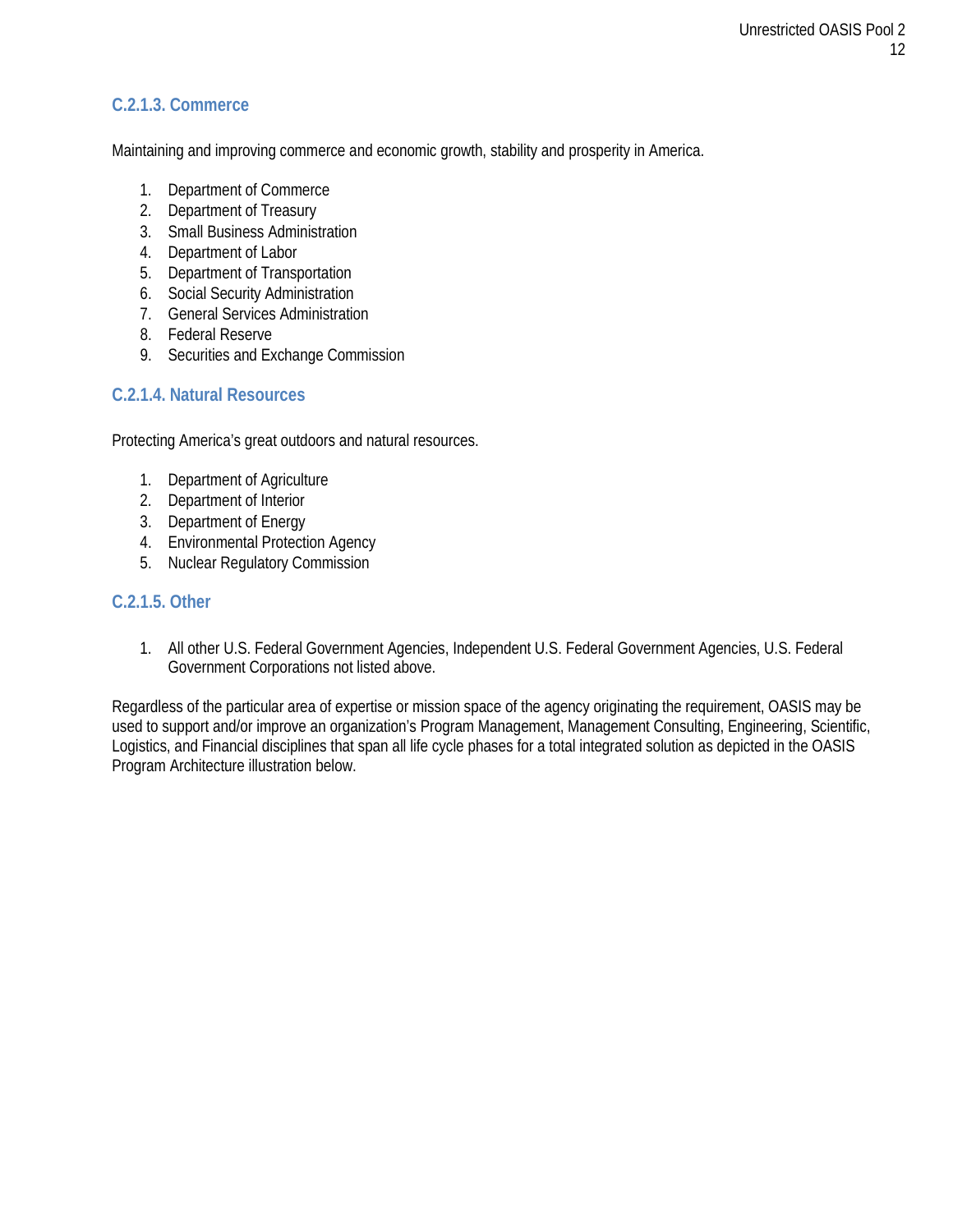

# *OASIS Program Architecture*

# <span id="page-12-0"></span>**C.2.2. Core Disciplines**

For task orders placed under OASIS, professional services may be defined as those categories of services provided under one or more of the following Core Disciplines:

# <span id="page-12-1"></span>**C.2.2.1. Program Management Services**

Definition: Program Management Services includes all services related to leading, facilitating, and ensuring the strategic planning, implementation, coordination, integration, and evaluation of programmatic activities and administrative systems.

Examples: Service areas that are included under the Program Management Services discipline include, but are not limited to the following:

- 1. Acquisition Support
- 2. Business Intelligence Support
- 3. Cost/Schedule/Performance Analysis
- 4. Cost Estimation And Analysis
- 5. Cost/Performance Trade-Off Analysis and Studies
- 6. Earned Value Management (EVM) Analysis
- 7. E-Business Support
- 8. Information Analytics
- 9. Investigative Services
- 10. Program Management
- 11. Integrated Program Management
- 12. Program Documentation
- 13. Project Management
- 14. Regulatory Compliance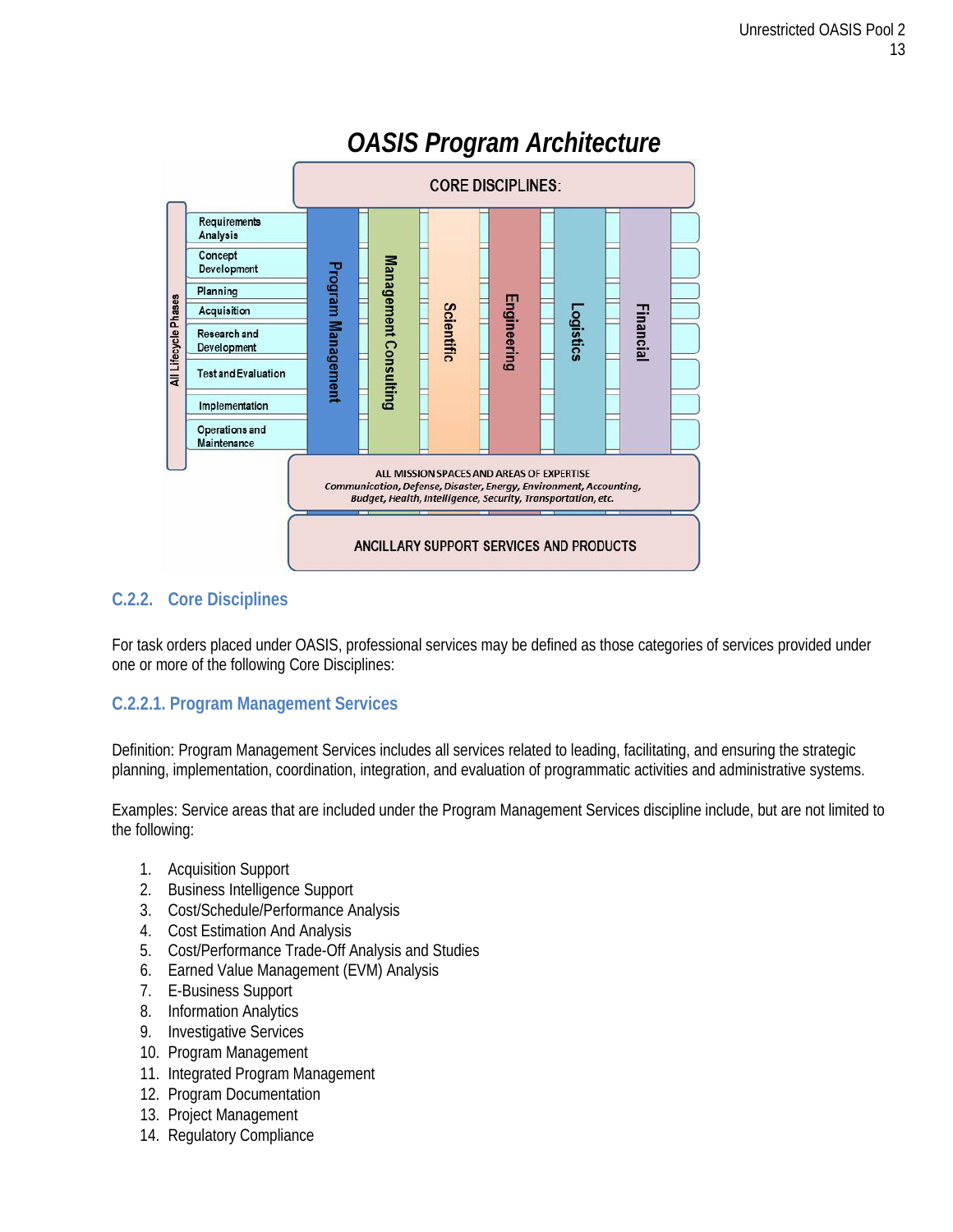- 15. Risk Assessment and Mitigation
- 16. Integration of Support Systems
- 17. Planning, Programming, Budgeting, and Execution Processes
- 18. Capabilities Integration and Development
- 19. Manpower Estimating
- 20. Stakeholder Requirements Analysis
- 21. Decision Analysis
- 22. Technical Planning
- 23. Technical Assessment
- 24. Requirements Management
- 25. Risk Management
- 26. Configuration Management
- 27. Technical Data Management
- 28. Interface Management
- 29. Intelligence Analysis
- 30. Threat Analysis
- 31. Knowledge Based Acquisition
- 32. Vulnerability Assessment
- 33. Counterintelligence Support
- 34. Horizontal Protection

# <span id="page-13-0"></span>**C.2.2.2. Management Consulting Services**

Definition: Management Consulting Services includes all services related to the practice of helping organizations to improve their performance, primarily through the analysis of existing organizational problems and development of plans for improvement.

Examples: Service areas that are included under the Management Consulting Services discipline include, but are not limited to the following:

- 1. Business Process Reengineering
- 2. Business Case Development Support
- 3. Change Management
- 4. Concept Development And Requirements Analysis
- 5. Cost/Schedule/Performance Improvement
- 6. Information Analytics
- 7. Knowledge Management
- 8. Relations and Coordination with Law and Policy Making Entities
- 9. Social Media Consulting
- 10. Tactical and Readiness Planning
- 11. Technical Advisory Services
- 12. Training and Facilitation
- 13. Strategic Planning
- 14. Strategic Forecasting
- 15. Long-Range Planning, Futures, and Forecasting
- 16. Strategy Development

#### <span id="page-13-1"></span>**C.2.2.3. Scientific Services**

Definition: Scientific Services includes all services that are primarily involved in the application of comprehensive scientific and professional knowledge in planning, conducting, evaluating, and managing fundamental research, knowledge enhancement, and/or technology development and innovation.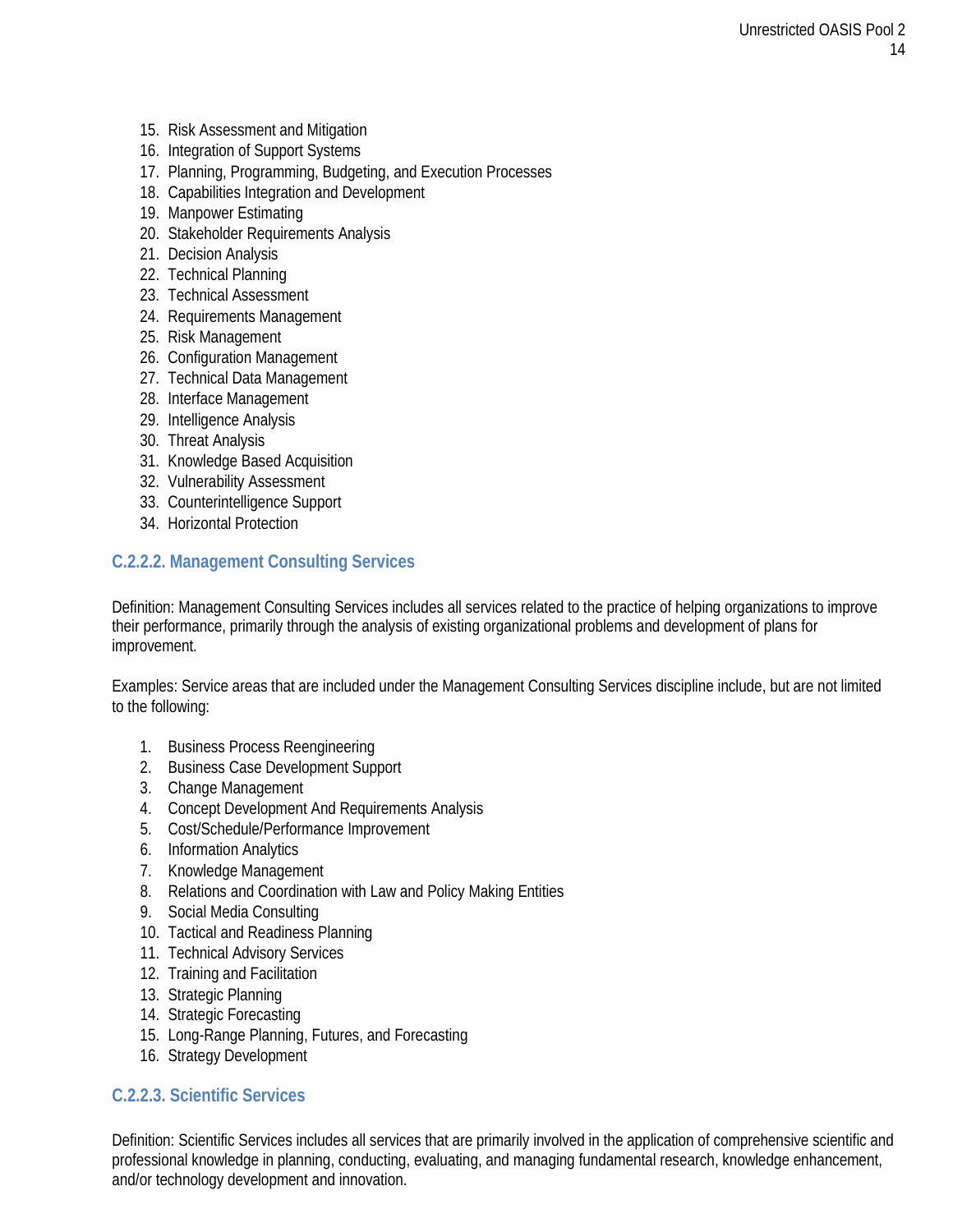Service areas that are included under the Scientific Services discipline include, but are not limited to the following:

- 1. Environmental Sciences
- 2. Engineering Sciences
- 3. Life Sciences
- 4. Physical Sciences
- 5. Psychological Sciences
- 6. Mathematical Sciences
- 7. Social Sciences
- 8. Decision Support Sciences

# <span id="page-14-0"></span>**C.2.2.4. Engineering Services**

Definition: Engineering Services includes any service or creative work, the adequate performance of which requires education, training and experience in the application of special knowledge in consulting, investigating, evaluating, planning and designing, engineering principles. Engineering Services covered by the Brooks Architect-Engineers Act (40 U.S.C. 1102) are not covered in the primary scope of OASIS.

Examples: Service areas that are included under the Engineering Services discipline include, but are not limited to the following:

- 1. Systems Engineering
- 2. Advanced Technology Pilots and Trials
- 3. Alternative Energy Sources and Engineering
- 4. Configuration Management
- 5. Concept Development
- 6. Design Documentation and Technical Data
- 7. Energy Services to include Management Planning and Strategies, Audit Services and Metering
- 8. Engineering (Aeronautical, Astronautical, Chemical, Electrical, Mechanical, Metallurgy/Materials, etc.)
- 9. Engineering Process Improvement
- 10. Environmental Management
- 11. Environmental Consulting and Remediation
- 12. Human Factors/Usability Engineering
- 13. Independent Verification And Validation
- 14. Integration
- 15. Interoperability
- 16. Life Cycle Management
- 17. Modeling and Simulation
- 18. Natural Resources Management
- 19. Operation and Maintenance or Direct Support of an existing Weapon System or Major System
- 20. Prototyping and Fabrication Support
- 21. Quality Assurance
- 22. Red Teaming and Wargaming
- 23. Requirements Analysis
- 24. System Design
- 25. System Integration
- 26. System Safety Engineering
- 27. Test and Evaluation
- 28. Technical Documentation
- 29. Mission Assurance
- 30. Data Analytics
- 31. Architecture Design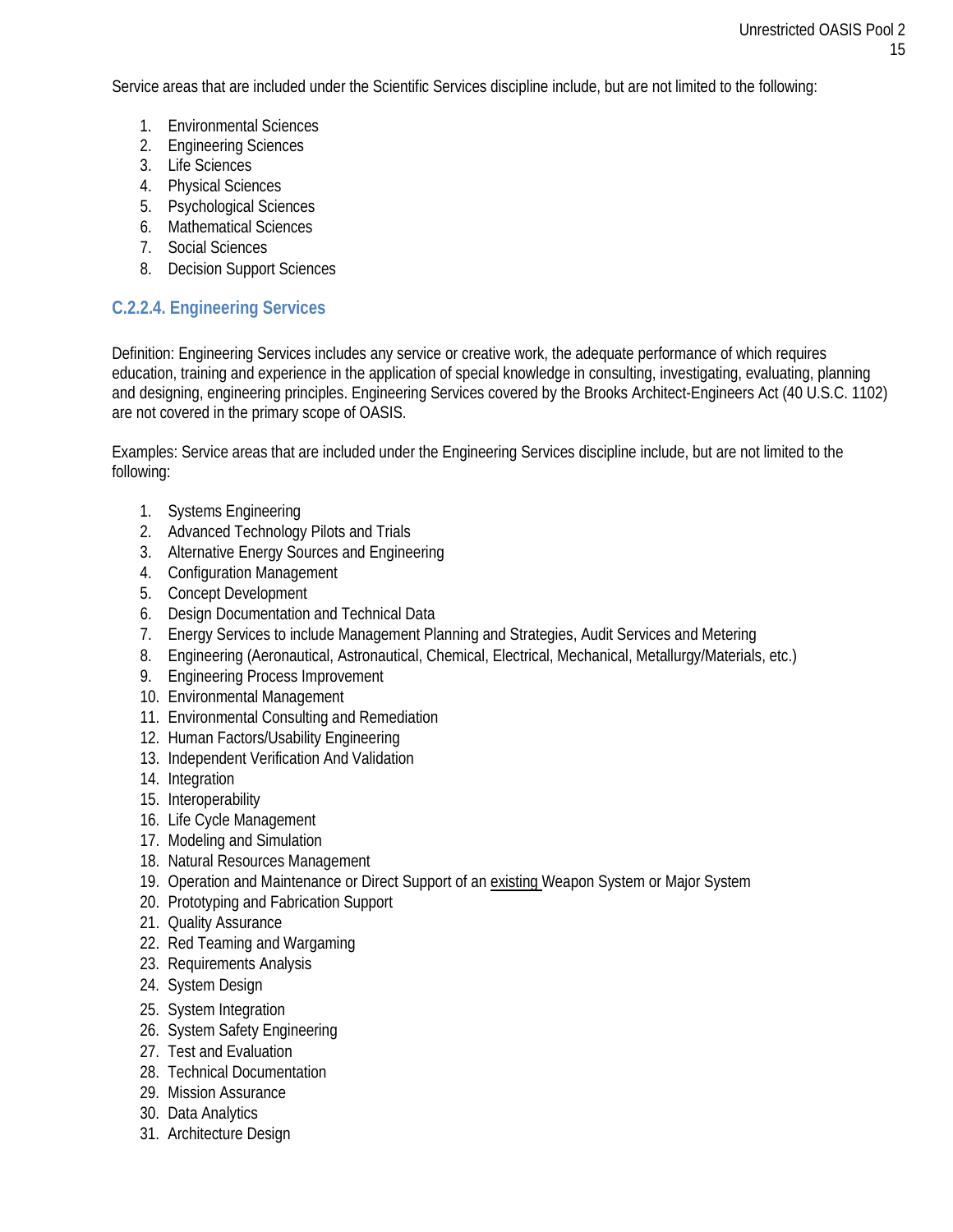- 32. System Verification and Validation
- 33. Human Systems Integration
- 34. Baseline (Configuration) Management
- 35. Data Management
- 36. Risk Management
- 37. Technical Planning
- 38. Systems Engineering Training
- 39. System Security and Information Assurance
- 40. System Effectiveness and Analysis
- 41. Launch Processing and Verification
- 42. Software Development (for non-IT requirements)
- 43. Software Independent Verification and Validation (for non-IT requirements)
- 44. Radar Engineering
- 45. Optical Engineering
- 46. Communications Engineering

# <span id="page-15-0"></span>**C.2.2.5. Logistics Services**

Definition: Logistics Services includes the management of the flow of resources, not only goods, between the point of origin and the point of destination in order to meet the requirements of organizations. Logistics services involves the integration of information[, transportation,](http://en.wikipedia.org/wiki/Transportation) [inventory,](http://en.wikipedia.org/wiki/Transportation) [warehousing,](http://en.wikipedia.org/wiki/Warehousing) [material handling,](http://en.wikipedia.org/wiki/Warehousing) [packaging,](http://en.wikipedia.org/wiki/Packaging) [security,](http://en.wikipedia.org/wiki/Packaging) and any other function necessary to the flow of resources.

Examples: Service areas that are included under the Logistic Services discipline include, but are not limited to the following:

- 1. Analysis And Recommendation of Support Equipment
- 2. Deployment Logistics
- 3. Disaster Management/Contingency Operations
- 4. Distribution and Transportation Logistics Services
- 5. Infrastructure Services Including Transportation and Delivery
- 6. Integrated Logistics Support (ILS) Technical Requirement Creation
- 7. ILS Risk Assessments
- 8. ILS Schedules Creation and Performance Tracking
- 9. Inventory Management
- 10. Logistical Studies and Evaluations
- 11. Logistics Design
- 12. Logistics Management and Support Services
- 13. Logistics Operations Support
- 14. Logistics Operations and Maintenance
- 15. Logistics Optimization
- 16. Logistics Training Services
- 17. Repair and Alteration
- 18. Security
- 19. Supply Chain Management and Provisioning
- 20. Value Chain Management
- 21. Technology and Industrial Base Analysis
- 22. Test Range Support
- 23. Life Cycle Sustainment
- 24. Supportability Analysis and Implementation
- 25. Integrated Logistics Support

#### <span id="page-15-1"></span>**C.2.2.6. Financial Management Services**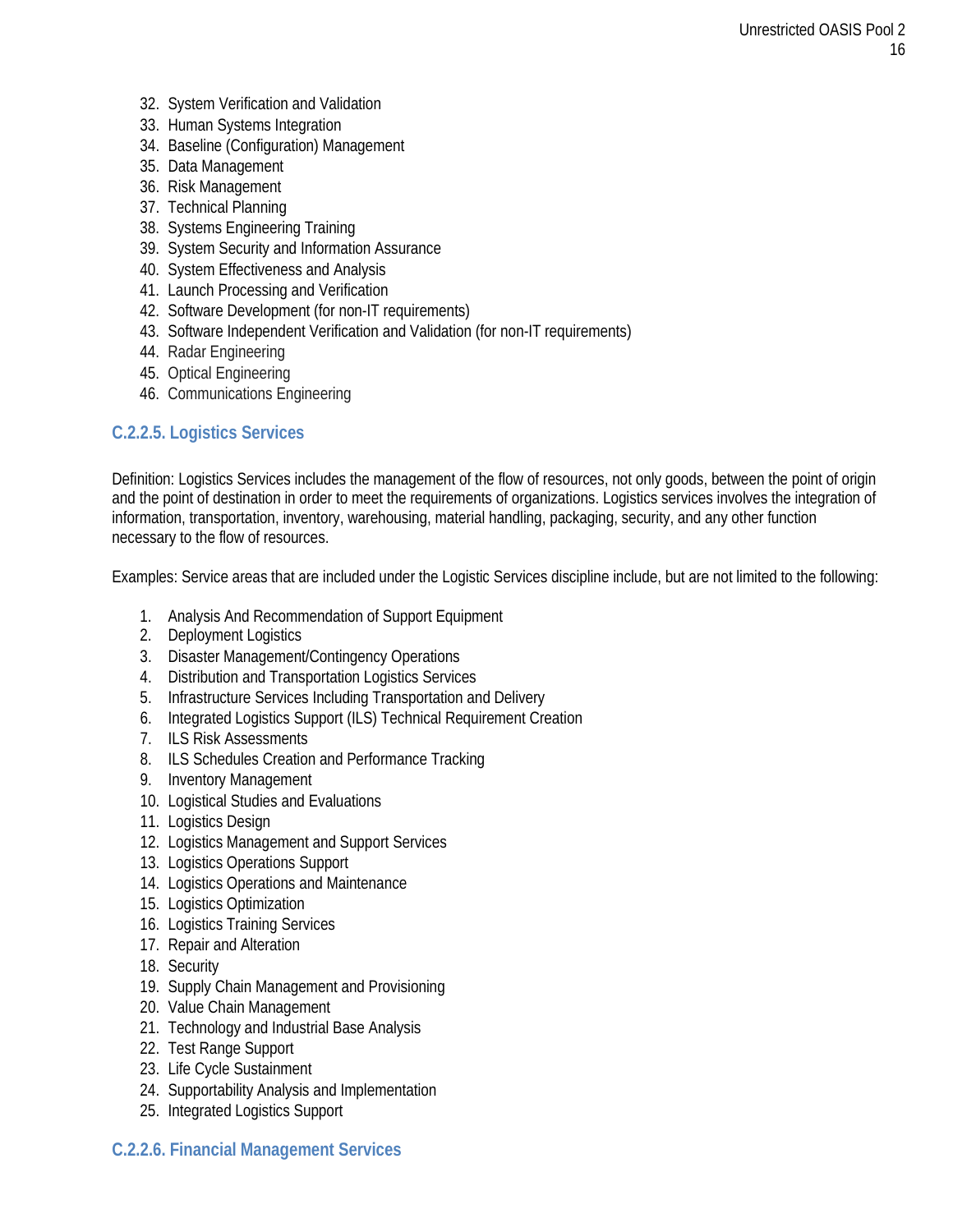Definition: Financial Management Services includes the [planning,](http://www.businessdictionary.com/definition/planning.html) [directing,](http://www.businessdictionary.com/definition/planning.html) [monitoring,](http://www.businessdictionary.com/definition/monitoring.html) [organizing,](http://www.businessdictionary.com/definition/monitoring.html) an[d controlling](http://www.businessdictionary.com/definition/controlling.html) of the [monetary](http://www.businessdictionary.com/definition/monetary.html) [resources](http://www.businessdictionary.com/definition/monetary.html) of an [organization.](http://www.businessdictionary.com/definition/organization.html)

Examples: Service areas that are included under the Financial Management Services discipline include, but are not limited to the following:

- 1. Budget Analysis and Tracking
- 2. Business Information Services
- 3. Cost Estimating and Analysis Support
- 4. Cost Performance Risk Assessments
- 5. Disbursement and Reconciliation Support
- 6. Financial and Financial Risk Analysis
- 7. Financial Management, Accounting, and Auditing Services
- 8. Impact Statement Development
- 9. Program Management for Financial Services
- 10. Program Objective Memorandum (POM) Creation And Documentation
- 11. Oversight and Fraud Detection
- 12. Safeguarding Personal Data
- 13. Loan Management
- 14. Grant Management
- 15. Economic Analysis
- 16. Return on Investment Analysis
- 17. Life Cycle Cost Determination
- 18. Total Ownership Cost Determination
- 19. Affordability Analysis
- 20. Analysis of Cost Alternatives
- 21. Should-Cost Determinations

#### <span id="page-16-0"></span>**C.3. INFORMATION TECHNOLOGY AND NON-INFORMATION TECHNOLOGY**

Information Technology (IT), by legal definition, means any equipment, or interconnected system(s) or subsystem(s) of equipment that is used for the automatic acquisition, storage, analysis, evaluation, manipulation, management, movement, control, display, switching, interchange, transmission, or reception of data or information by the agency. For purposes of this definition, equipment is used by an agency if the equipment is used by the agency directly or is used by a Contractor under a contract with the agency that require its use; or to a significant extent, its use in the performance of a service or the furnishing of a product.

IT is considered an ancillary support service or product on OASIS task orders and may be performed only when the service or product is integral and necessary to complete a total integrated solution under a professional service based requirement within the scope of OASIS.

"Non-IT" includes any service or equipment that is acquired by a Contractor incidental to a contract or contains imbedded IT that is used as an integral part of the service or product, but the principal function of which is not the acquisition, storage, analysis, evaluation, manipulation, management, movement, control, display, switching, interchange, transmission, or reception of data or information. (For example, HVAC (heating, ventilation, and air conditioning) equipment, such as thermostats or temperature control devices, and medical equipment where IT is integral to its operation, is non-IT).

Non-IT also includes any equipment or services related to a National Security System. The term "National Security System" means a telecommunications or information system operated by the Federal Government, the function, operation, or use of which involves intelligence activities, cryptologic activities related to national security, command and control of military forces, equipment that is an integral part of a weapon or weapons system; or, is critical to the direct fulfillment of military or intelligence missions, not including a system to be used for routine administrative and business applications (including payroll, finance, logistics, and personnel management applications).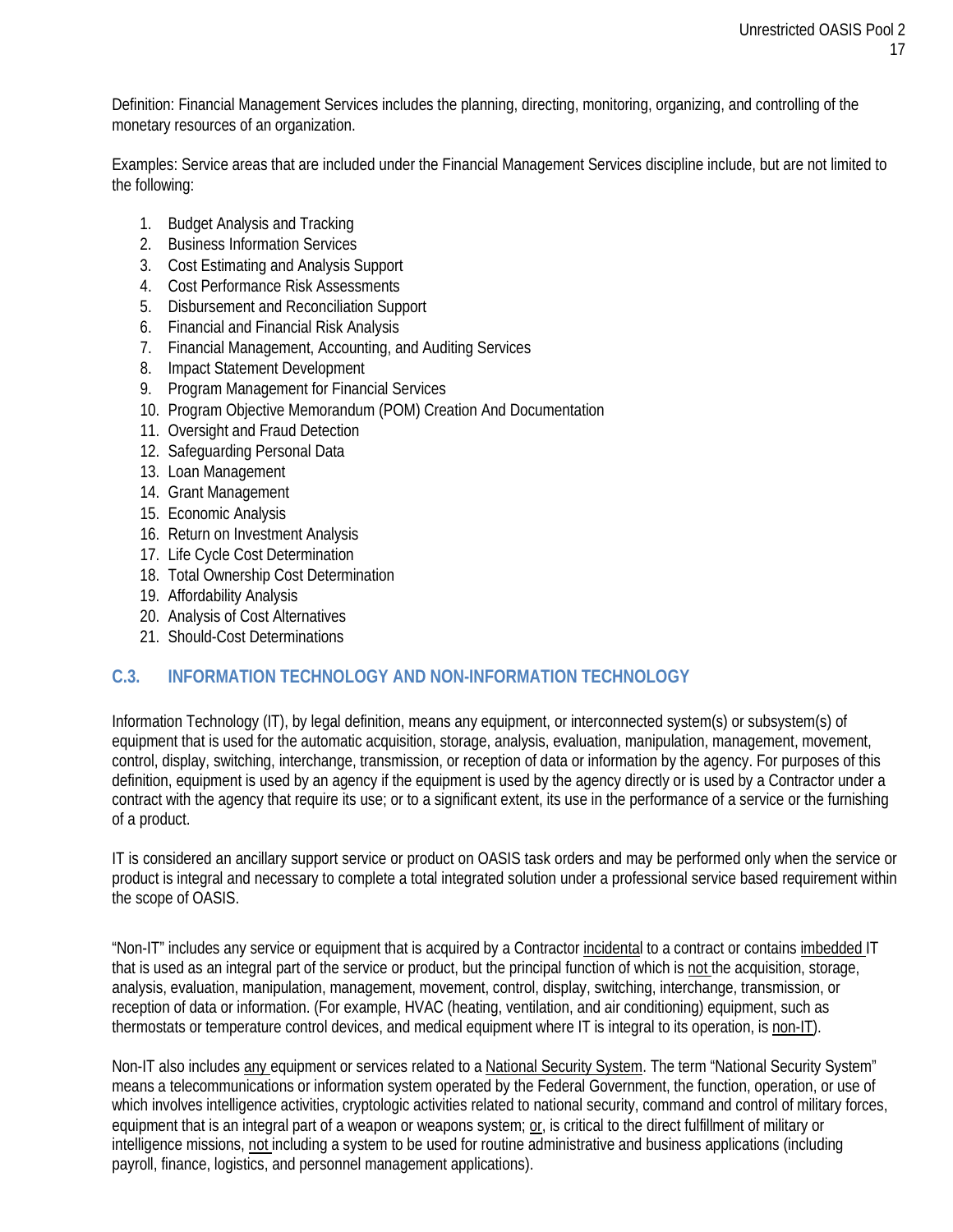Non-IT may include imbedded IT components including software, IT hardware, and other items and services traditionally considered IT on IT requirements.

Non-IT professional services are not considered ancillary support services. Non-IT professional services are considered to be within the primary scope of OASIS.

# <span id="page-17-0"></span>**C.4. ANCILLARY OUT-OF-SCOPE SUPPORT SERVICES**

"Ancillary Out-of-Scope" support services are defined as services not within the scope of OASIS that are integral and necessary to complete a total integrated solution under a professional service based requirement within the scope of OASIS.

Ancillary Out-of-Scope support services may include, but are not limited to other professional and/or non-professional services; commercial and/or non-commercial items; IT services and/or components, administrative support; data entry; and, subject matter expertise.

The OCO may allow and the Contractor may propose a labor category or labor categories at the task order level not identified in Section J.1., provided that the Contractor complies with all applicable contract clauses and labor laws, including the Service Contract Labor Standards or Construction Wage Rate Requirements, if applicable.

# <span id="page-17-1"></span>**C.4.1. Ancillary Support Services for Information Technology**

When providing ancillary support for IT services and/or components, the Contractor shall promote IT initiatives and best practices that support Federal Government operational requirements for standardized technology and application service components. This shall facilitate integration requirements for broad Federal IT and E-Gov initiatives, as well as promote the sharing, consolidation, and re-use of business processes and systems across the Federal Government. The Contractor shall promote the use of open source solutions and open technology development where practicable to enable this re-use.

# <span id="page-17-2"></span>**C. 5. SERVICES NOT IN SCOPE**

The OCO shall not issue a task order and a Contractor shall not accept or perform work for the following services when the predominant task order scope of work\* is:

- 1. An "Ancillary Out-of-Scope" support service as defined in Section C.4.
- 2. A requirement that does not include substantive effort by employees performing in a bona fide executive, administrative, or professional capacity as defined in 29 CFR Part 541. A requirement that utilizes a significant number of employees primarily employed as labor or mechanics as defined in FAR Subpart 22.401 (i.e., Service Contract Labor Standards employees) may indicate that the requirement is not consistent with the scope of Section C.2. However, provided the requirement is within scope of Section C.2. and any amount of SCLS labor needed is necessary and integral to support the Professional Services (29 CFR Part 541) requirement, such SCLS labor usage is permitted and considered within scope of OASIS.
- 3. Inherently Governmental Functions as defined in FAR Subpart 2.101
- 4. Personal Services as defined in FAR Subpart 2.101
- 5. Architect & Engineering (A&E) Services as defined in FAR Subpart 2.101 and subject to the Brooks Architect-Engineers Act (40 U.S.C. 1102)

\*Please note "scope of work" does not directly correlate to labor mix/breakdown. Scope of work instead refers to the principle purpose or objective of the work required under the task order.

(END OF SECTION C)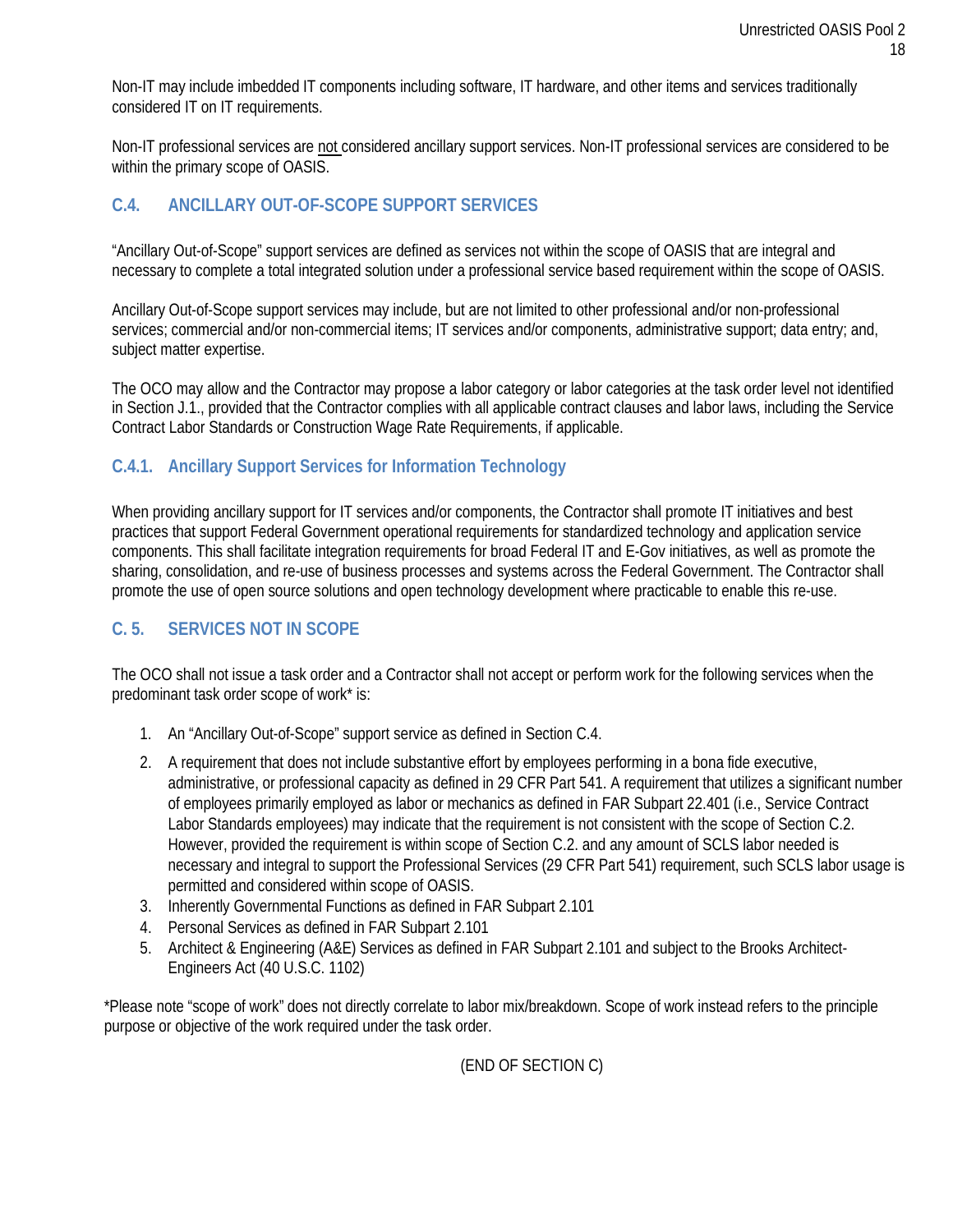# **SECTION D - PACKAGING AND MARKING**

# <span id="page-18-1"></span><span id="page-18-0"></span>**D.1. PACKAGING AND MARKING**

Packaging and marking of all deliverables must conform to normal commercial packing standards to assure safe delivery at destination. Clauses and other requirements regarding packaging and marking shall be designated by the OCO at the task order level.

# (END OF SECTION D)

# **SECTION E - INSPECTION AND ACCEPTANCE**

# <span id="page-18-3"></span><span id="page-18-2"></span>**E.1. INSPECTION AND ACCEPTANCE**

Inspection and acceptance for OASIS is:

| FAR         |                                        | ATE            |
|-------------|----------------------------------------|----------------|
| $2.246 - 4$ | hspection of Services - Fixed<br>Price | <b>UG 1996</b> |

Clauses and other requirements regarding inspection and acceptance shall be designated by the OCO at the task order level.

#### (END OF SECTION E)

# **SECTION F - DELIVERIES OR PERFORMANCE**

# <span id="page-18-5"></span><span id="page-18-4"></span>**F.1. DELIVERIES OR PERFORMANCE CLAUSES**

Clauses regarding deliveries or performance for OASIS:

| <b>FAR</b>   |                   | <b>JATE</b>    |
|--------------|-------------------|----------------|
| $2.242 - 15$ | top Work Order    | <b>UG 1989</b> |
| $2.247 - 34$ | .O.B. Destination | IOV 1991       |

Clauses and other requirements regarding deliveries or performance shall be designated by the OCO at the task order level.

# <span id="page-18-6"></span>**F.2. PLACE OF PERFORMANCE**

The services to be provided under OASIS shall be accomplished at the locations identified in the task order and may include locations in the Continental United States (CONUS) and Outside the CONUS (OCONUS).

# <span id="page-18-7"></span>**F.3. PERIOD OF PERFORMANCE**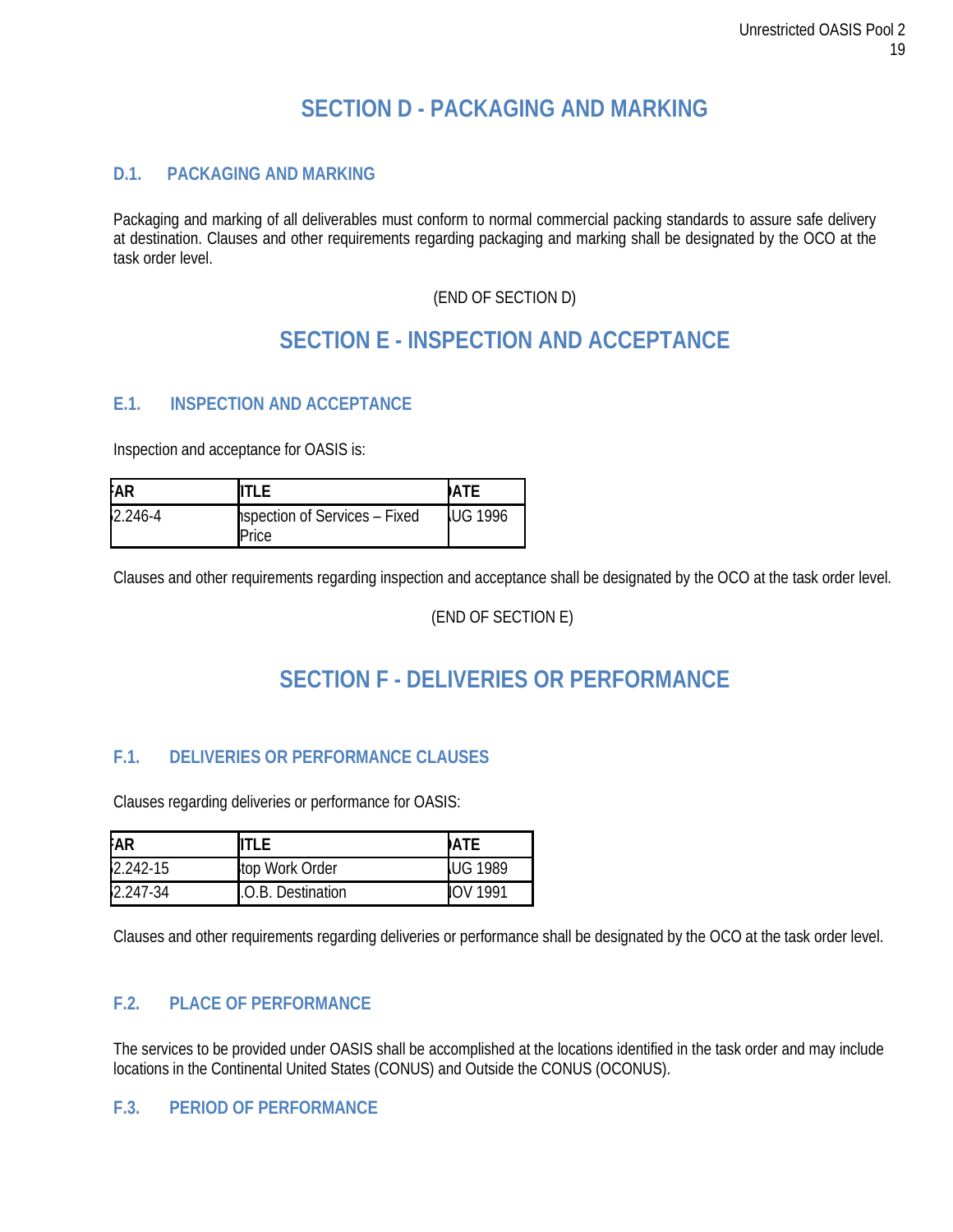The period of performance of OASIS is from September 3, 2014 through September 2, 2024 as exercised in accordance with FAR 52.217-9, Option to Extend the Term of the Contact.

The period of performance for each task order awarded under OASIS shall be specified in the task order by the ordering agency. Task orders must be solicited and awarded prior to the OASIS term expiring and may extend up to 5 years after the OASIS term expires.

Task order option periods may be exercised after the OASIS term expires as long as the final task order option period does not extend the cumulative term of the task order beyond 5 years after the OASIS term expires.

After the OASIS term expires, OASIS will remain an active contract until the final task order is closed-out and shall govern the terms and conditions with respect to active task orders to the same extent as if it were completed during the OASIS term.

Accordingly, the cumulative term of all task orders placed under OASIS may span up to September 2, 2029.

# <span id="page-19-0"></span>**F.4. PERFORMANCE STANDARDS**

OASIS is a performance based contract with measurable standards in terms of quality and timeliness of deliverables and compliances in accordance with Section F.4.1. and F.4.2.

In the event the CPRM is not operational, deliverable and reporting requirements designated for input into the CPRM shall be provided as directed by the OASIS CO within the stated timeframes.

The OASIS CO or an authorized representative shall have the right to examine and audit all supporting records and materials, regardless of whether such items are in written form, in the form of computer data, or in any other form, for the purpose of enforcing all deliverables and compliances herein.

Acceptable Accounting Systems are mandatory for all Contractors on OASIS. Cost Accounting Standards (CAS) are mandatory unless, covered by exemption under 48 CR 9903.201-1 and 48 CFR 9903.201-2. All other systems and certifications are optional; however, Contractors are encouraged to acquire these systems and certifications.

All Systems, Compliances, and Certifications must be maintained at the Contractors current level at time of award or higher throughout the period of performance of OASIS. For example, if a Contractor received an evaluation credit for having an Approved Purchasing System and CMMI Level 3 certification at time of award, then the Contractor must maintain an Approved Purchasing System and CMMI Level 3 certification level or higher for the life of OASIS.

Failure to meet the following deliverables, reports, or compliance standards may result in activation of Dormant Status and/or result in a Contractor being Off-Ramped (See Sections H.16. and H.17.).

# <span id="page-19-1"></span>**F.4.1. Deliverable and Reporting Requirements**

The following table contains deliverables and reports required for OASIS. Task order deliverables and reporting will be specified in the task order. The Government does not waive its right to request other deliverables or reports not specifically listed in the table below. Deliverables or reports are required until the final task order is closed-out for each Contractor. If a deliverable is due on a calendar day that falls on a weekend day or a Government holiday, the deliverable or report is due the following business day.

Calendar Quarters Calendar Ouarters CAF Due Date 1st Quarter January 1st – March 31st No later than April 30th 2nd Quarter April 1st – June  $30th$  No later than July  $30th$ 3rd Quarter July 1st – September 30th No later than October 30th 4th Quarter October 1st – December 31st No later than January 30th

For Quarterly reporting use the following calendar: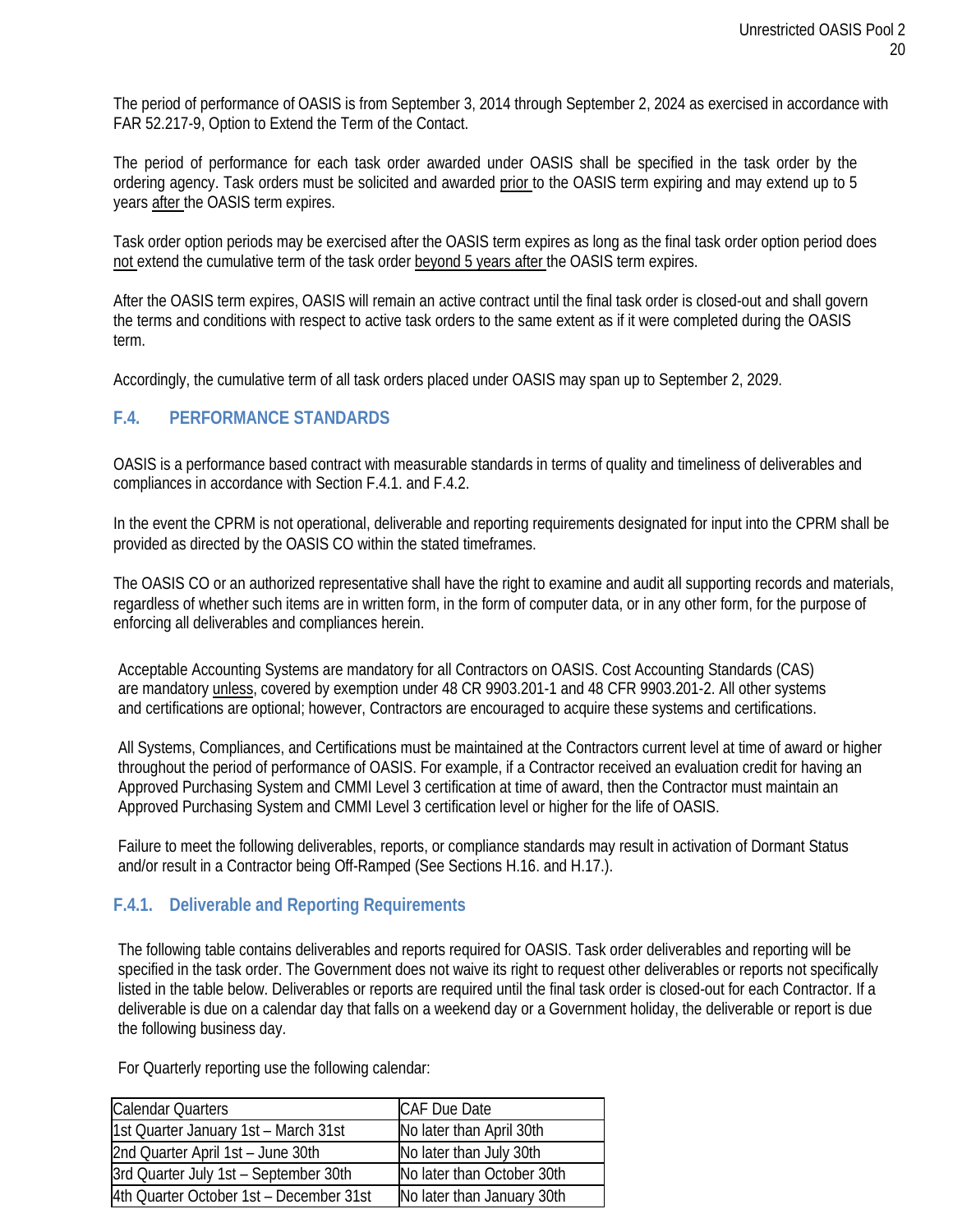| <b>SECTION</b>                  | <b>REFERENCE</b>                                    | <b>DESCRIPTION</b>                                                                                | <b>FREQUENCY</b>                                                                                                                                           | LOCATION                                                                                   |
|---------------------------------|-----------------------------------------------------|---------------------------------------------------------------------------------------------------|------------------------------------------------------------------------------------------------------------------------------------------------------------|--------------------------------------------------------------------------------------------|
| G.2.6.                          | Contractor Key<br>Personnel                         | Updated COPM or COCM Point<br>of Contact Information                                              | Within 5 calendars days of the<br>substitution                                                                                                             | OASIS CO via OASIS@gsa.gov                                                                 |
| G.3.1.<br>and<br>G.3.2.4.       | Contract Access Fee<br>(CAF) Remittance             | CAF for all task orders awarded<br>during the previous quarter on a<br>cumulative basis           | Quarterly (April 30th, July 30th,<br>October 30th, and January 30th)                                                                                       | Electronic Funds Transfer (EFT)<br>via the CPRM website                                    |
| G.3.2.2.<br>through<br>G.3.2.5. | <b>CPRM</b>                                         | Task Order Award, Modification,<br>Invoice, CAF data, and Close-out<br>data on a cumulative basis | Monthly (30th calendar day of each<br>month, last day in February)                                                                                         | Electronically via the CPRM<br>website                                                     |
| G.3.2.1<br>through<br>G.3.2.5.  | <b>CPRM Contract</b><br>Administrative<br>Reporting | Task Order Award Data, including<br>$G.3.2.1.1 - G.3.2.1.3$ as<br>applicable                      | Report all order data within 30<br>calendar days after the month the<br>document was signed by the Ordering<br>Contracting Officer (OCO)                   | Electronically via the Contract<br>Payment Module CPRM                                     |
| G.3.2.1.4                       | <b>CPRM Contract</b><br>Administrative<br>Reporting | Limitations on Subcontracting<br>Reporting Data                                                   | Not Required                                                                                                                                               | Not Required                                                                               |
| G.3.2.2                         | <b>CPRM Contract</b><br>Administrative<br>Reporting | <b>Task Order Modification Data</b>                                                               | Report all order data within 30<br>calendar days after the month the<br>document was signed by the Ordering<br>Contracting Officer (OCO)                   | Electronically via the Contract<br>Payment Module (CPRM)                                   |
| G.3.2.3                         | <b>CPRM Contract</b><br>Administrative<br>Reporting | <b>Invoice Data</b>                                                                               | Report invoice data from each paid or<br>remitted invoice within 30 calendar<br>days after the end of the reporting<br>quarter                             | Electronically via the Contract<br>Payment Module (CPRM)                                   |
| G.3.2.4                         | <b>CPRM Contract</b><br>Administrative<br>Reporting | CAF Payment Data                                                                                  | Report CAF Payment data from each<br>paid or remitted invoice within 30<br>calendar days after the end of the<br>reporting quarter                         | Electronically via the Contract<br>Payment Module (CPRM)                                   |
| G.3.3.                          | Individual<br>Subcontracting<br>Reports (ISR)       | If applicable,<br><b>ISRs from Individual</b><br>Subcontracting Plans on OASIS                    | Within 30 calendar days after the<br>close of each reporting period ending<br>March 31st, September 30th, and<br>within 30<br>days of contract completion. | Electronically via the Electronic<br><b>Subcontract Reporting System</b><br>(eSRS) website |
| G.3.3.                          | Summary<br>Subcontracting<br>Reports (SSR)          | GSA agency-wide SSRs                                                                              | Within 30 calendar days after the<br>close of each reporting period ending<br>September 30th                                                               | Electronically via the Electronic<br><b>Subcontract Reporting System</b><br>(eSRS) website |
| G.3.4.1.                        | Contactor Self-<br>Assessment                       | Self-Assessment Report                                                                            | Annually on November 15th for the<br>preceding reporting period of<br>September 3rd through September<br>2nd                                               | OASIS CO via online CSA tool                                                               |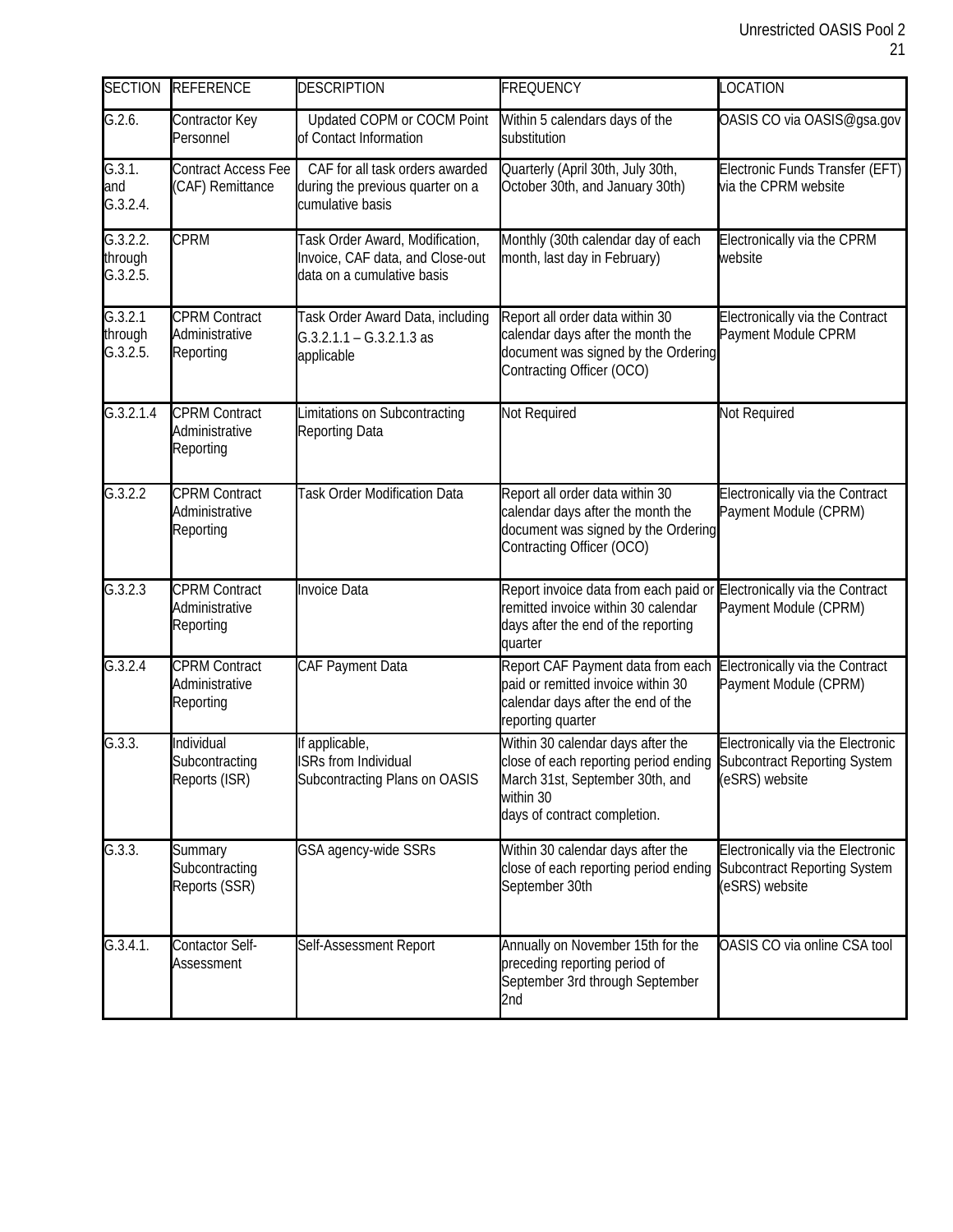t,

| <b>SECTION</b> | <b>REFERENCE</b>                                                                      | <b>DESCRIPTION</b>                                                                                                                                                                              | <b>FREQUENCY</b>                                                                                                                                                                                                                                                | <b>LOCATION</b>                                                                                                                                                                |
|----------------|---------------------------------------------------------------------------------------|-------------------------------------------------------------------------------------------------------------------------------------------------------------------------------------------------|-----------------------------------------------------------------------------------------------------------------------------------------------------------------------------------------------------------------------------------------------------------------|--------------------------------------------------------------------------------------------------------------------------------------------------------------------------------|
| G.3.5.         | Insurance                                                                             | CORD 25, Certificate of Insurance                                                                                                                                                               | Within 30 calendar days after<br><b>OASIS</b><br>Notice-to-<br>the<br>Proceed and any updates<br>thereafter                                                                                                                                                     | Annually notify OASIS CO via<br>online CSA tool<br>for affected task orders                                                                                                    |
| G.3.6.         | Mergers, Acquisitions,<br>Novations, and<br>Change-of-<br>Name<br>Agreements          | If applicable, SF 30<br>Modification or other applicable<br>documents                                                                                                                           | Copy of SF 30 and other<br>applicable documents within 45<br>calendar days of finalization                                                                                                                                                                      | <b>OASIS CO via</b><br>OASIS@gsa.gov and OCOs<br>for affected task orders                                                                                                      |
| G.3.7.         | Federal Awardee<br>Performance and<br>Integrity<br>Information<br>System (FAPIIS)     | <b>APIIS reporting</b>                                                                                                                                                                          | Semi-Annually starting 6<br>months from the anniversary<br>date of the OASIS Notice-to-<br>Proceed.                                                                                                                                                             | Electronically via SAM.GOV<br>website and notify the OASIS<br>CO annually via online CSA tool                                                                                  |
| G.3.8.         | <b>VETS-4212</b>                                                                      | ETS-4212 reporting                                                                                                                                                                              | 30 of each year                                                                                                                                                                                                                                                 | Annually no later than September Electronically via the Department<br>of Labor (DOL) VETS-4212<br>reporting website and notify the<br>OASIS CO annually via online<br>CSA tool |
| G.3.9.         | <b>Reporting Executive</b><br>Compensation and<br>First-Tier<br>Subcontract<br>Awards | Federal Funding Accountability<br>and Transparency Act (FFATA)<br>Sub-Award Report                                                                                                              | The end of the month following<br>the month in which the prime<br>Contractor awards any sub-<br>contract greater than \$25,000<br>into the FFATA Sub-Award<br>Reporting System (FSRS)                                                                           | Electronically via FSRS website<br>and notify the OASIS<br>CO annually via online CSA tool                                                                                     |
| G.3.10.        | Post Award Small<br><b>Business</b><br>Re-<br>Program<br>Representation               | If applicable, Small Business<br><b>Size Recertification</b>                                                                                                                                    | Within 30 days after execution of<br>a novation agreement; within<br>30 days after a merger or<br>acquisition that does not<br>require a novation; and, within<br>60 to 120 days prior to the end<br>of the fifth year and exercising<br>the option thereafter. | <b>OASIS CO via</b><br>OASIS@gsa.gov                                                                                                                                           |
| H.6.1.         | Acceptable<br><b>Accounting System</b>                                                | Correspondence and audit<br>reports from DCAA/DCMA that<br>updates the current status                                                                                                           | Within 45 calendar days after<br>the update                                                                                                                                                                                                                     | Annually notify OASIS CO via<br>online CSA tool and OCOs for<br>affected task orders                                                                                           |
| H.6.2.         | <b>Acceptable Estimating</b><br>System                                                | If applicable, correspondence<br>and audit reports from<br>DCAA/DCMA or other<br>cognizant auditing entity that<br>updates the current status                                                   | Within 45 calendar days after<br>the update                                                                                                                                                                                                                     | Annually notify OASIS CO via<br>Online CSA tool and OCOs for<br>affected task orders                                                                                           |
| H.6.3.         | Cost Accounting<br>Standards<br>(CAS)                                                 | If applicable, correspondence<br>and audit reports from<br>DCAA/DCMA that updates the<br>current CAS Disclosure<br>Statements, Administration of<br>CAS, or Cost Accounting<br>Practice Changes | Within 45 calendar days after<br>the update                                                                                                                                                                                                                     | Annually notify OASIS CO via<br>Online CSA tool and OCOs for<br>affected task orders                                                                                           |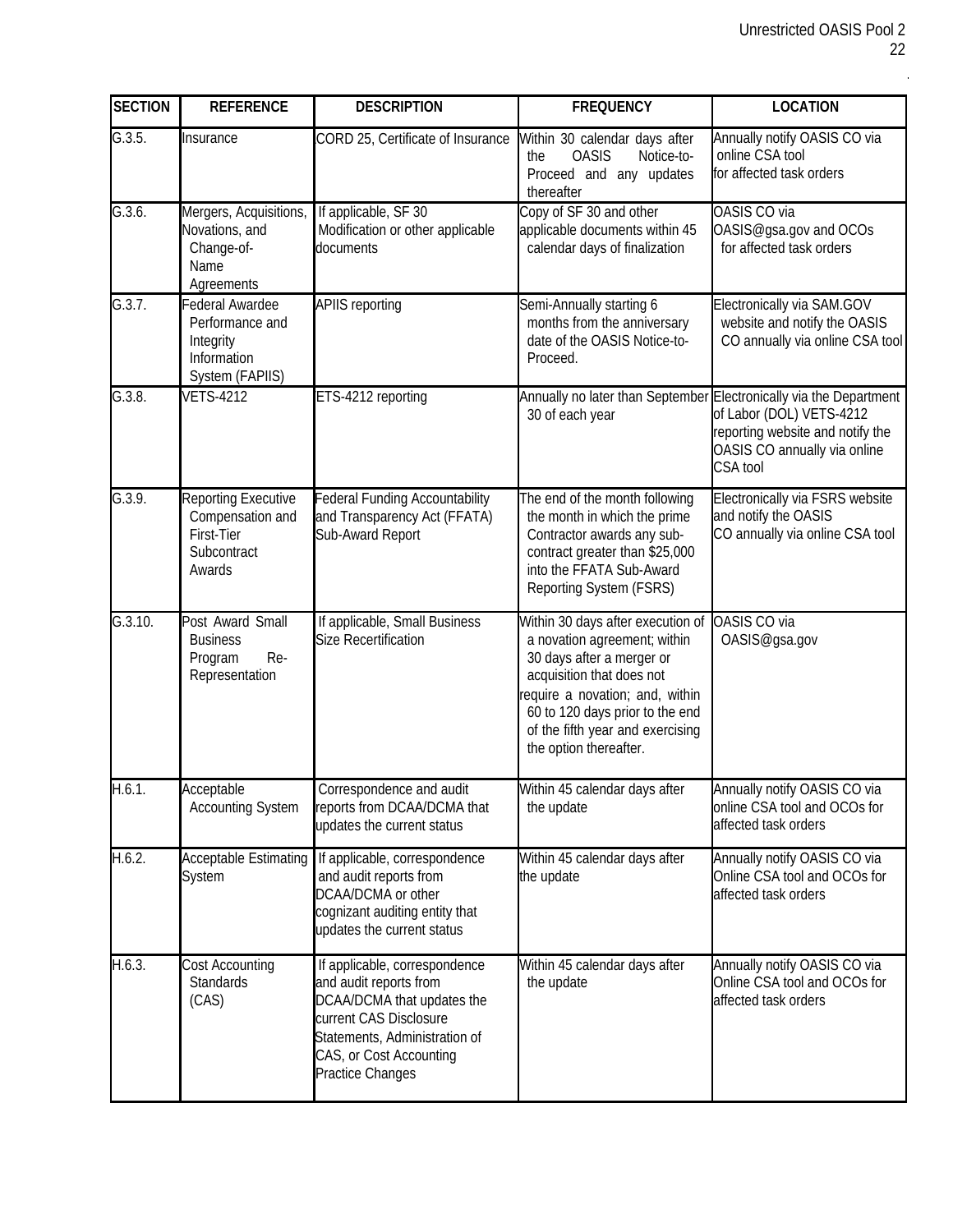| <b>SECTION</b> | <b>REFERENCE</b>                                                                                                                                                                   | <b>DESCRIPTION</b>                                                                                                                                                                                                                     | <b>FREQUENCY</b>                            | <b>LOCATION</b>                                                                      |  |
|----------------|------------------------------------------------------------------------------------------------------------------------------------------------------------------------------------|----------------------------------------------------------------------------------------------------------------------------------------------------------------------------------------------------------------------------------------|---------------------------------------------|--------------------------------------------------------------------------------------|--|
| H.6.4.         | Forward Pricing Rate<br>Agreements (FPRA),<br>Forward Pricing Rate<br>Recommendations<br>(FPRR) and/or<br><b>Approved Billing</b><br>Rates                                         | If applicable, correspondence<br>and audit reports from<br>DCAA/DCMA or other<br>cognizant auditing entity that<br>updates the current status                                                                                          | Within 45 calendar days after<br>the update | Annually notify OASIS CO via<br>online CSA tool and OCOs for<br>affected task orders |  |
| H.6.5.         | Approved Purchasing<br>System                                                                                                                                                      | If applicable, correspondence<br>and audit reports from DCMA<br>or other cognizant auditing<br>entity that updates the current<br>iatus                                                                                                | Within 45 calendar days after<br>the update | Annually notify OASIS CO via<br>online CSA tool and OCOs for<br>affected task orders |  |
| H.6.6.         | <b>EVMS ANSI-standard</b>                                                                                                                                                          | If applicable, correspondence<br>and audit reports from DCMA<br>or other cognizant auditing<br>entity that updates the current<br>status                                                                                               | Within 45 calendar days after<br>the update | Annually notify OASIS CO via<br>online CSA tool                                      |  |
| H.6.7.         | ISO 9001<br>Certification                                                                                                                                                          | If applicable, correspondence<br>or audit from an ISO 9001<br>Certification Body that updates<br>the current status                                                                                                                    | Within 45 calendar days after<br>the update | Annually notify OASIS CO via<br>online CSA tool                                      |  |
| H.6.8.         | ISO 17025<br>Certification                                                                                                                                                         | If applicable, correspondence<br>or audit from an ISO 17025<br>Certification Body that updates<br>the current status                                                                                                                   | Within 45 calendar days after<br>the update | Annually notify OASIS CO via<br>online CSA tool                                      |  |
| H.6.9.         | ISO 14001<br>Certification                                                                                                                                                         | If applicable, correspondence<br>or audit from an ISO<br>4001 Certification Body<br>that updates the current status                                                                                                                    | Within 45 calendar days after<br>the update | Annually notify OASIS CO via<br>online CSA tool                                      |  |
| H.6.10         | <b>AS9100 Certification</b><br>As applicable, correspondence or Within 45 calendar days after the<br>audit from an AS9100<br>Certification body that updates<br>the current status |                                                                                                                                                                                                                                        | update                                      | Annually notify the OASIS CO via<br>online CSA tool                                  |  |
| H.6.11.        | <b>CMMI Maturity Level</b><br>If applicable, correspondence<br>or audit from a CMMI Instituted<br>Certified Lead Appraiser that<br>updates the current status                      |                                                                                                                                                                                                                                        | Within 45 calendar days after<br>the update | Annually notify OASIS CO via<br>online CSA tool                                      |  |
| H.6.12.        | Meaningful<br>Relationship<br><b>Commitment Letters</b><br>(MRCL)                                                                                                                  | If applicable, any change of<br>entity or commitment identified<br>in any MRCL submitted                                                                                                                                               | Within 45 calendar days after<br>the update | Annually notify OASIS CO via<br>online CSA tool                                      |  |
| H.7.1.         | <b>Facility Security</b><br>Clearance                                                                                                                                              | If applicable, correspondence<br>signed by a Facility Security<br>Officer, screen prints from the<br><b>Industrial Security Facilities</b><br>Database and DD Form 441,<br>DD Form 441-1, or SF 328<br>that updates the current status | Within 45 calendar days after<br>the update | Annually notify OASIS CO via<br>online CSA tool and OCOs for<br>affected task orders |  |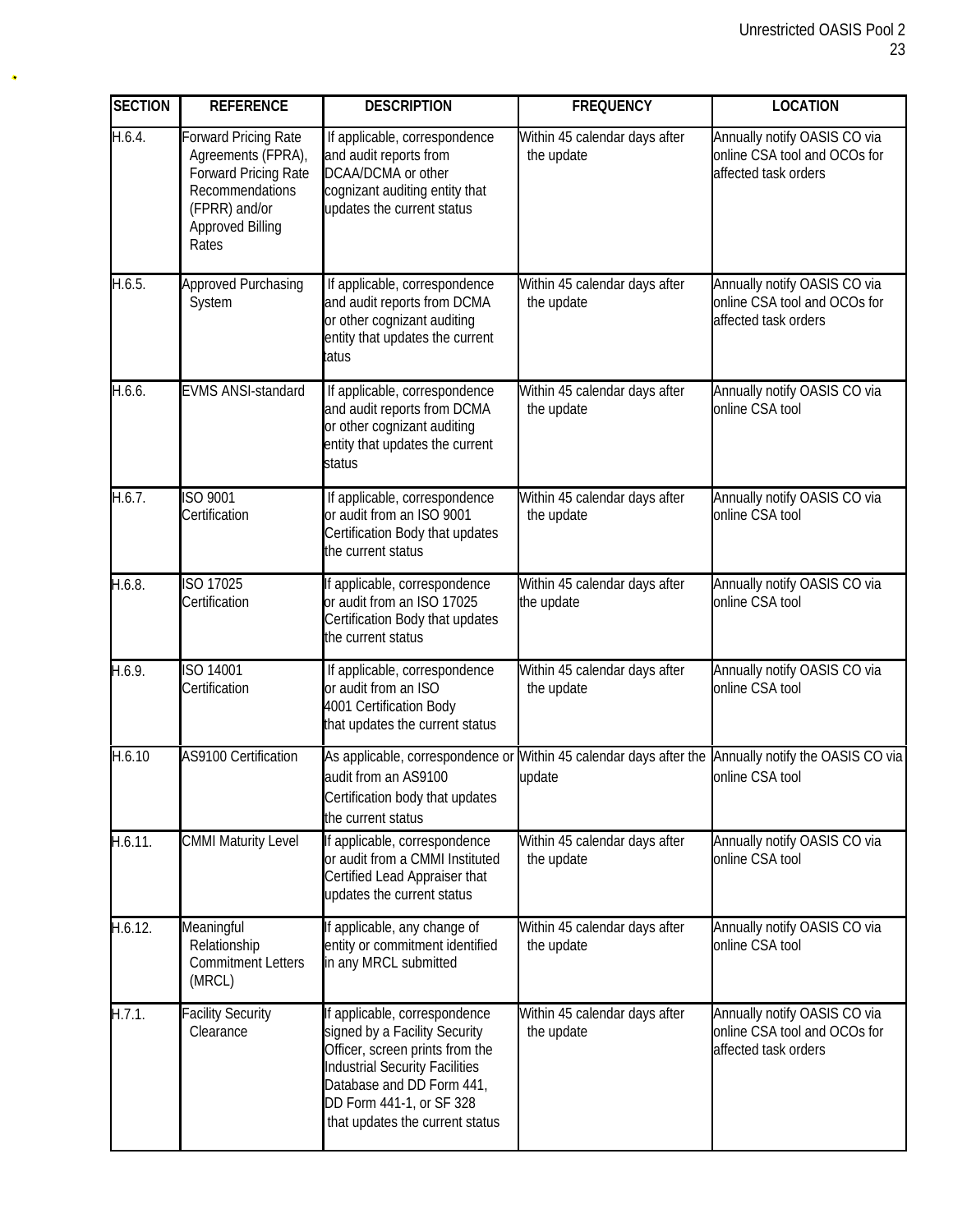# <span id="page-23-0"></span>**F.4.2. Compliances**

The following table contains compliances required for OASIS. Task Order compliances will be specified in the task order. The Government does not waive its right to request other compliances in order to align the OASIS contract with new statuary or regulatory requirements. The Government will provide the Contractor with at least 90 days' notice of these requirements.

|                                         | <b>SECTION REFERENCE</b>                                                                                                                 | <b>COMPLIANCE</b>                                                                                                                                                                                                                             |  |
|-----------------------------------------|------------------------------------------------------------------------------------------------------------------------------------------|-----------------------------------------------------------------------------------------------------------------------------------------------------------------------------------------------------------------------------------------------|--|
| G.2.6.                                  | Contractor Key Personnel                                                                                                                 | The Contractor shall maintain responsive and competent Contractor Key Personnel                                                                                                                                                               |  |
| $G.\overline{3.1}$ .<br>and<br>G.3.2.4. | Contract Access Fee (CAF) Remittance                                                                                                     | The Contractor shall submit timely and accurate CAF Payments                                                                                                                                                                                  |  |
| G.3.2.<br>through<br>G.3.2.5.           | <b>CPRM Data</b>                                                                                                                         | The Contractor shall submit timely and accurate data in the CPRM                                                                                                                                                                              |  |
| G.3.3.                                  | Subcontracting Goals and Reporting                                                                                                       | The Contractor shall submit timely and accurate ISR subcontract reports, if<br>applicable, and SSR subcontract reports and make good faith efforts in meeting<br>small business goals in accordance with the Contractor's subcontracting plan |  |
| G.3.4.1.                                | Contactor Self-Assessment                                                                                                                | The Contractor shall submit timely and accurate self-assessments reports                                                                                                                                                                      |  |
| G.3.5.                                  | Insurance                                                                                                                                | The Contractor shall submit timely and accurate Certificates of Insurance and<br>maintain adequate insurance coverage at the OASIS and task order level                                                                                       |  |
| G.3.6.                                  | Mergers, Acquisitions, Novations and<br>Change-of-Name Agreements                                                                        | The Contractor shall submit timely notice of Merger and Acquisitions or contractual<br>copies of Novation or Change-of-Name Agreements, if applicable                                                                                         |  |
| G.3.7.                                  | Responsibility and Federal Awardee<br>Performance and Integrity Information<br>System (FAPIIS)                                           | The Contractor shall submit timely and accurate FAPIIS information<br>and maintain sufficient financial resources and meet the responsibility standards<br>and qualifications set forth in FAR Part 9                                         |  |
| G.3.8.                                  | VETS-4212 Reporting                                                                                                                      | The Contractor shall report timely and accurate VETS-4212 reports in the<br>Department of Labor VETS-4212 website and send confirmation to the OASIS CO<br>via the CSA tool                                                                   |  |
| G.3.9.                                  | Reporting Executive Compensation and<br><b>First-Tier Subcontract Awards</b>                                                             | The Contractor shall report timely and accurate sub-award and executive<br>compensation data regarding first-tier sub-awards in FSRS to meet the FFATA<br>reporting requirements & send confirmation to the OASIS CO via the CSA tool         |  |
| G.3.10.                                 | Post-Award Small Business Program Re-<br>Representation                                                                                  | If applicable, The Contractor shall report timely and accurately their small business<br>program re-representation and update SAM.gov.                                                                                                        |  |
| G.4.                                    | Task Order Close-Out                                                                                                                     | The Contractor agrees to cooperate with the OCO to close out task orders as soon<br>as practical after expiration, cancellation, or termination.                                                                                              |  |
| H.6.1.                                  | <b>Acceptable Accounting System</b>                                                                                                      | The Contractor shall maintain the acceptable/approved status of their Accounting<br>System and submit updates to the current status                                                                                                           |  |
| H.6.2.                                  | <b>Acceptable Estimating System</b>                                                                                                      | The Contractor shall maintain the acceptable status of their Estimating System and<br>submit updates to the current status, if applicable                                                                                                     |  |
| H.6.3.                                  | Cost Accounting Standards (CAS)                                                                                                          | The Contractor shall maintain CAS compliance and submit updates to the current<br>status, if applicable                                                                                                                                       |  |
| H.6.4.                                  | <b>Forward Pricing Rate Agreements</b><br>(FPRA), Forward Pricing Rate<br>Recommendations (FPRR) and/or<br><b>Approved Billing Rates</b> | The Contractor shall maintain their FPRA, FPRR, and/or Approved Billing Rates<br>and submit updates, if applicable                                                                                                                            |  |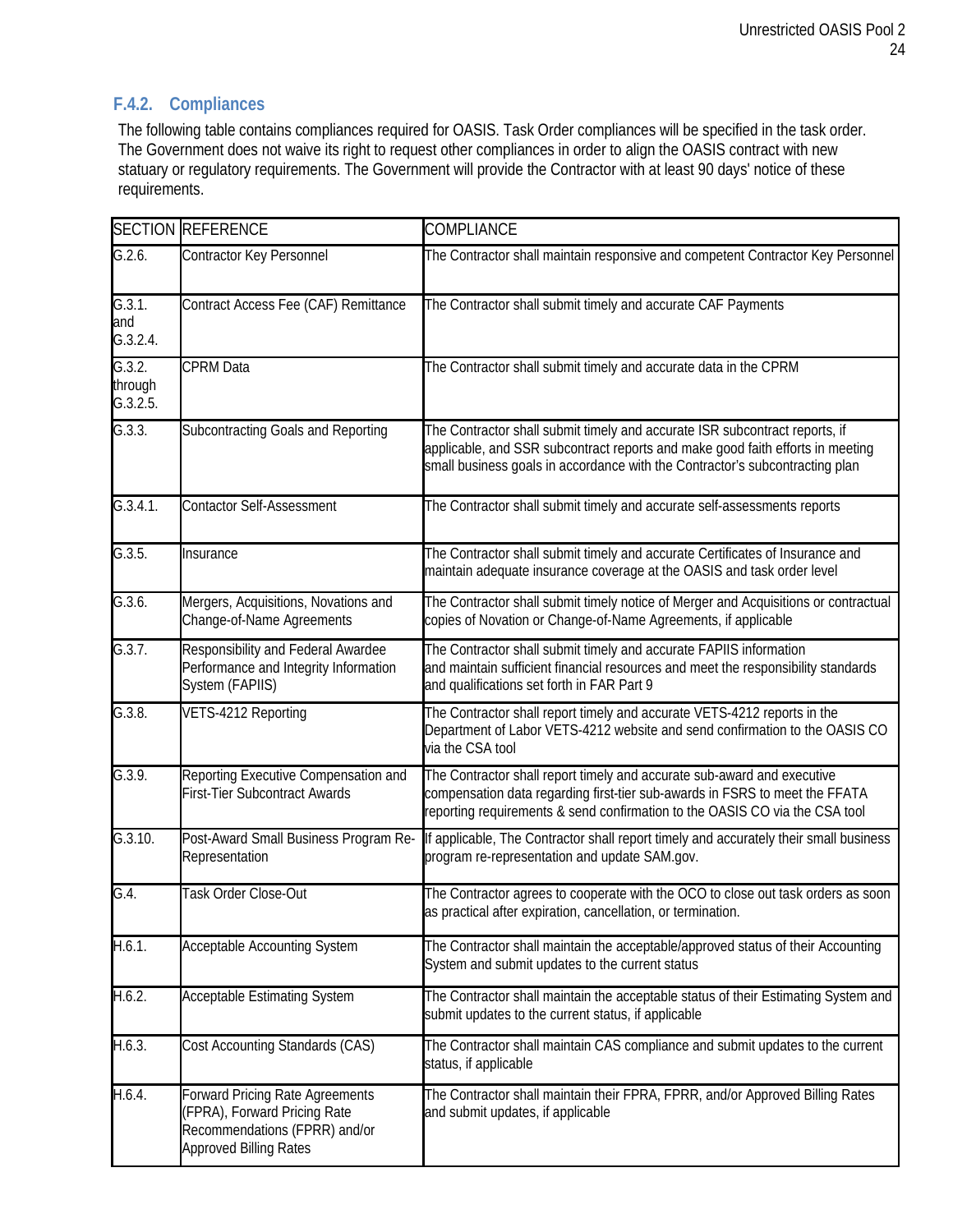| <b>SECTION</b> | <b>REFERENCE</b>                                    | COMPLIANCE                                                                                                                                                                                                                                                        |
|----------------|-----------------------------------------------------|-------------------------------------------------------------------------------------------------------------------------------------------------------------------------------------------------------------------------------------------------------------------|
| H.6.5.         | Approved Purchasing System                          | The Contractor shall maintain an Approved Purchasing System and submit<br>updates, if applicable                                                                                                                                                                  |
| H.6.6.         | <b>EVMS ANSI-standard</b>                           | The Contractor shall maintain or exceed their EVMS ANSI-standard and submit<br>updates, if applicable                                                                                                                                                             |
| H.6.7.         | ISO 9001 Certification                              | The Contractor shall maintain or exceed their ISO 9001 Certification and submit<br>updates, if applicable                                                                                                                                                         |
| H.6.8.         | ISO 17025 Certification                             | The Contractor shall maintain or exceed their ISO 17025 Certification and submit<br>updates, if applicable                                                                                                                                                        |
| H.6.9.         | ISO 14001 Certification                             | The Contractor shall maintain or exceed their ISO 14001 Certification and submit<br>updates, if applicable                                                                                                                                                        |
| H.6.10.        | AS9100 Certification                                | The Contractor shall maintain or exceed their AS9100 Certification and submit<br>updates, if applicable                                                                                                                                                           |
| H.6.11.        | <b>CMMI Maturity Level</b>                          | The Contractor shall maintain or exceed their CMMI Maturity Level and submit<br>updates, if applicable                                                                                                                                                            |
| H.6.12.        | Meaningful Relationship Commitment<br>etters (MRCL) | The Contractor shall honor the commitments contained in all MRCLs, if<br>applicable                                                                                                                                                                               |
| H.7.1          | <b>Facility Security Clearance (FSC)</b>            | The Contractor shall maintain or exceed their FSC and submit updates, if applicable                                                                                                                                                                               |
| H.11.1.        | Meetings                                            | The Contractor's Key Personnel shall attend and actively participate in all meetings,<br>including all PMR Meetings. It is preferred that both Key Personnel (COPM and<br>COCM) attend all PMRs; at a minimum, one of the Key Personnel shall attend each<br>PMR. |
| H.11.3.        | Contractor OASIS Webpage                            | The Contractor shall maintain an OASIS Webpage that meets the minimum<br>webpage requirements                                                                                                                                                                     |
| H.13.          | <b>Ethics and Conduct</b>                           | The Contractor shall adhere to the standards under Section H.13.                                                                                                                                                                                                  |

(END OF SECTION F)

# **SECTION G - CONTRACT ADMINISTRATION DATA**

# <span id="page-24-1"></span><span id="page-24-0"></span>**G.1. BACKGROUND**

This section provides roles, responsibilities, and contract administration requirements for OASIS and each task order placed under OASIS. Clauses and other requirements regarding contract administration may be designated by the OCO at the task order level.

# <span id="page-24-2"></span>**G.2. ROLES AND RESPONSIBILITIES OF KEY PERSONNEL**

This section describes the roles and responsibilities of Government and Contractor personnel. The current point of contact information of GSA's Key Personnel for OASIS will be maintained on the official GSA OASIS webpage at [http://www.gsa.gov/oasis.](http://www.gsa.gov/oasis)

<span id="page-24-3"></span>**G.2.1. Program Manager (PM)**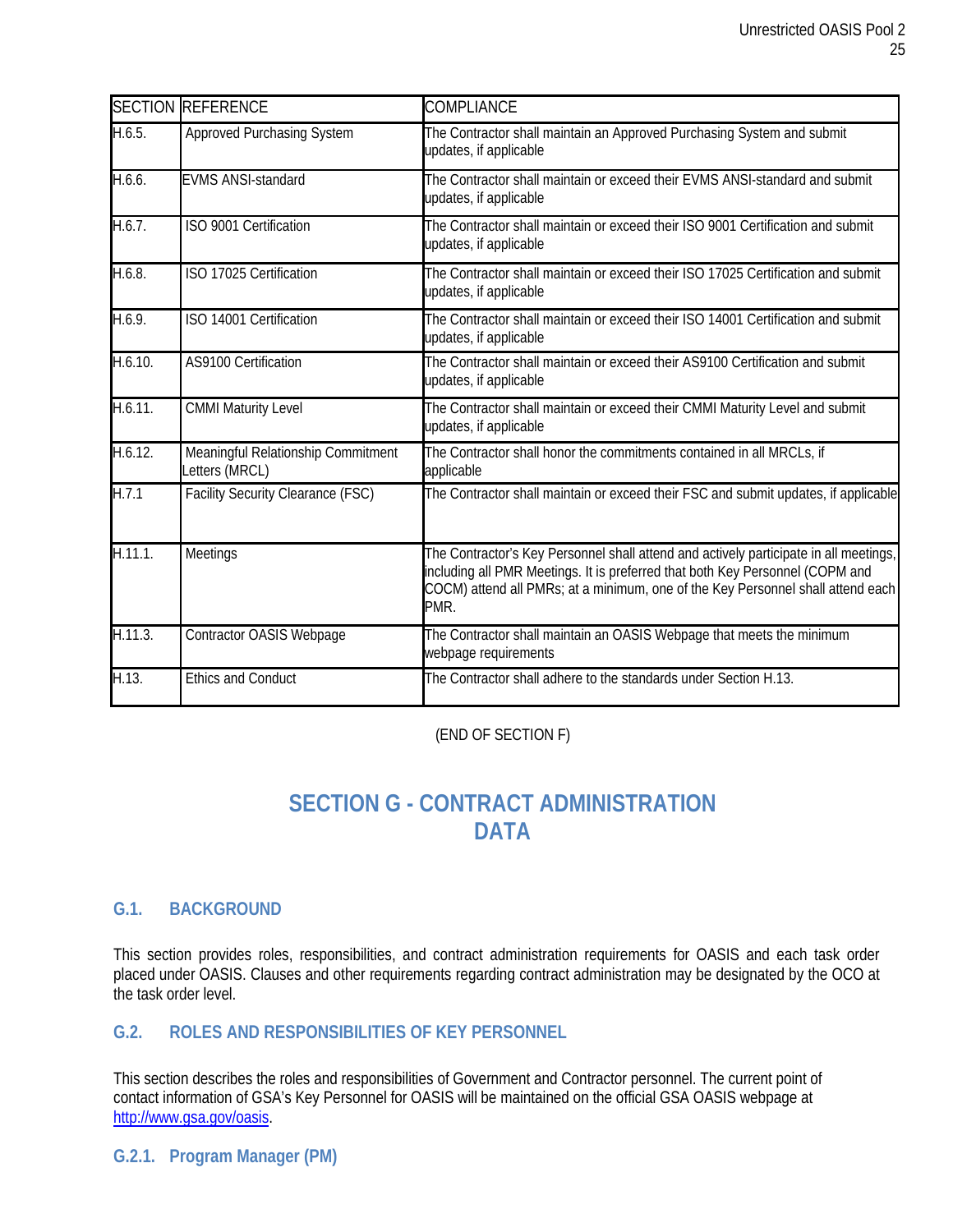The OASIS PM is a GSA Government official who performs various programmatic functions for the overall success of the OASIS program.

# <span id="page-25-0"></span>**G.2.2. Contracting Officer (CO)**

The OASIS CO is the sole and exclusive GSA Government official with actual authority to administer and/or modify the terms of OASIS, monitor the Contractor's performance in the areas of contract compliance and contract administration, and assist the Contractor and OCO on matters related to the OASIS terms and conditions.

The OASIS CO may delegate routine administrative functions to an authorized OASIS representative.

#### <span id="page-25-1"></span>**G.2.3. Ombudsman**

Subject to GSAR 552.216-74, GSA designates an Ombudsman to OASIS. For the purposes of OASIS, there are two primary duties for the Ombudsman: (1) To review complaints from Contractors and ensure that they are afforded a fair opportunity for consideration in the award of task orders consistent with the procedures of OASIS, and (2) To review an OASIS CO decision to place a Contractor in Dormant Status. (See Section H.16.).

#### <span id="page-25-2"></span>**G.2.4. Industrial Operations Analyst (IOA)**

The IOA is a GSA Government official who audits Contractor records and conducts Contractor Assistance Visits (CAVs) to the Contractor's place of business to assist the Contractor with task order reporting, Contract Access Fee (CAF) management, and other general contract administration functions deemed necessary by the Government.

#### <span id="page-25-3"></span>**G.2.5. Ordering Contracting Officer (OCO)**

For purposes of OASIS, authorized users are identified as OCOs. Only an authorized user, who is a delegated OCO, may solicit, award, and administer a task order under OASIS. In order to qualify as an authorized user, a duly warranted Contracting Officer of the Federal Government, as defined in FAR Subpart 2.101, in good standing, must have received a Delegation of Procurement Authority (DPA) from the OASIS CO or OASIS representative that is delegated by the OASIS CO to issue DPAs.

The OCO for each task order is the sole and exclusive Government official with actual authority to solicit, award, administer, and/or modify a task order under OASIS.

The OCO is encouraged to contact the OASIS CO or OASIS PM for any OASIS related assistance including but, not limited to, the following:

- 1. Training on the OASIS program and ordering procedures
- 2. Task order scope compliance with OASIS
- 3. Task order solicitation development
- 4. Assistance on disputes, claims, or protests under OASIS
- 5. Contractor performance under OASIS

The OCO duties include, but are not limited to:

- 1. Requesting and receiving a Delegation of Procurement Authority (DPA) prior to soliciting and awarding a task order under OASIS
- 2. Complying with the terms and conditions of OASIS (See Section H.3.)
- 3. Complying with the ordering procedures outlined in FAR Subpart 16.505, and other agency specific regulatory supplements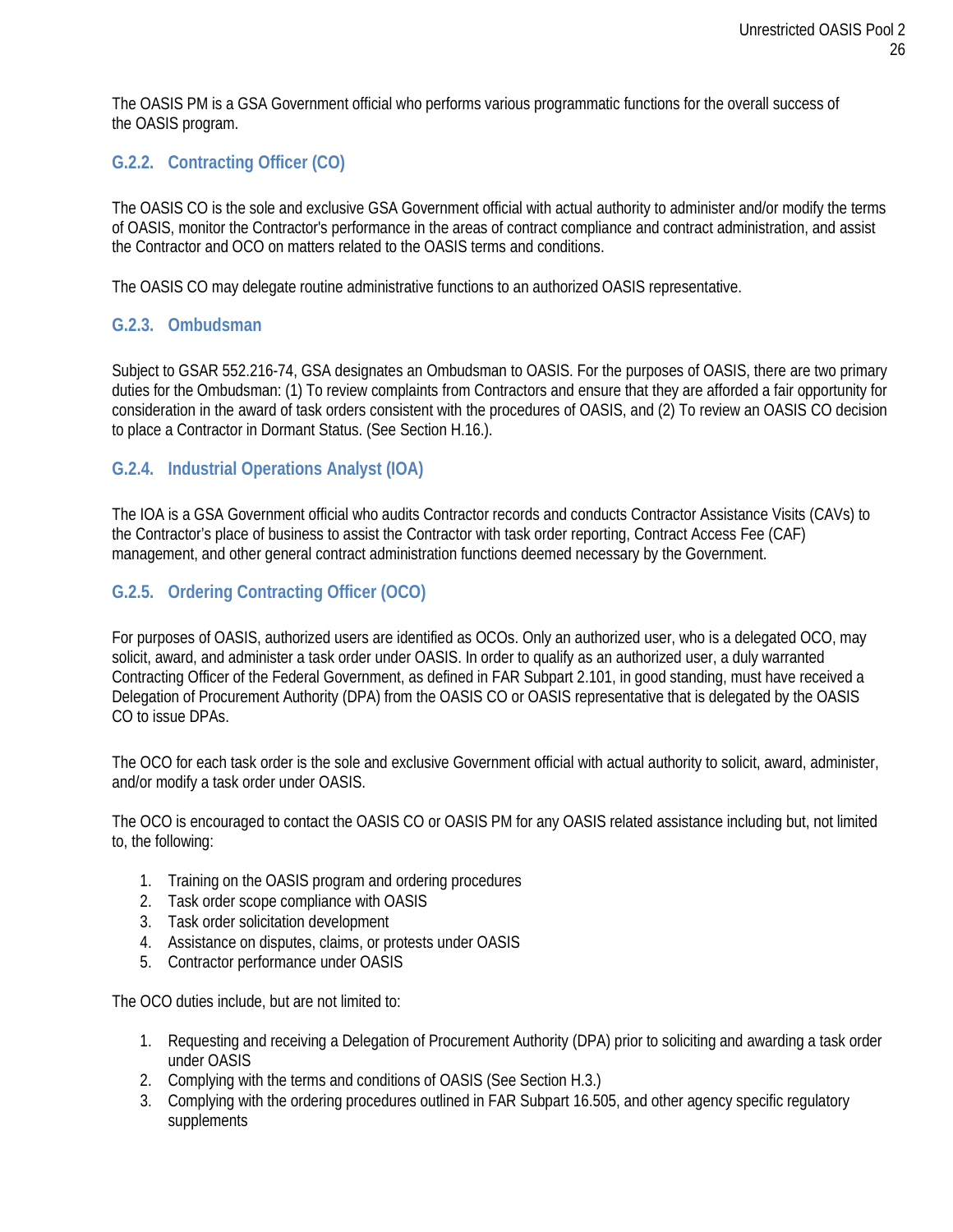- 4. Issuing task orders solicitations under the proper NAICS Code and corresponding OASIS MA-IDIQ Contract Number (See Section H.4.)
- 5. Allowing a reasonable time for fair opportunity proposal submission
- 6. Resolving any performance issues, disputes, claims or protests at the task order level
- 7. Responding to all Freedom of Information Act (FOIA) requests at the task order level
- 8. Entering task order performance evaluation in the Contractor Performance Assessment Reporting System (CPARS) or alternative past performance assessment reporting system mandated by customer agencies that do not require the use of CPARS
- 9. Entering task order award data in the Federal Procurement Data System Next Generation (FPDS-NG) upon task order award, if applicable
- 10. Providing solicitation and task order award data to the OASIS Contracting Officer in accordance with the OASIS Ordering Guide and Appendices located at htt[ps://www.gsa.gov/oasis](http://www.gsa.gov/oasis)
- 11. Closing out task orders in a timely manner

# <span id="page-26-0"></span>**G.2.5.1. Contracting Officer's Representative (COR)**

The OCO for each task order may designate a Contracting Officer Representative (COR) or Contracting Officer Technical Representative (COTR) to perform specific administrative or technical functions.

The specific rights and responsibilities of the COR or COTR for each task order shall be described in writing, which upon request, shall be provided to the Contractor. A COR/COTR has no actual, apparent, or implied authority to bind the Government.

# <span id="page-26-1"></span>**G.2.6. Contractor Key Personnel**

The Contractor shall assign a Corporate OASIS Program Manager (COPM) and Corporate OASIS Contract Manager (COCM) as Contractor Key Personnel to represent the Contractor as primary points-of-contact to resolve issues, perform administrative duties, and other functions that may arise relating to OASIS and task orders solicited and awarded under OASIS. Additional Key Personnel requirements may be designated by the OCO at the task order level.

There is no minimum qualification requirements established for Contractor Key Personnel. Additionally, Contractor Key Personnel do not have to be full-time positions; however, the Contractor Key Personnel are expected to be fully proficient in the performance of their duties.

The Contractor shall ensure that the OASIS CO has current point-of-contact information for both the COPM and COCM. In the event of a change to Contractor Key Personnel, the Contractor shall notify the OASIS CO and provide all Point of Contact information for the new Key Personnel within 5 calendar days of the change.

All costs associated with Contractor Key Personnel duties shall be handled in accordance with the Contractor's standard accounting practices; however, no costs for Contractor Key Personnel may be billed to the OASIS Program Office.

Failure of Contractor Key Personnel to effectively and efficiently perform their duties will be construed as conduct detrimental to contract performance and may result in activation of Dormant Status and/or Off-Ramping (See Sections H.16. and H.17.).

# <span id="page-26-2"></span>**G.2.6.1. Corporate OASIS Program Manager (COPM)**

The Contractor's corporate management structure shall guarantee senior, high-level, program management of the OASIS Program, including a COPM to represent the company in all OASIS program-related matters.

The COPM duties include, but are not limited to:

1. Advising and assisting current and potential OASIS customers regarding the technical scope of OASIS and the overall attributes of the OASIS Program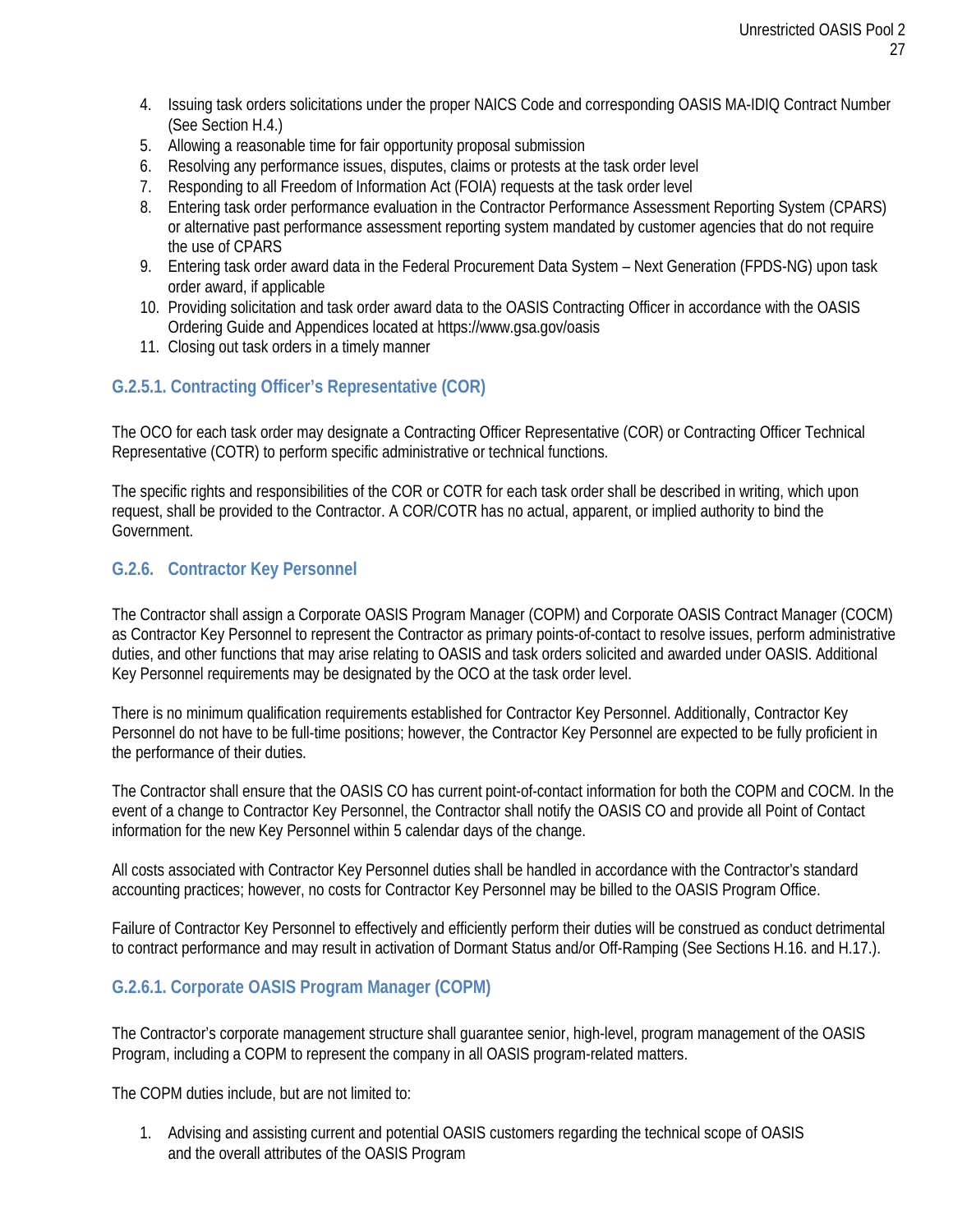- 2. Promoting customer use of the OASIS contract
- 3. Being ultimately responsible for ensuring that all reporting information required under OASIS is provided accurately, thoroughly and timely
- 4. Being ultimately responsible for all performance issues related to OASIS and task orders awarded under OASIS
- 5. Ensuring at least one of the Key Personnel attends all OASIS UNR Program Management Review (PMR) Meetings and other OASIS UNR meetings as scheduled

# <span id="page-27-0"></span>**G.2.6.2. Corporate OASIS Contract Manager (COCM)**

The Contractor's corporate management structure shall guarantee senior, high-level, program management of the OASIS Program, including a COCM to represent the company in all OASIS contract-related matters.

The COCM duties include, but are not limited to:

- 1. Ensuring the company's task order awards under OASIS are contractually in compliance with OASIS (See **Section** 
	- H.3.)
- 2. Ensuring all data within the CPRM is current, accurate, and complete (See Section G.3.2.)
- 3. Ensuring contract administrative functions and meeting all the performance reporting and compliance standards listed under Section F.4., are maintained
- 4. Being ultimately responsible for ensuring that all contractual agreements, including modifications, are negotiated and put in place expeditiously
- 5. Being ultimately responsible for ensuring that all task order invoicing is accurate and timely
- <span id="page-27-1"></span>6. Ensuring at least one of the Key Personnel attends all OASIS UNR Program Management Review (PMR) Meetings and other OASIS UNR meetings as scheduled

**G.3.**

# **CONTRACTOR ADMINISTRATION REQUIREMENTS**

The following sections describe the administration requirements for OASIS and task orders awarded under OASIS. The COCM shall be the primary point-of-contact for these requirements.

Failure to meet administration requirements may result in activation of Dormant Status and/or Off-Ramping (See Sections H.16. and H.17.).

# <span id="page-27-2"></span>**G.3.1. Contract Access Fee (CAF)**

CAF rates, once established and verified as correct, shall be used for the entire life of the order (to include base + options).

The default CAF rate is 0.75%. The only exception to the default CAF rate is for customer organizations with a CAF Memorandum of Understanding (MOU) agreement in place with the OASIS Program Office. See [https://www.gsa.gov/oasis](http://www.gsa.gov/oasis) to find the latest list of customer organizations and their reduced CAF rate specified in the MOU agreement.

In response to all task order solicitations, regardless of order type (fixed price, cost-reimbursable, etc) the CAF shall be proposed as a separate and distinct Contract Line Item (CLIN) for the base period and each option period (if applicable). For other than Firm Fixed Price proposals, the CAF line item shall be proposed as a Not To Exceed (NTE) amount.

Each invoice billed under the task order shall include a separate CAF line item as in the following example:

CLIN 0001 Labor \$100.00 CLIN 0002 Material \$50.00 CLIN 0003 Travel \$50.00 Subtotal \$200.00 CLIN 0004 CAF (0.75% of subtotal) \$1.50 Total Invoice including CAF \$201.50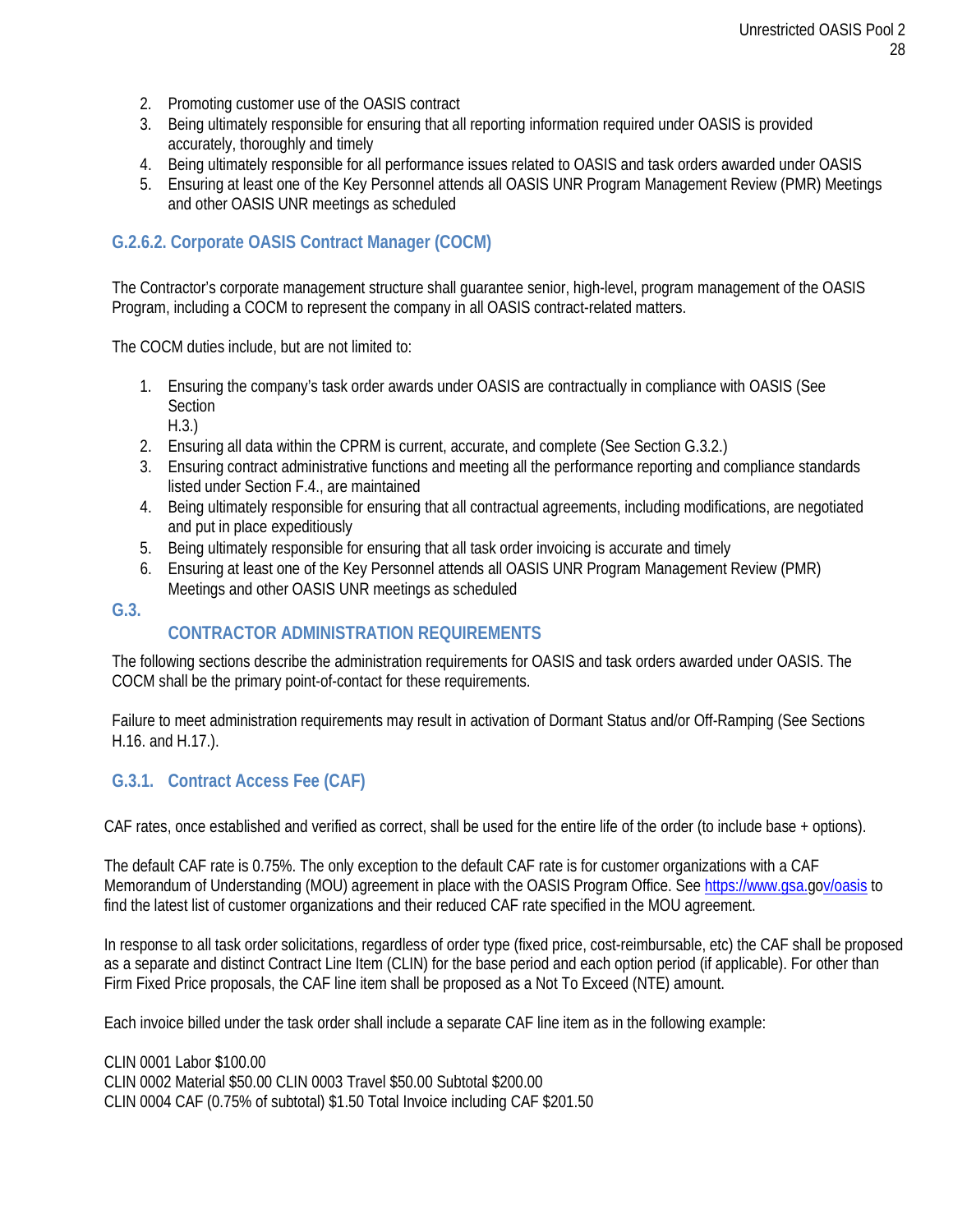The OCO must establish a separate and distinct CAF CLIN in all task order awards for the base year(s) and each option period (if applicable).

# <span id="page-28-0"></span>**G.3.2. Contractor Payment Reporting Module (CPRM)**

The specific system for all unclassified task order award, modification, invoice, and CAF payment data will be reported electronically through the CPRM system located within the GSA Assisted Acquisition Services (AAS) Business Systems Portal. For classified task orders please contact the OASIS Contracting Officer for further instruction. Do not send classified information to the OASIS Program Management Office.

Task order and modification data issued through the AAS Business System Portal may automatically populate into the CPRM; however, it is the Contractor's responsibility to ensure the data has been reported into the CPRM.

CPRM is an operational system under continuous enhancement. The system may not allow for some contractually required data elements identified herein to be directly reported until a future enhancement is accomplished.

# <span id="page-28-1"></span>**G.3.2.1. Task Order Award Data**

The Contractor shall report all task order award data in G.3.2.1 (and applicable subsections below) in CPRM within 30 calendar days after month task order was signed by the OCO. For example, if the task order was signed on June 01 the task order award data must be reported by July 31.

Regardless of contract type, all task order award data shall include:

- 1. OASIS MA-IDIQ Contract Number
- 2. Task Order Award Number (**NOT** the Solicitation Number)
- 3. Task Order Description (i.e., Type of Professional Services Project)
- 4. Government-Site, Contractor-Site, or Both
- 5. Predominant Contract Type (e.g., T&M, CPFF, FFP, etc.)
- 6. Task Order NAICS Code
- 7. Task Order PSC Code
- 8. OCO Name
- 9. Customer Agency Name and Full Address
- 10. Customer Agency Code and Bureau Code
- 11. Initial Period of Performance
- 12. Award Date
- 13. Contract Line Item Numbers (CLINs) of the task order. (Including the CAF CLIN)
- 14. Contract Type for each CLIN
- 15. An electronic copy of the complete task order solicitation issued by the OCO
- 16. An electronic copy of the complete task order awarded by an OCO

#### <span id="page-28-2"></span>**G.3.2.1.1. T&M/Labor Hour Award Data**

In addition to the data required under Section G.3.2.1., all T&M/Labor Hour award data shall also include:

- 1. Initial Obligated/Funded amount
- 2. Total task order ceiling, including the base and all option periods by CLIN Number
- 3. Awarded Labor Categories. (Note: If the labor categories are in accordance with Section J.1., identify the Labor ID#, SOC number, Job Title, and Contractor or Government Site)
- 4. The Loaded Hourly Labor Rate and Hours by each corresponding Labor Category, for the base and all option periods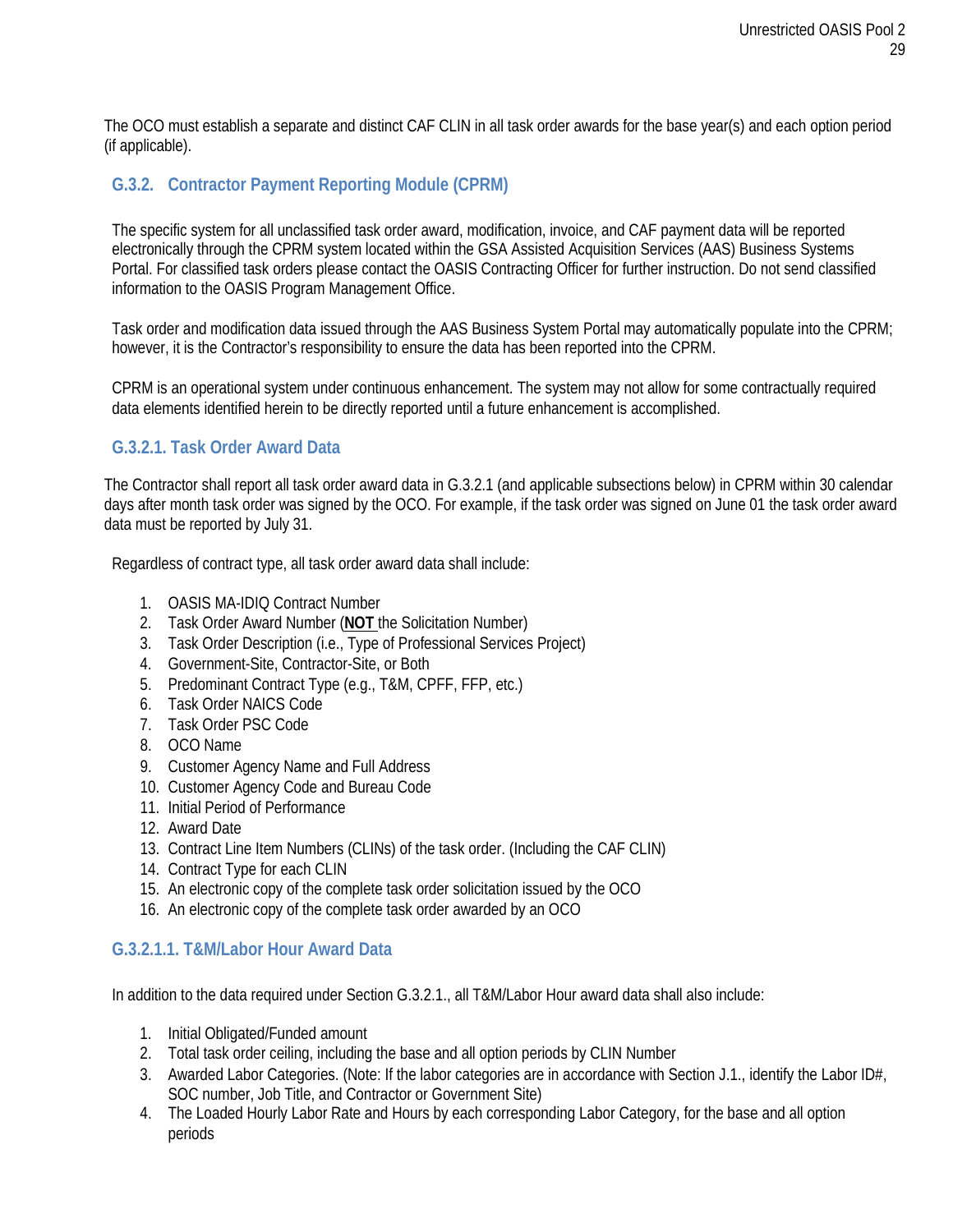5. For any ancillary labor, the Loaded Hourly Labor Rate and Hours by each Specialized Professional Services Labor, Construction Wage Rate Labor, Service Contract Labor Standards, or OCONUS Labor, including a title and description of the labor category, if applicable, for the base and all option periods

# <span id="page-29-0"></span>**G.3.2.1.2. Fixed Price Award Data**

In addition to the data required under Section G.3.2.1., all Fixed Price award data shall also include:

- 1. Initial Obligated/Funded amount
- 2. Total Firm Fixed Price, including the base and all option periods by CLIN Number
- 3. Initial Maximum Incentive or Award Fee, if applicable

# <span id="page-29-1"></span>**G.3.2.1.3. Cost Reimbursement Award Data**

In addition to the data required under Section G.3.2.1., all Cost Reimbursement award data shall also include:

- 1. Initial Obligated/Funded amount
- 2. Total Estimated Cost, including the base and all option periods by CLIN Number
- 3. Fixed Fee, if applicable
- 4. Initial Incentive or Award Fee, if applicable

# <span id="page-29-2"></span>**G.3.2.1.4. Reserved**

# <span id="page-29-3"></span>**G.3.2.2. Task Order Modification Data**

The Contractor shall report all task order modification data in CPRM within 30 calendar days after month task order modification was signed by the OCO. For example, if the modification was signed on June 01, the task order modification data must be reported by July 31.

Modification data shall include:

- 1. OASIS MA-IDIQ Contract Number
- 2. Task Order Award Number (**NOT** the Solicitation Number)
- 3. Modification Number
- 4. Modification Description (e.g., Incremental Funding, Obligation Increase or Decrease, Exercise of Option, Change Order, Period of Performance extension, etc.)
- 5. OCO Name
- 6. Modification Period of Performance (Do **NOT** change the initial start date of the task order)
- 7. Modification Date
- 8. Modification Obligated/Funded amount allocated to the applicable Contract Line Item Numbers (CLINs)
- <span id="page-29-4"></span>9. An electronic copy of the complete modification awarded by an OCO

#### **G.3.2.3. Invoice Data**

The Contractor shall report invoice data from each paid or remitted invoice within 30 calendar days after the end of the reporting quarter, including the invoice data on task orders issued through the GSA AAS Business System Portal. (Note: Whatever method the Contractor chooses (e.g., "each paid" or "remitted") the Contractor must be consistent in their reporting method throughout the term of the OASIS Contract).

If no Invoice Data was received during a required reporting period for a specific task order, the Contractor shall report in the "Zero Invoice Data" screen located in the CPRM system for that particular task order.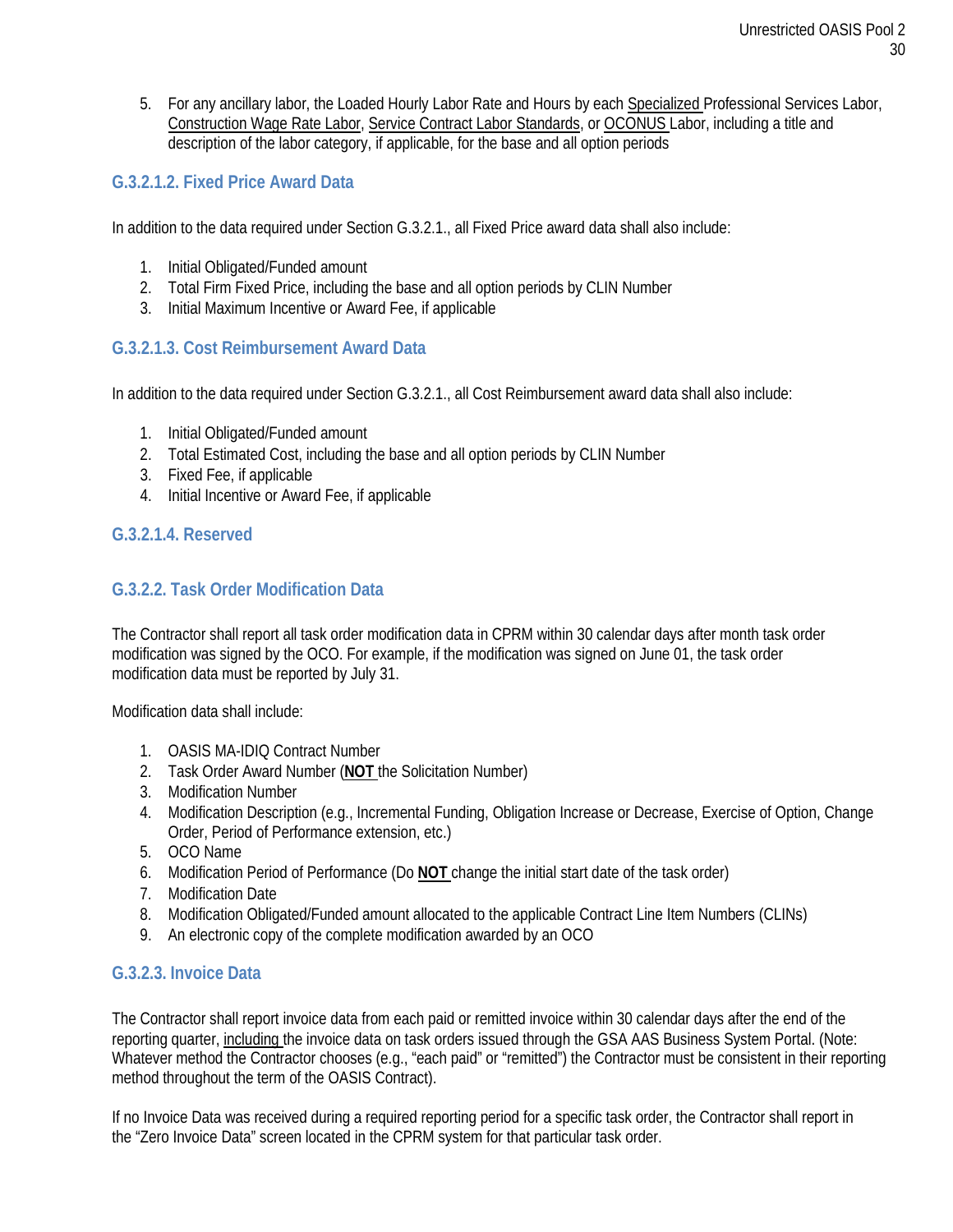Regardless of contract type, the Contractor shall report the following into the CPRM:

- 1. OASIS MA-IDIQ Contract Number
- 2. Task Order Award Number (**NOT** the Solicitation Number)
- 3. Contractor Invoice Number
- 4. Date Invoice Paid
- 5. \*Amount of Invoice that was Labor
- 6. Amount of Invoice that was Other Direct Costs (if identified as separate CLIN(s) in the task order)
- 7. Amount of Invoice that was Travel (if identified as a separate CLIN in the task order)

\*For T&M or L-H type task orders, the Contractor shall report Labor Categories, Number of Hours, and Fully Loaded Labor Rates for each invoice by Contract Line Item Number (CLIN)

# <span id="page-30-0"></span>**G.3.2.4. CAF Payment Data**

The Contractor shall remit the CAF in U.S. dollars to GSA within 30 calendar days after the end of each calendar quarter for all invoice payments received during that calendar quarter as follows:

| <b>Calendar Quarters</b>                | <b>CAF Due Date</b>        |
|-----------------------------------------|----------------------------|
| 1st Quarter January 1st - March 31st    | No later than April 30th   |
| 2nd Quarter April 1st - June 30th       | No later than July 30th    |
| 3rd Quarter July 1st - September 30th   | No later than October 30th |
| 4th Quarter October 1st - December 31st | No later than January 30th |

Failure to remit the full amount of the CAF within 30 calendar days after the end of the applicable reporting period constitutes a contract debt to the United States Government under the terms of FAR Subpart 32.6, Contact Debts. In addition, the Government may exercise all rights under the Debt Collection Improvement Act of 1996, including withholding or off setting payments and interest on the debt.

The Contractor's failure to accurately and timely remit the CAF is sufficient cause for the Government to Off-Ramp the Contractor (See Section H.17.)

CAF Payment Data shall include:

- 1. Trace Number
- 2. Total Remitted Amount
- 3. Remit Date
- 4. Amount applied to each Task Order Number (for the reported payment)

Contractors are encouraged to submit CAF payments electronically using htt[ps://www.Pay.gov](http://www.pay.gov/) via the CPRM system only,

#### <span id="page-30-1"></span>**G.3.2.5. Closeout Data**

The Contractor shall submit task order close-out data quarterly following the expiration of a task order. This shall be accomplished for each and every task order. This data shall include:

- 1. Final Task Order Dollar Value
- 2. Cumulative Invoiced Amount
- 3. Total CAF Amount Paid
- 4. CAF Balance Owed
- 5. Final Invoice Paid (Y/N)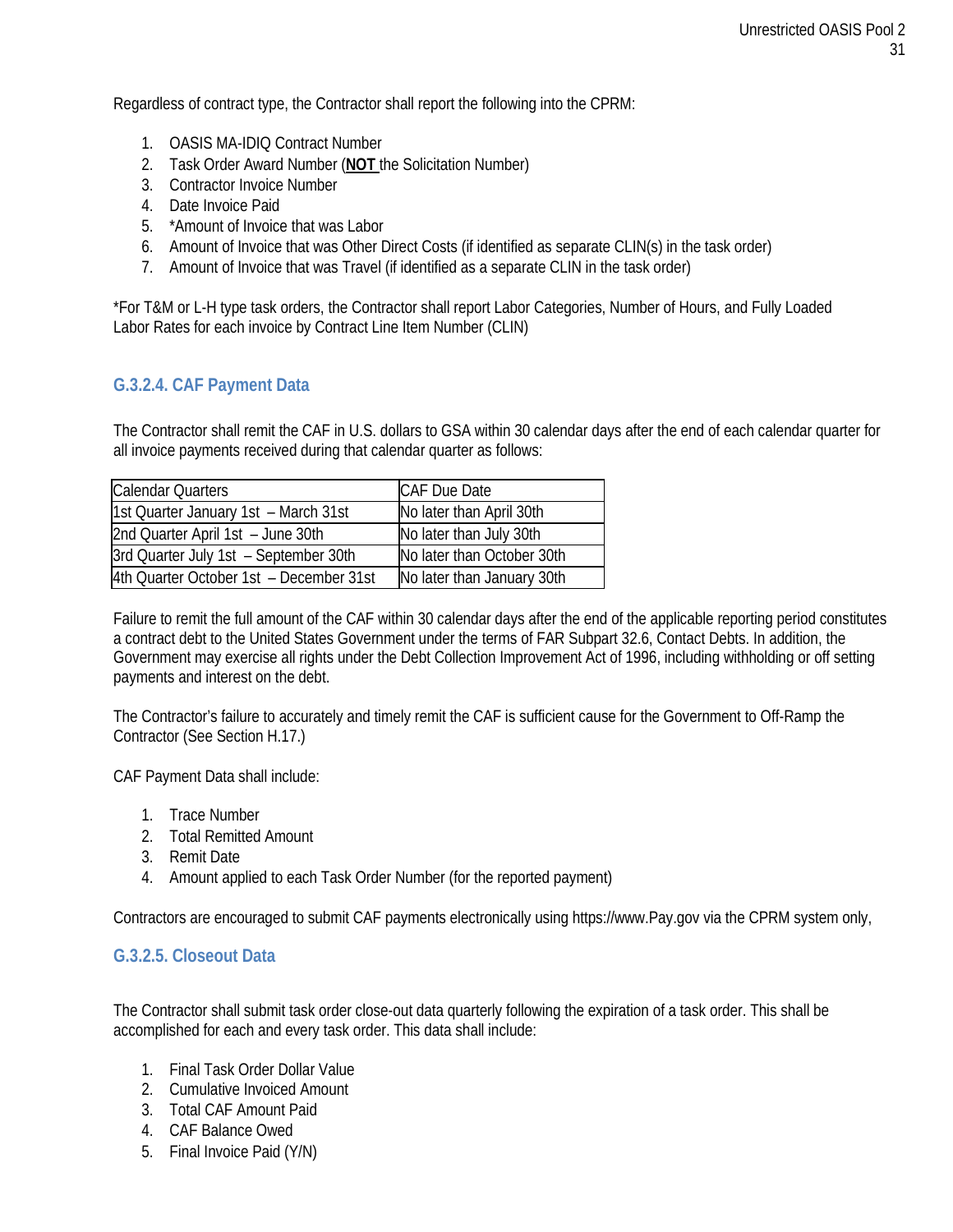- 6. Release of Claims Date
- 7. Pending Actions Preventing Close-out

# <span id="page-31-0"></span>**G.3.3. Subcontracting Plan**

The Contractor shall comply with the Contractor's Subcontracting Plan and Subcontracting Plan Addendums, incorporated into the OASIS contract by reference, to ensure that small business, small disadvantage business (SDB), women-owned business (WOSB), HUBZone small business (HUBZone), veteran-owned small business (VOSB), and service-disabled veteran-owned small business (SDVOSB), are provided the maximum practicable opportunity to participate as Subcontractors.

As stated in 15 U.S.C. 637(d)(8), any Contractor or Subcontractor failing to comply in good faith with the requirements of the subcontracting plan is in material breach of its contract. Further, 15 U.S.C. 637(d)(4)(F) directs that a Contractor's failure to make a good faith effort to comply with the requirements of the subcontracting plan shall result in the imposition of liquidated damages.

The OASIS Program Office requires use of the electronic Subcontracting Reporting System (eSRS) modules as the secure, confidential, information management tool to evaluate subcontracting goal performance for OASIS.

The Subcontracting Plan covers the OASIS program as whole, however, the Contractor shall submit Individual Subcontract Reports (ISR) for Individual Subcontracting Plans, if applicable, and Summary Subcontract Reports (SSR) per each individual Pool the Contractor has a contract award using the web-based eSRS at [http://www.esrs.gov](http://www.esrs.gov/)*[.](http://www.esrs.gov/)*

Affiliates of the Prime Contractor or Subcontractor are not included in these reports. Subcontract award data reported by Prime Contractors and Subcontractors shall be limited to awards made to their immediate next-tier Subcontractors.

Contractors are required to adhere to their Subcontracting Plan, incorporated into the basic contract by reference. When a Contractor does not meet any one or more of their Subcontracting Goals for a given reporting period, the Contractor shall explain, in writing, the rationale for not meeting the goals in the comments section of the ISR/SSR.

#### <span id="page-31-1"></span>**G.3.4. Past Performance**

Past performance information is relevant information, for future source selection purposes, regarding a Contractor's actions under a previously awarded contracts. It includes, for example, the Contractor's record of conforming to contract requirements and to standards of good workmanship; record of forecasting and controlling costs; adherence to contract schedules, including the administrative aspects of performance; history of reasonable and cooperative behavior and commitment to customer satisfaction; reporting into required databases; record of integrity and business ethics; and, business-like concern for the interest of the customer.

The OASIS Program Office requires use of the Contractor Performance Assessment Reporting System (CPARS) modules as the secure, confidential, information management tool to facilitate the performance evaluation process for task orders awarded under OASIS. However, if a customer agency requires an alternative past performance assessment reporting system for a specific task order(s) other than CPARS, the alternative reporting system takes precedence over CPARS.

The COCM will serve as a primary contact and who will be authorized access to the evaluation for review and comment for OASIS and task orders awarded under OASIS. The COCM shall respond promptly to past performance evaluations as documented by the OCO at the task order level and the OASIS CO for OASIS.

In addition, the COCM will be required to identify an alternate contact that will be responsible for notifying the OASIS CO in the event the primary contact is unavailable to process evaluations within the required 30-day time frame.

#### <span id="page-31-2"></span>**G.3.4.1. Contractor Self-Assessment**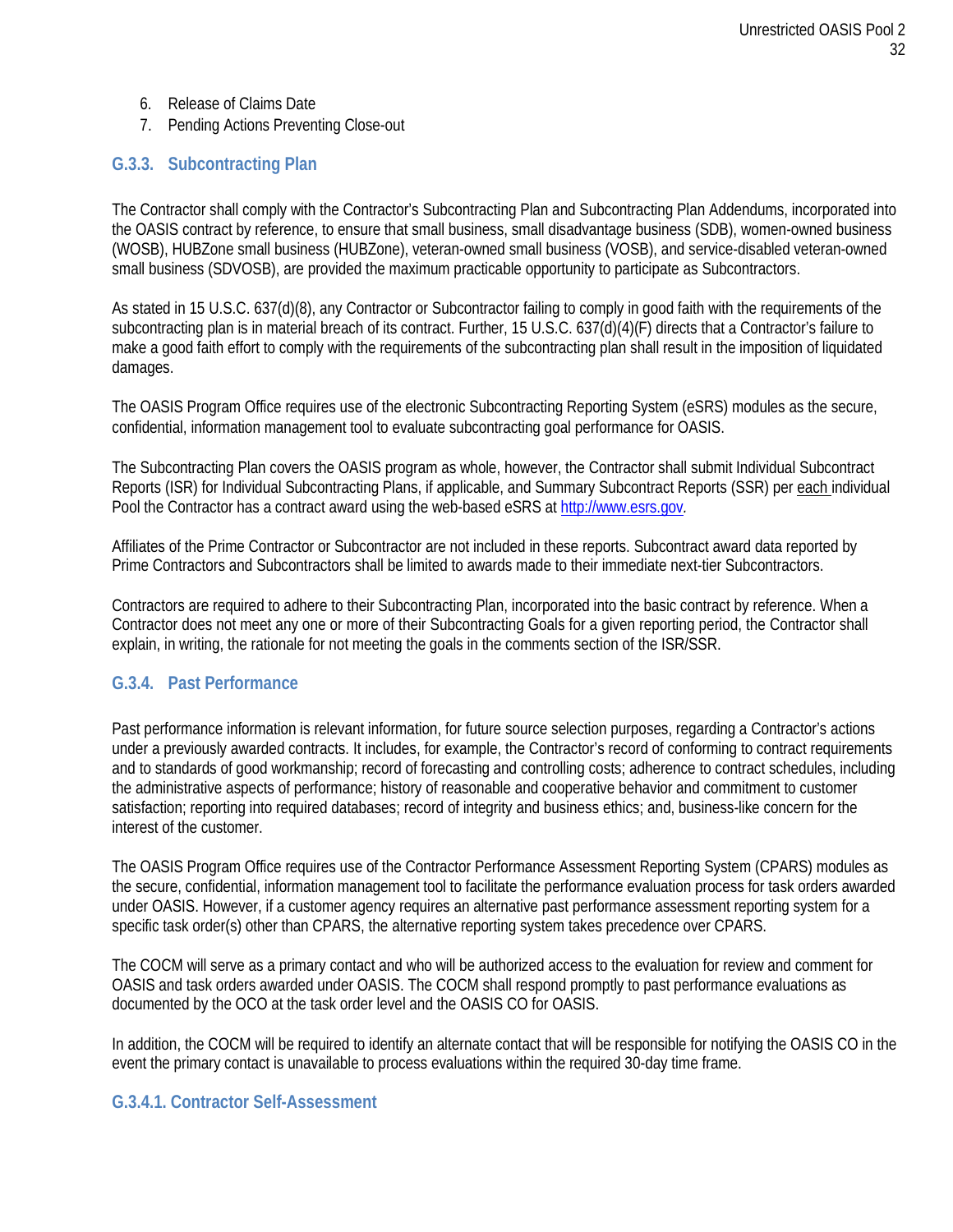For the annual reporting period of September 3rd through September 2nd, the Contractor shall provide the OASIS Contracting Officer a self-assessment on the contractual requirements herein.

The purpose of the self-assessment is to support the OASIS Contracting Officer in monitoring Contractor's performance standards and compliances outlined in Sections F.4. through F.4.2. of this contract. Self-assessments will be used to resolve any performance or compliance weaknesses, if necessary.

<span id="page-32-0"></span>The OASIS Contracting Officer will provide a standardized template via the CSA online tool (https://feedback.gsa.gov/jfe/form/SV\_eLkQ59G0DibjTGl) to the COCM for submitting the self-assessment content and format. The self-assessment report is due November 15th for the preceding reporting period.

# **G.3.4.2. Task Order CPARS**

The OASIS CO does not administer or evaluate task order performance. It is the sole responsibility of Federal customer agencies to evaluate each task order exceeding the simplified acquisition threshold under OASIS using the process and criteria in the Contractor Performance Assessment Reporting System (CPARS) or alternative past performance assessment reporting system. OCOs and customer agencies must use CPARS for task orders awarded under OASIS unless otherwise mandated by the customer agency to utilize past performance systems other than CPARS.

At a minimum, the OCO will be responsible for evaluating final Contractor performance upon task order completion. Interim performance evaluations may be conducted as prescribed by the customer agency's procedures on any task order with a period of performance exceeding one year.

Evaluations of Contractor performance will be accomplished in accordance with FAR 42.1503.

<span id="page-32-1"></span>Copies of the evaluations, Contractor responses, and review comments, if any, will be retained as part of the task order file, and may be used by Federal agencies to support future award decisions.

#### **G.3.5. Insurance**

The insurance coverage specified in FAR Subpart 28.3, Insurance, is the minimum insurance requirement for OASIS. Insurance coverage applies to the OASIS program as a whole (e.g. this requirement is cumulative across Pool(s) the Contractor has been awarded OASIS contracts under).

The OCO may require additional insurance coverage or higher limits specific to a task order awarded under OASIS. If the task order does not specify any insurance coverage amounts, the minimum insurance requirements in FAR Subpart 28.3 shall apply to the task order. OCOs must tailor insurance coverage clauses, provisions, and other applicable terms and conditions specific to each task order's contract type, solicitation, and award.

The Contractor must maintain the minimum insurance coverage for the entire term of OASIS. The Contractor shall notify the OASIS CO and designated OCO for affected task orders, in writing, if there are any changes in the status of their insurance coverage and provide the reasons for the change and copies of ACORD Form, Certificate of Liability Insurance, as applicable.

<span id="page-32-2"></span>The OASIS CO will maintain a record of each OASIS Contractor's status of insurance coverage for the OCO. Only those Contractors that meet the insurance coverage requirements on task order solicitations shall be eligible to compete.

# **G.3.6. Mergers, Acquisitions, Novations, and Change-Of-Name Agreements**

If a Contractor merges, is acquired, or recognizes a successor in interest to Government contracts when Contractor assets are transferred; or, recognizes a change in a Contractor's name; or, executes novation agreements and change-of-name agreements by a CO other than the OASIS CO, the Contractor must notify the OASIS CO and provide a copy of the novation or other any other agreement that changes the status of the Contractor. This notification, if applicable, applies once to the OASIS CO and not for each Pool the Contractor has an award under.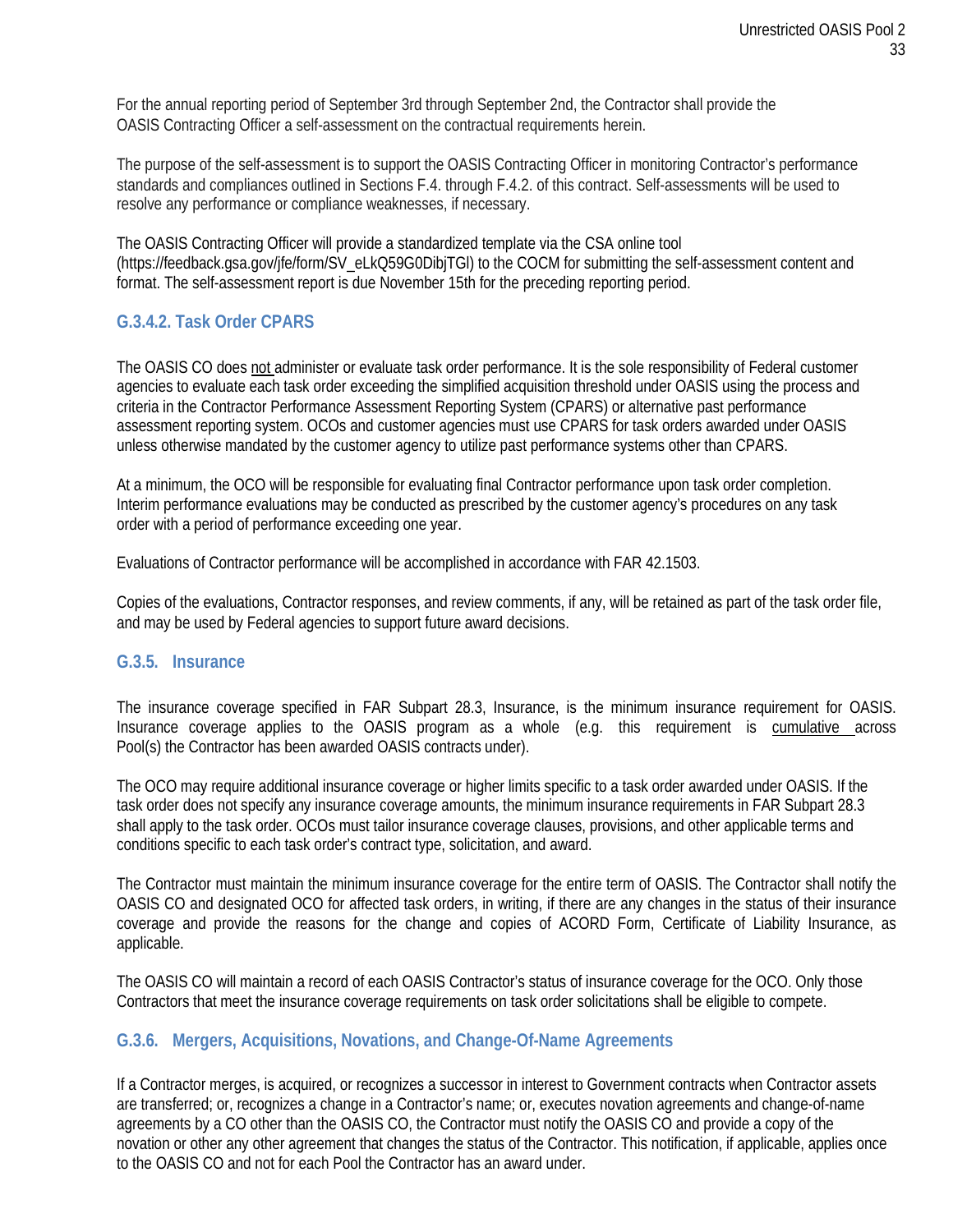If requesting a novation by the OASIS CO, the following information shall govern the request and be taken into consideration before requesting the novation:

The law (41 U.S.C. 6305) prohibits transfer of Government contracts from an awardee to a third party. However, the Government may, when in its interest, novate an awardee's contract to a third party when there is a transfer of:

- 1. All of the awardee's assets
- 2. The entire portion of the assets involved in performing the contract

When a company purchases ALL of an awardee's assets, the purchasing company will need to submit the novation requirements found at FAR 42.

When a company purchases the entire portion of the assets involved in performing the contract, the purchasing company will need to submit the novation requirements found at FAR 42.1204. IMPORTANT to note here is that the interpret of this exception means that people shall be involved in the transfer of assets along with all other non-personnel assets.

For companies with OASIS task orders, that means all of the people performing those task orders as well as the people performing at the contract level (COCM and COPM).

For companies without OASIS task orders, that means the people performing at the contract level (COCM and COPM).

No company may hold multiple contracts within the same Pool.

In the event that an existing OASIS Prime Contractor purchases ALL of the awardees assets OR the portion of the assets involved in performing the contract of another OASIS Prime contractor in the same pool, upon finalization of the novation or change of name agreement the duplicate contract shall be considered "surrendered" and shall be placed in dormant status if there are on-going task orders or off-ramped if there are no on-going task orders. If the duplicate contract is off-ramped, the OASIS CO will begin the contract close out process immediately.

If a company is considering submitting a request for the Government to recognize a successor in interest, it is highly recommended for the contractor(s) to meet with the OASIS CO before the request is submitted.

#### <span id="page-33-0"></span>**G.3.7. Responsibility and FAPIIS**

The Contractor shall maintain sufficient resources and meet the responsibility standards and Contractor qualifications set forth in FAR Part 9, Contractor Qualifications, to continue performance under the OASIS program.

Subject to FAR 52.209-9, Updates of Publicly Available Information Regarding Responsibility Matters, the Contractor shall update the information in the Federal Awardee Performance and Integrity Information System (FAPIIS) on a semi-annual basis, throughout the term of OASIS, by posting the required information in the System for Award Management (SAM) database. This update applies for each Pool the Contractor has an award under.

#### <span id="page-33-1"></span>**G.3.8. VETS-4212 Reports**

Subject to FAR 22.1303, Applicability, and FAR 52.222-37, Employment Reports on Veterans, the Vietnam Era Veterans' Readjustment Assistance Act (VEVRAA) Contractors and Subcontractors to report annually to the Department of Labor the number of employees in their workforces, by job category and hiring location, who are qualified covered veterans. VEVRAA also requires Contractors and Subcontractors to report the number of new hires during the reporting period who are qualified covered veterans.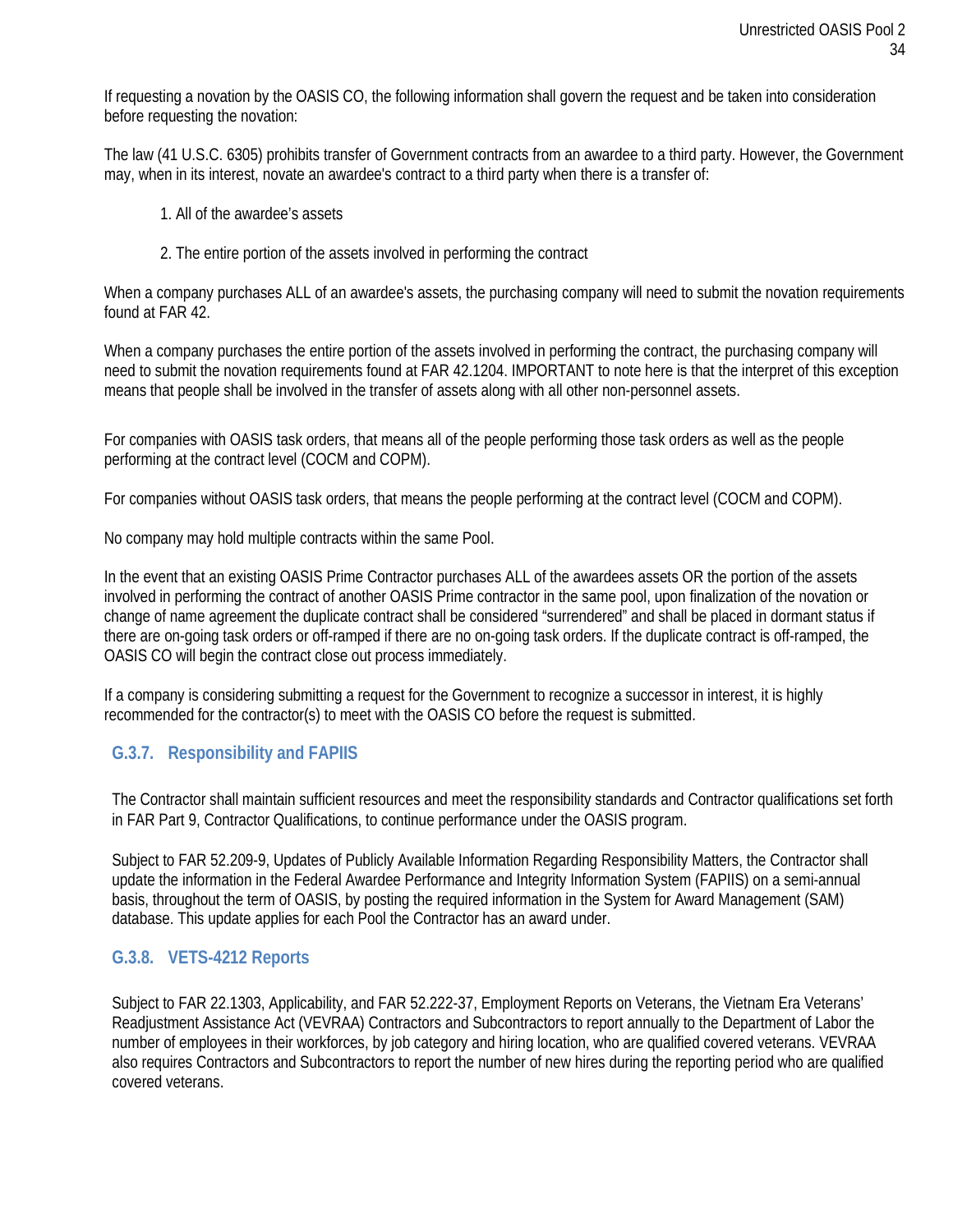Contractors shall submit a VETS-4212 report annually to the DOL VETS-4212 website and provide confirmation to the OASIS CO, even if the Contractor has no covered veterans or new employees to report during the reporting period.

This report applies for the OASIS Program as a whole, not for each Pool the Contractor has an award under.

#### <span id="page-34-0"></span>**G.3.9. FSRS Reports**

Subject to FAR 52.204-10, Reporting Executive Compensation and First-Tier Subcontract Awards, Contractors are required to file a Federal Funding Accountability and Transparency Act (FFATA) Sub-Award Report by the end of the month following the month in which the prime Contractor awards any sub-contract greater than \$25,000 into the FFATA Sub-Award Reporting System (FSRS). This reporting applies for each Pool the Contractor has an award under.

# <span id="page-34-1"></span>**G.3.10. Post Award Small Business Program Re-Representation**

Subject to FAR 52.219-28, Post-Award Small Business Program Re-Representation, if a Contractor represented that it was a small business concern prior to award; the Contractor shall re-represent its size status upon the occurrence of any of the following:

- 1. Within 30 days after execution of a novation agreement
- 2. Within 30 days after a merger or acquisition that does not require a novation, and
- 3. Within 60 to 120 days prior to the end of the fifth year of the contract; and
- 4. Within 60 to 120 days prior to the date specified in the contract for exercising any option there after

The Contractor shall re-represent its size status in accordance with the size standard in effect at the time of this rerepresentation that corresponds to the North American Industry Classification System (NAICS) code assigned to the Pool(s) that corresponds to the Contractor's respective OASIS Multiple Award Contract Number(s).

The Contractor shall make the re-representation by validating and updating all its representations in the Representations and Certifications section of the System for Award Management (SAM) and its other data in SAM, as necessary, to ensure that they reflect the Contractor's current status. The Contractor shall also notify the OASIS Contracting Officer in writing, within the timeframes specified above.

# <span id="page-34-2"></span>**G.4. OASIS AND TASK ORDER CLOSE-OUTS**

OASIS contracts will be closed out upon the close-out of all task orders awarded under OASIS and all CAF fees submitted.

The OCO is responsible for closing out their task orders under OASIS. Task order close-out will be accomplished within the procedures set forth in FAR Part 4, Administrative Matters, and FAR Part 42, Contract Administration and Audit Services, and other agency specific regulatory supplements.

The OCO is encouraged to utilize FAR Subpart 42.708, Quick-Closeout Procedures, to the maximum extent practicable. The OCO has the authority to negotiate settlement of indirect costs in advance of the determination of final indirect cost rates if the task order is physically complete and the amount of unsettled indirect cost to be allocated to the task order is relatively insignificant. A determination of final indirect costs under quick-closeout procedures shall be final for the task order it covers and no adjustment shall be made to other task orders for over-or under-recoveries of costs allocated or allocable to the task order covered by the agreement. Once agreement for quick-closeout is reached on an individual task order, a bilateral modification will be issued to close out the task order.

The Contractor agrees to cooperate with the OCO to close out task orders as soon as practical after expiration, cancellation, or termination. The Contractor must report all task order close outs in the CPRM (See Section G.3.2.5.).

(END OF SECTION G)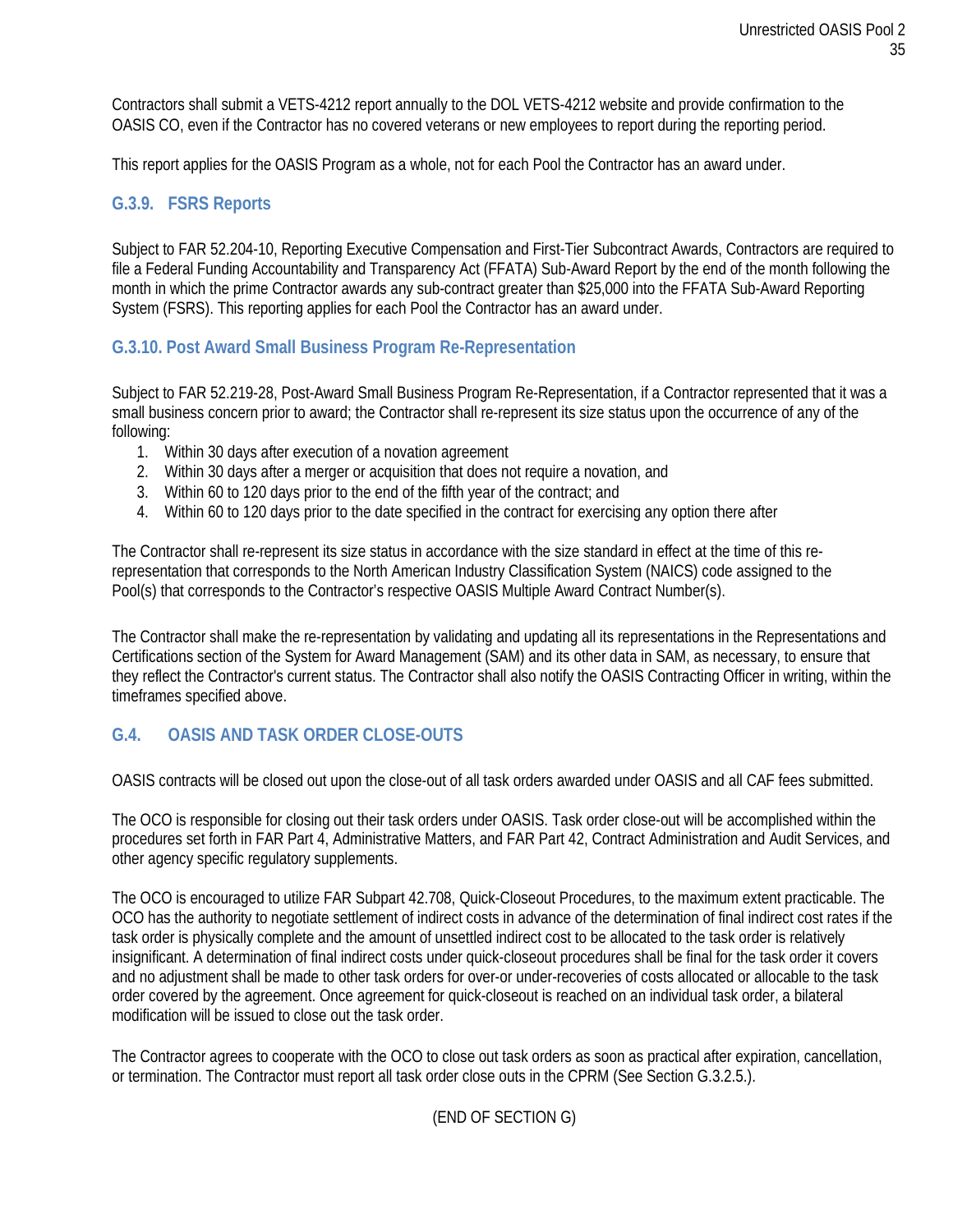# **SECTION H - SPECIAL CONTRACT REQUIREMENTS**

# <span id="page-35-1"></span><span id="page-35-0"></span>**H.1. BACKGROUND**

This section provides special contract requirements for OASIS and each task order placed under OASIS for the most effective and efficient streamlined ordering processes for customer agencies and to facilitate the overall quality and success of professional service based solutions.

Clauses and other requirements regarding special contract requirements may be designated by the OCO at the task order level.

# <span id="page-35-2"></span>**H.2. OBSERVANCE OF FEDERAL HOLIDAYS**

The Contractor shall observe Federal holidays and other days identified in this section unless otherwise indicated in individual task orders. The Government observes the following days as holidays:

- 1. New Year's Day
- 2. Birthday of Martin Luther King Jr. Day
- 3. Washington's Birthday
- 4. Memorial Day
- 5. Independence Day
- 6. Labor Day
- 7. Columbus Day
- 8. Veterans Day
- 9. Thanksgiving Day, and
- 10. Christmas Day

In addition to the days designated as holidays, the Government may also observe the following days:

1. Any day designated by Federal Statute; Executive Order; or President's Proclamation

Notwithstanding holidays and Government closures, the Contractor shall perform in accordance with the terms established in OASIS and associated task orders.

# <span id="page-35-3"></span>**H.3. ORDERING PROCEDURES**

All task orders under OASIS must:

- 1. Be awarded by an OCO with a Delegation of Procurement Authority (DPA) or by a Contractor authorized to use the OASIS Contracts as a Government Source of Supply
- 2. Be within the scope of Section C and all other terms and conditions of the OASIS contract
- 3. Be solicited and awarded under the proper NAICS Code and corresponding OASIS MA-IDIQ Contract Number (See Section H.4.)
- 4. Identify the proper Product Service Code (See Section H.5.) and,
- 5. Comply with the OASIS Contract, OASIS DPA Training, OASIS Ordering Guide, and the Ordering Procedures in FAR Subpart 16.505, Ordering, and other applicable agency specific regulatory supplements.

The OCO must tailor all optional and agency supplemental clauses, provisions, and other applicable terms and conditions specific to the task order solicitation and award (See Section I.1 Task Order Clauses).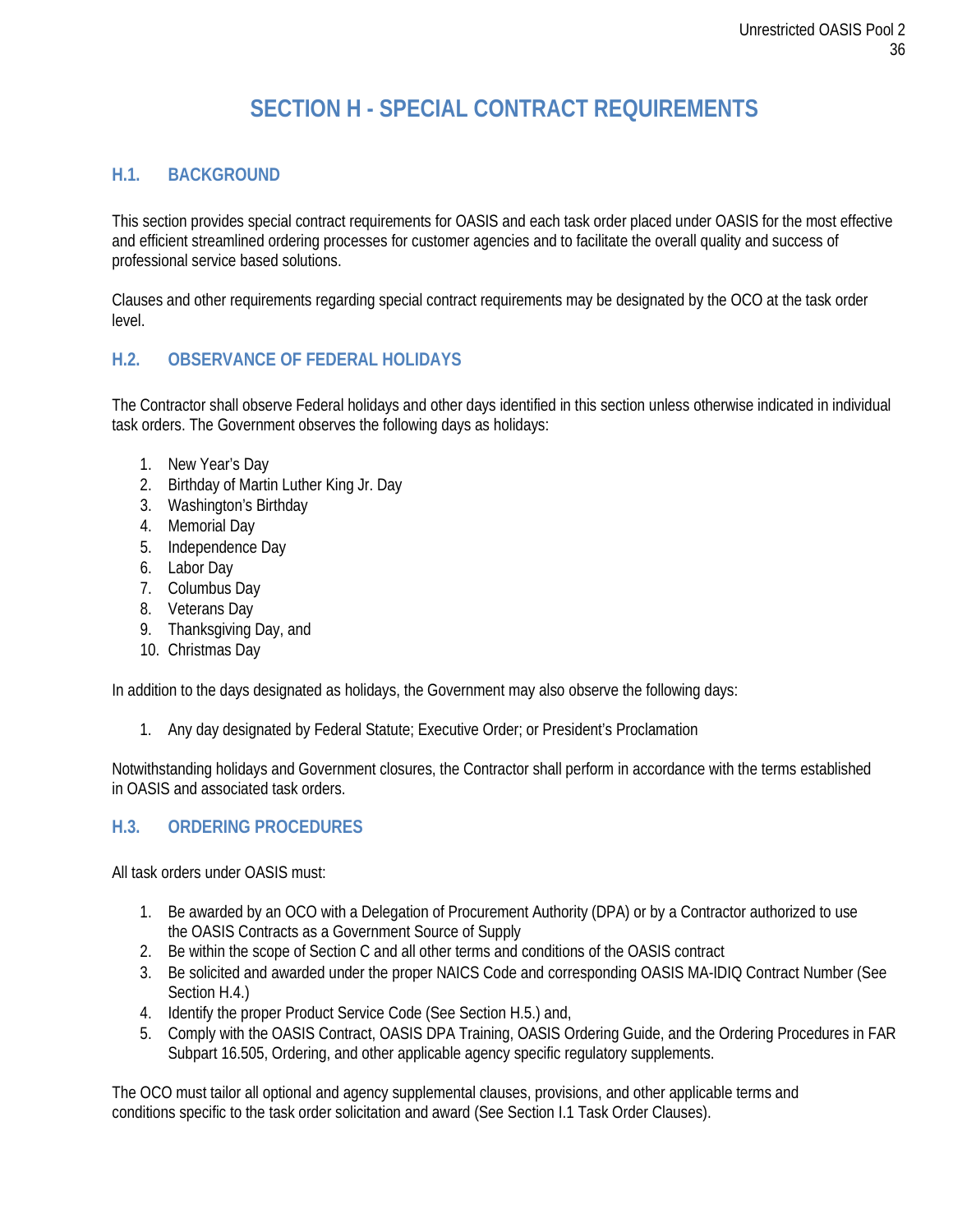All costs associated with the preparation, presentation, and discussion of the Contractor's proposal in response to a task order solicitation will be at the Contractor's sole and exclusive expense and each task order will be funded by the ordering agency at the task order level.

#### <span id="page-36-1"></span><span id="page-36-0"></span>**H.3.1. Reserved**

# **H.4. NORTH AMERICAN INDUSTRY CLASSIFICATION SYSTEM (NAICS)**

The Office of Management and Budget's (OMB's) North American Industry Classification System (NAICS) is a coding system for classifying where services are performed by type of economic activity in order to analyze economic data and promote uniformity in describing the economy.

The Small Business Administration (SBA) assigns a business size standard to each NAICS code, which is usually stated in number of employees or average annual receipts, to represent the largest size that a business (including its subsidiaries and affiliates) may be to remain classified as a small business by the SBA in order to qualify for small business socio-economic programs.

NAICS Codes and small business size standards are periodically updated and revised by SBA. If SBA revises NAICS Code(s) and small business size standard(s) that are within the scope of OASIS during the term of OASIS, the OASIS CO may need to update the OASIS MA-IDIQ task order contracts to reflect the updated NAICS Code(s) and small business size standards(s).

#### <span id="page-36-2"></span>**H.4.1. Pool 2 NAICS Codes**

All NAICS Codes associated to Pool 2 are grouped under the small business size standard of \$20.5M and identified in Section H.4.2.

#### <span id="page-36-3"></span>**H.4.2. Predominant Task Order NAICS Determination**

The OCO has the responsibility to determine which predominant NAICS code applies to a task order solicitation, whether or not the task order is unrestricted or set-aside, including the type of socio-economic set-aside if applicable, and whether or not the solicitation is sole-source or competitive. Under this unrestricted contract, a task order cannot be a set-aside or a socioeconomic set-aside. If the solicitation could be classified in two or more NAICS codes with the same or different size standard, the OCO shall only apply the OASIS Unrestricted Pool 2 NAICS code and corresponding size standard for the industry accounting for the greatest percentage of anticipated task order price/cost.

Under this contract, the OCO must identify a predominant OASIS Unrestricted Pool 2 NAICS Code and \$20.5M Dollar Business Size Standard from the table below in the task order solicitation.

The OCO must provide fair opportunity to all Contractors under OASIS Unrestricted Pool 2 for solicitation purposes, unless an exception to fair opportunity under Pool 2 has been properly executed. Ordering Procedures at FAR 16.505 apply.

**Only OASIS Unrestricted Pool 2 NAICS Codes are eligible to be selected as the predominant NAICS Code for task orders solicited under this contract and only OASIS Unrestricted Pool 2 Contractors are eligible to receive solicitations and task order awards under this contract.**

| Pool 2                           |                                                                |  |
|----------------------------------|----------------------------------------------------------------|--|
| (\$20.5M Business Size Standard) |                                                                |  |
| <b>NAICS CODE</b>                | <b>NAICS TITLE</b>                                             |  |
| 541211                           | <b>Offices of Certified Public Accountants</b>                 |  |
| 541213                           | <b>Tax Preparation Services</b>                                |  |
| 541214                           | <b>Payroll Services</b>                                        |  |
| 541219                           | <b>Other Accounting Services</b>                               |  |
| 541720                           | Research and Development in the Social Sciences and Humanities |  |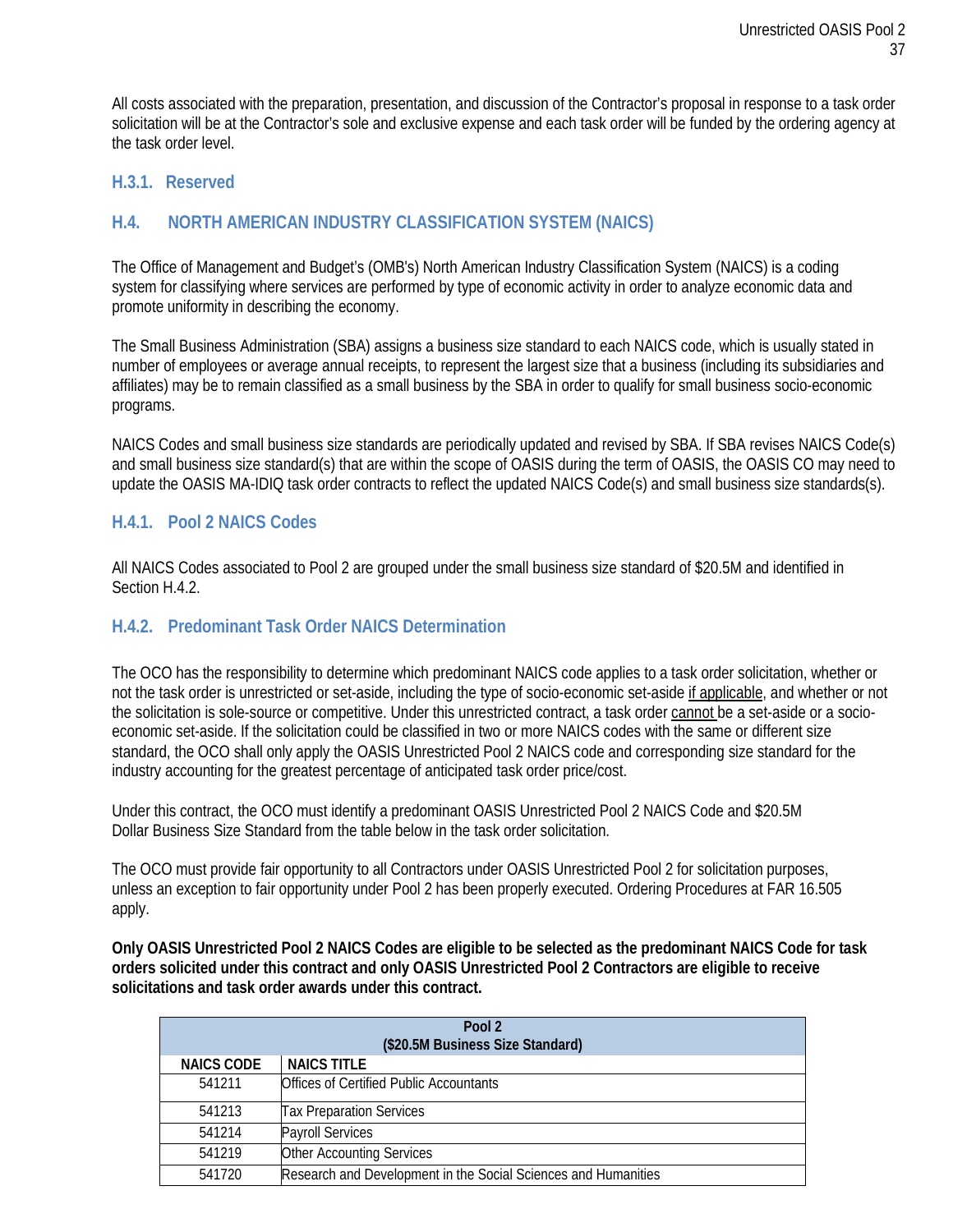# <span id="page-37-0"></span>**H.5. PRODUCT SERVICE CODES (PSC)**

The PSC represents what products, services, and/or research and development (R&D) was purchased by the Federal Government for each task order award reported in the Federal Procurement Data System (FPDS).

The scope of OASIS spans across many PSCs, however, the primary PSC selected must be based on the predominant service that is being purchased.

The CPRM reporting system facilitates compliance with proper PSC reporting for all federal agencies, including DoD's taxonomy for the acquisition of services that maps PSCs into 6 separate Portfolio Groups, such as, Knowledge Based Services; Facility Related Services; Transportation Services; Medical Services, Electronics & Communication Services; and Equipment Related Services.

The OCO must identify the PSC in the task order solicitation and report the PSC in the Federal Procurement Data System (FPDS).

The Contractor shall enter the PSC in CPRM for each task order award.

# <span id="page-37-1"></span>**H.6. SYSTEMS, CERTIFICATIONS, AND CLEARANCES**

Acceptable Accounting Systems are mandatory for all Contractors on OASIS. Cost Accounting Standards (CAS) are mandatory unless, covered by exemption under 48 CR 9903.201-1 and 48 CFR 9903.201-2. All other Systems, Certifications, and Clearances are optional; however, Contractors are encouraged to acquire the following Systems, Certifications, and Clearances for the benefit of customer agencies.

All Systems, Certifications, and Clearances must be maintained at the Contractors current level at time of award or higher throughout the period of performance of OASIS. For example, if a Contractor received an evaluation credit for having an Approved Purchasing System and CMMI Level 3 certification at time of award, then the Contractor must maintain an Approved Purchasing System and CMMI Level 3 certification level or higher for the life of OASIS.

Failure to meet the following deliverables, reports, or compliance standards may result in activation of Dormant Status and/or result in a Contractor being Off-Ramped (See Sections H.16. and H.17.).

For each Contractor, the OASIS Program Office will maintain a current list of all applicable Systems, Certifications, and Clearances for the OCO upon request.

#### <span id="page-37-2"></span>**H.6.1. Acceptable Accounting System**

An acceptable accounting system is a system that is approved by the OASIS CO and provides for the proper segregation, identification, accumulation, and allocation of direct and indirect costs for government procurements

Acceptable Accounting Systems are mandatory. The Contractor must maintain an acceptable accounting system for the entire term of OASIS. The Contractor shall notify the OASIS CO and designated OCO for affected task orders, in writing, if there are any changes in the status of their accounting system and provide the reasons for the change and copies of audit reports, as applicable.

Only those Contractors that maintain an acceptable accounting system, as approved by the OASIS CO, shall be eligible for task order solicitations.

#### <span id="page-37-3"></span>**H.6.2. Acceptable Estimating System**

An estimating system is a system that includes policies, procedures, and practices for budgeting and planning controls, and generating estimates of costs and other data included in proposals submitted to customers in the expectation of receiving contract awards.

An acceptable estimating system means an estimating system that is: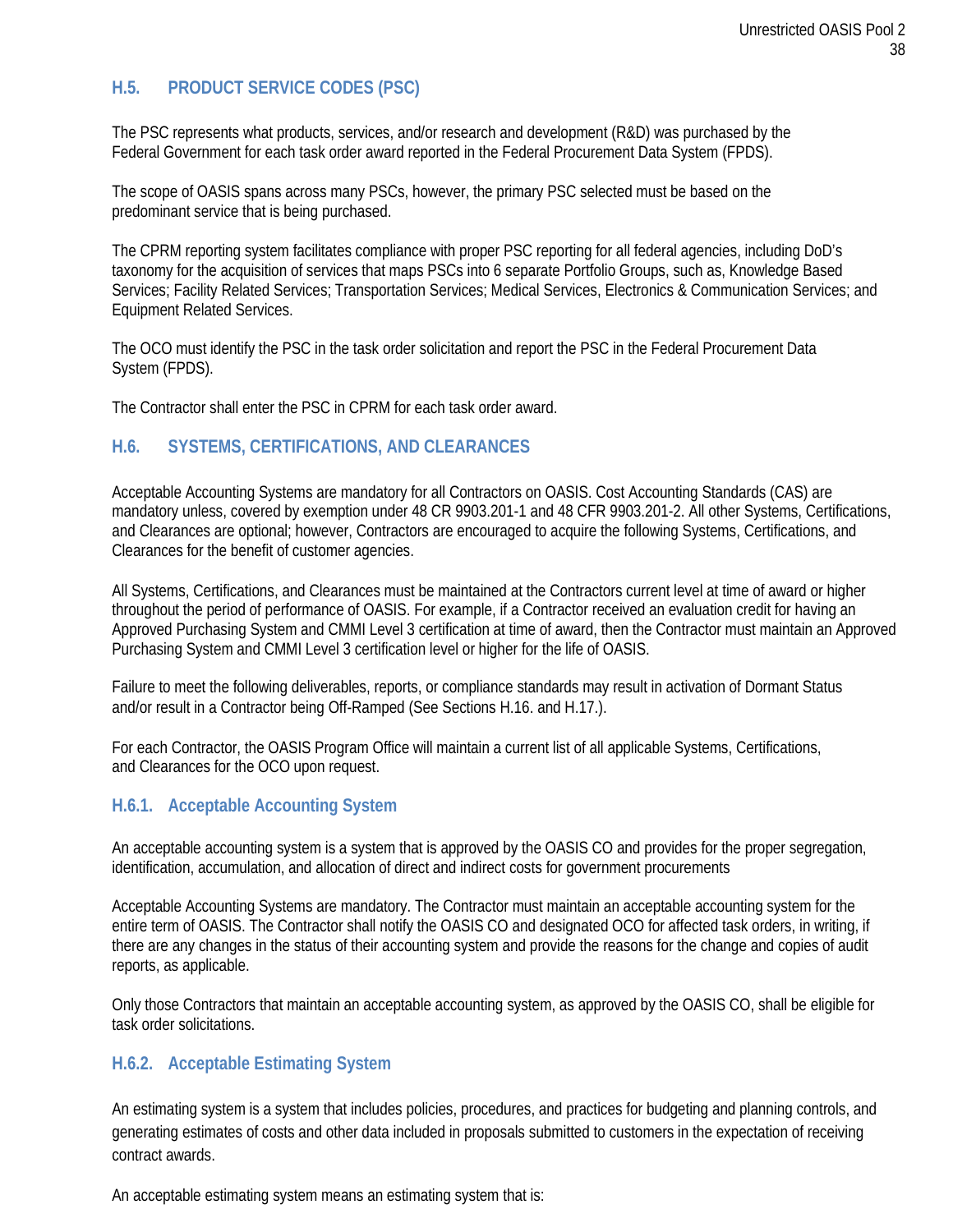- 1. Maintained, reliable, and consistently applied
- 2. Produces, verifiable, supportable, documented, and timely cost estimates that are an acceptable basis for negotiation of fair and reasonable prices
- 3. Is consistent with and integrated with the Contractor's related management systems
- 4. Is subject to applicable financial control systems

An Acceptable Estimating System is not mandatory; however, Contractors are encouraged to have an acceptable estimating system approved by the Defense Contract Management Agency (DCMA) or other cognizant auditor for the entire term of OASIS. The Contractor shall notify the OASIS CO and designated OCO for affected task orders, in writing, if there are any changes in the status of their estimating system and provide the reasons for the change and copies of audit reports, as applicable.

# <span id="page-38-0"></span>**H.6.3. Cost Accounting Standards (CAS)**

Cost Accounting Standards (CAS) are a set of 19 standards and rules promulgated by the Government for use in determining costs on procurements and for Contractors to disclose in writing and follow consistently their cost accounting practices.

The Contractor and its Subcontractors may be subject to "full" CAS coverage which requires all 19 standards, "modified" CAS coverage which requires Standards 401, 402, 405, and 406, or be "exempt" from CAS coverage under 48 CFR 9903.201-1 and 48 CFR 9903.201-2. Also, a Contractor under "full" coverage is not subject to a standard where it does not apply.

When a Contractor is subject to CAS, the Contractor must comply with CAS coverage for task orders awarded under OASIS. CAS does not apply to task orders and subcontracts for the acquisition of commercial items under FAR Part 12 or when task orders and subcontracts are firm-fixed-price or fixed-price with economic price adjustment provided that the price adjustment is not based on actual costs incurred.

When a Contractor is subject to CAS, the Contractor must maintain CAS compliance by DCAA or other cognizant auditor for the entire term of OASIS. The Contractor shall notify the OASIS CO and designated OCO for affected task orders, in writing, if there are any changes to their CAS Disclosure Statements, Administration of CAS, or Cost Accounting Practice Changes, and provide the reasons for the change and copies of audit reports, as applicable.

CAS does not apply to task orders for the acquisition of commercial items when the task orders are firm-fixed-price or fixedprice with economic price adjustment provided that the price adjustment is not based on actual costs incurred.

# <span id="page-38-1"></span>**H.6.4. Forward Pricing Rate Agreements, Forward Pricing Rate Recommendations, and Approved Billing Rates**

Billing rates and final indirect cost rates may be used in reimbursing indirect costs under cost-reimbursement task orders and in determining progress payments under fixed-price task orders.

A Forward Pricing Rate Agreement (FPRA) means a written agreement to make certain rates available during a specified period for use in pricing contracts or modifications. These rates represent reasonable projections of specific costs that are not easily estimated for, identified with, or generated by a specific contract, contract end item, or task. These projections may include rates for such things as direct labor, indirect costs, material obsolescence and usage, and material handling.

A Forward Pricing Rate Recommendation (FPRR) means a set of rates and factors unilaterally established by the ACO for use by the Government in negotiations or other contract actions when forward pricing rate agreement negotiations have not been completed or when the Contractor will not agree to a forward pricing rate agreement.

Approved Billing Rates means an indirect cost rate established temporarily for interim reimbursement of incurred indirect costs and adjusted as necessary pending establishment of final indirect cost rates.

For Time and Material, Labor-Hour, and Cost Reimbursement (all types) task orders solicited and awarded under OASIS,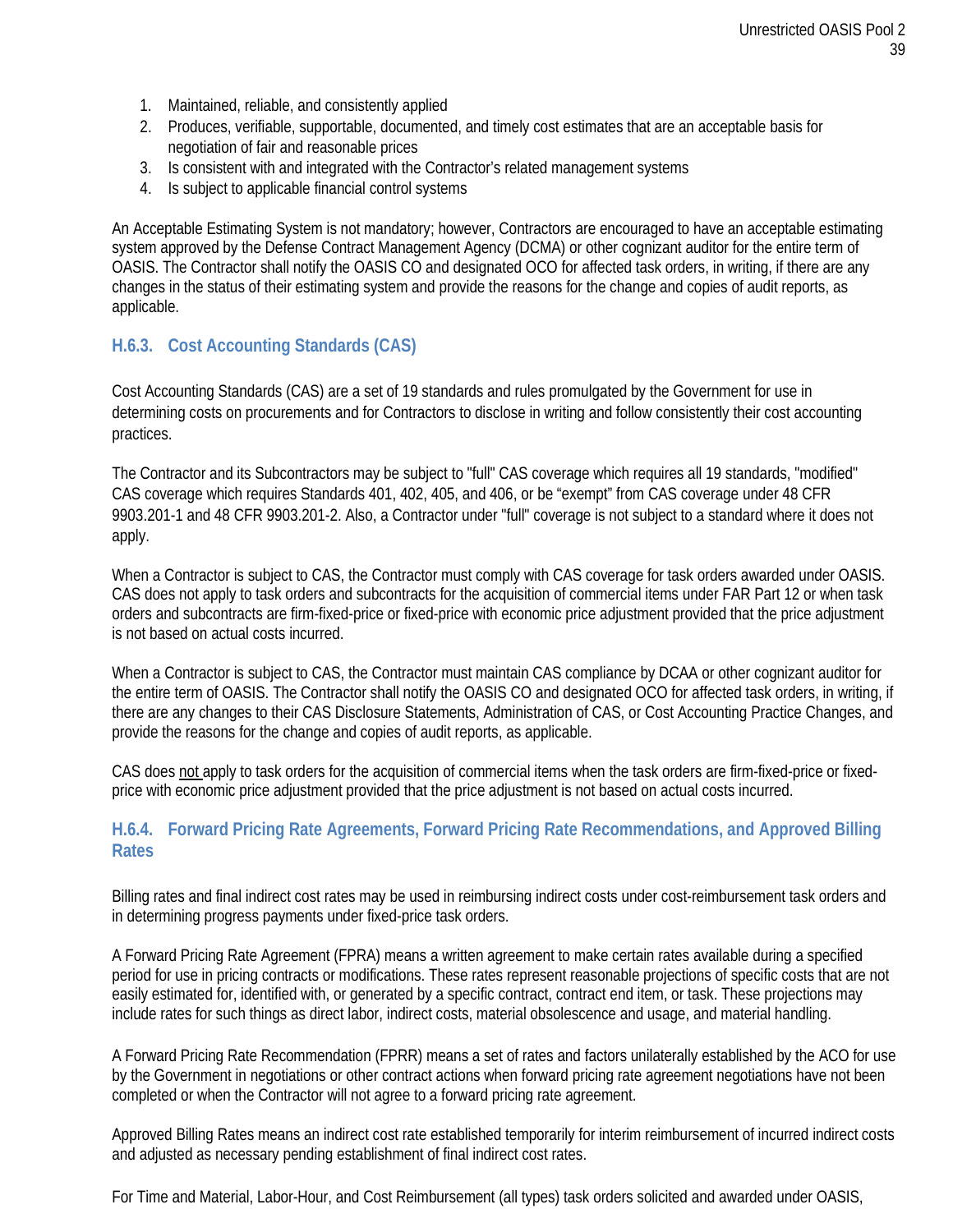Contractors are encouraged to execute a FPRA and/or approved billing rates to the maximum extent practicable. Contractors may use FPRRs when an FPRA has not been negotiated.

The Contractor shall notify the OASIS CO and designated OCO for affected task orders, in writing, if there are any changes in the status of their FPRA, FPRR, and/or approved billing rates and provide the reasons for the change and copies of audit reports, as applicable.

<span id="page-39-0"></span>FPRA, FPRR, and/or Approved Billing Rates will not be disclosed on the OASIS website. Only the OCO will have access to this information upon request.

#### **H.6.5. Approved Purchasing System**

An approved purchasing system means the Contractor's purchasing system has been approved under a Contractor Purchasing System Review (CPSR) for efficiency and effectiveness with which the Contractor spends Government funds and complies with Government policy when subcontracting.

Advance notification requirements for subcontracting and consent to subcontract are not required when a Contractor has an approved purchasing system unless otherwise requested by the OCO on an individual task order or task orders with no subcontracting possibilities or for commercial items acquired under FAR Part 12.

An Approved Purchasing System is not mandatory; however, Contractors are encouraged to have a purchasing system approved by the Defense Contract Management Agency (DCMA) or other cognizant Government administration office for the entire term of OASIS.

The Contractor shall notify the OASIS CO and designated OCO for affected task orders, in writing, if there are any changes in the status of their purchasing system and provide the reasons for the change and copies of CPSR reports, as applicable.

#### <span id="page-39-1"></span>**H.6.6. Earned Value Management System**

An earned value management system (EVMS) means a project management tool that effectively integrates the project scope of work with cost, schedule and performance elements for optimum project planning and control. The qualities and operating characteristics of EVMS are described in American National Standards Institute /Electronics Industries Alliance (ANSI/EIA) Standard-748.

An EVMS is not mandatory; however, Contractors are encouraged to have an EVMS ANSI/EIA Standard-748 during the entire term of OASIS. The Contractor shall notify the OASIS CO, in writing, if there are any changes in the status of their EVMS and provide the reasons for the change and copies of audits by the Defense Contract Management Agency (DCMA) or other cognizant Government administration office, as applicable. If only part of a Contractor's organization is EVMS ANSI/EIA Standard-748 certified, the Contractor shall make the distinction between which business units or sites and geographic locations have been certified.

#### <span id="page-39-2"></span>**H.6.7. ISO 9001 Certification,**

International Organization for Standardization (ISO) 9001 Certification, specifies requirements for a quality management system to demonstrate the Contractor's ability to consistently meet the customer requirements as well as statutory and regulatory requirements.

An ISO 9001 Certification, is not mandatory; however, Contractors are encouraged to have ISO 9001 Certification, during the entire term of OASIS. The Contractor shall notify the OASIS CO, in writing, if there are any changes in the status of their ISO 9001 Certification, and provide the reasons for the change and copies of audits from an ISO 9001 Certification Body, as applicable. If only part of a Contractor's organization is ISO 9001, certified, the Contractor shall make the distinction between which business units or sites and geographic locations have been certified.

#### <span id="page-39-3"></span>**H.6.8. ISO 17025 Certification,**

International Organization for Standardization (ISO) 17025 Certification, is used by laboratories to implement a quality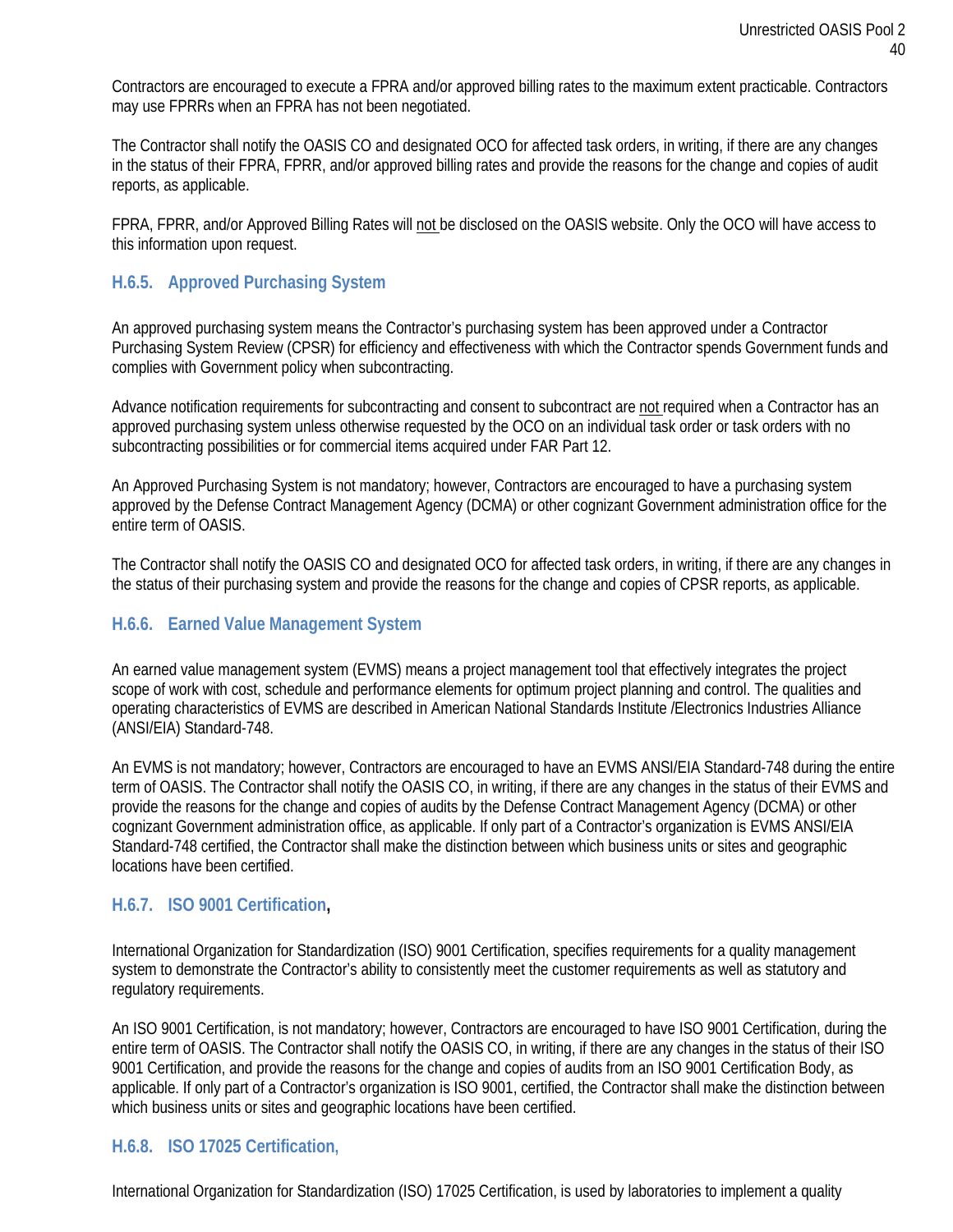system aimed at improving their ability to consistently produce valid results.

An ISO 17025 Certification, is not mandatory; however, Contractors who desire to compete for work involving laboratories within the research and development industry are encouraged to have ISO 17025 Certification, during the entire term of OASIS. The Contractor shall notify the OASIS CO, in writing, if there are any changes in the status of their ISO 17025 Certification, and provide the reasons for the change and copies of audits from an ISO 17025 Certification Body, as applicable. If only part of a Contractor's organization is ISO 17025, certified the Contractor shall make the distinction between which business units or sites and geographic locations have been certified.

# <span id="page-40-0"></span>**H.6.9. ISO 14001 Certification,**

International Organization for Standardization (ISO) 14001 Certification, is applicable to any organization that wishes to establish, implement, maintain and improve their environmental management system and to assure itself of conformity with its stated environmental policy.

An ISO 14001 Certification, is not mandatory; however, Contractors who desire to compete for environmental related work are encouraged to have ISO 14001 Certification, during the entire term of OASIS. The Contractor shall notify the OASIS CO, in writing, if there are any changes in the status of their ISO 14001 Certification, and provide the reasons for the change and copies of audits from an ISO 14001 Certification Body, as applicable. If only part of a Contractor's organization is ISO 14001, certified, the Contractor shall make the distinction between which business units or sites and geographic locations have been certified.

# <span id="page-40-1"></span>**H.6.10. AS9100 Certification,**

AS9100 Certification, specifies requirements for a quality management system to demonstrate the Contractor's ability to consistently meet the customer requirements as well as statutory and regulatory requirements for the aerospace industry.

An AS9100 Certification, is not mandatory; however, Contractors who desire to compete for work within the aerospace industry are encouraged to have AS9100 Certification, during the entire term of OASIS. The Contractor shall notify the OASIS CO, in writing, if there are any changes in the status of their AS9100 Certification, and provide the reasons for the change and copies of audits from an AS9100 Certification Body, as applicable. If only part of a Contractor's organization is AS9100, certified, the Contractor shall make the distinction between which business units or sites and geographic locations have been certified.

# <span id="page-40-2"></span>**H.6.11. CMMI Maturity Level Certification**

Capability Maturity Model Integration (CMMI) is a 5 level approach to improve processes across projects, divisions, or an entire organization in the areas of acquisition, services, and/or development.

CMMI Certification is not mandatory; however, Contractors are encouraged to have CMMI Maturity Level 3 or higher in acquisition, services, and/or development during the entire term of OASIS. The Contractor shall notify the OASIS CO, in writing, if there are any changes in the status of their CMMI Level and provide the reasons for the change and copies of appraisals from a CMMI Instituted Certified Lead Appraiser, as applicable. If only part of a Contractor's organization is CMMI certified, the Contractor shall make the distinction between which business units or sites and geographic locations have been certified.

# <span id="page-40-3"></span>**H.6.12. Meaningful Relationship Commitment Letters**

If applicable, Meaningful Relationship Commitment Letter(s) (MRCL) establishes the relationship and commitments of performance for Contractors who share Systems, Certifications, and Clearances from other affiliates, divisions, or subsidiaries within a Contractor's internal corporate structure.

If applicable, the Contractor must maintain and honor each MRCL for the entire term of OASIS. The Contractor shall notify the OASIS CO, in writing, if there are any changes in the status of their internal corporate relationships or commitments and provide the reasons for the change.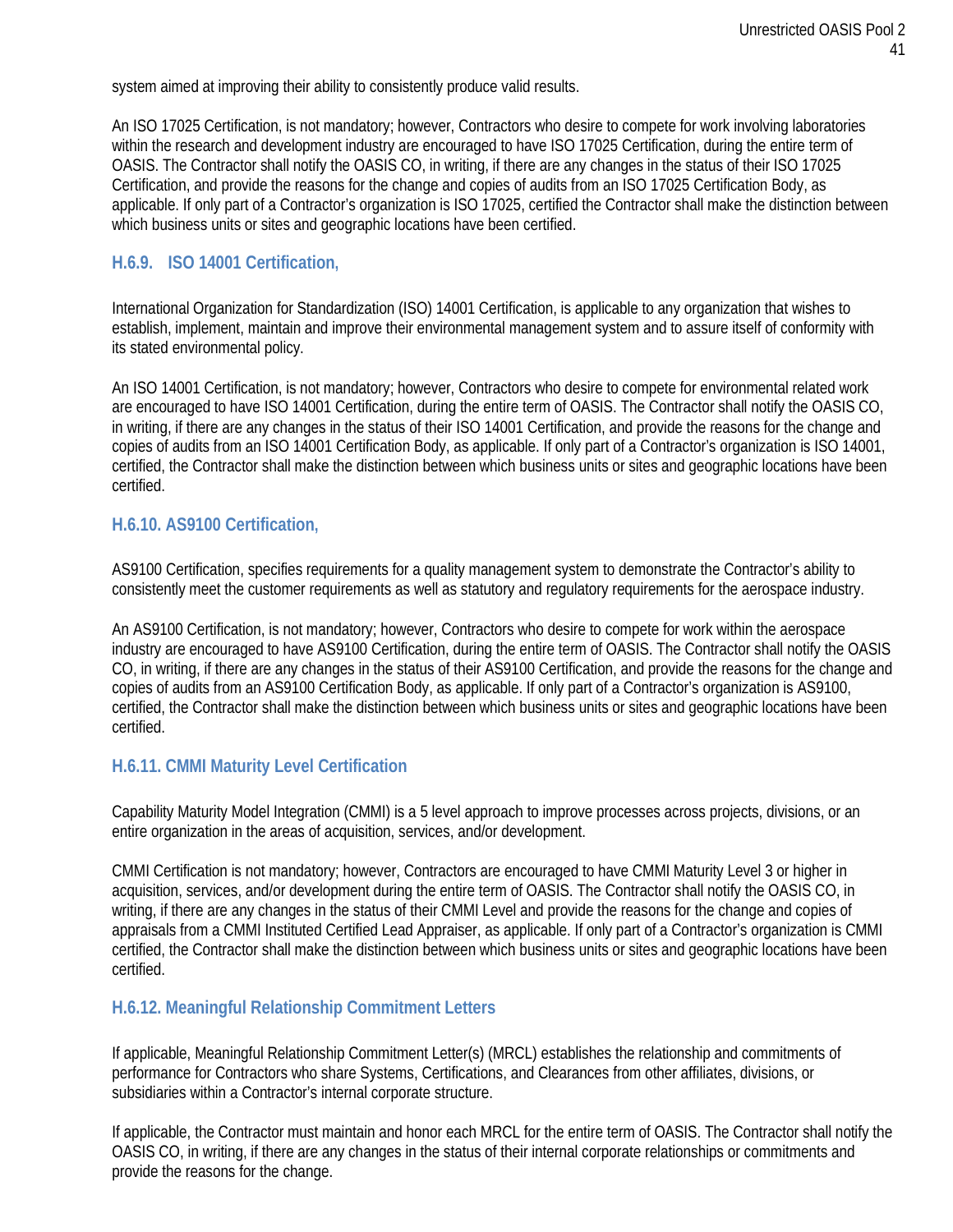If applicable, the Contractor's MRCLs are incorporated by reference into the OASIS contract and the OASIS Program Office will provide MRCLs for the OCO upon request.

# <span id="page-41-0"></span>**H.7. SECURITY CLEARANCE REQUIREMENTS**

The OCO must tailor security requirements (both facility and employee), clauses, provisions, and other applicable terms and conditions specific to each task order's solicitation and award.

Only those Contractors that meet the required security clearance levels on individual task order solicitations are eligible to compete for such task orders.

In general, all necessary facility and employee security clearances shall be at the expense of the Contractor. In some cases, Government offices that conduct background investigations do not have a means for accepting direct compensation from Contractors and instead charge customer agencies for the background investigations. In these cases, the Contractor shall be flexible in establishing ways of reimbursing the Government for these expenses. The individual task order should specify the terms and conditions for reimbursement, if any, for obtaining security clearances. The Contractor shall comply with all security requirements in task orders awarded under OASIS.

# <span id="page-41-1"></span>**H.7.1. Facility Clearance Level**

A facility clearance level (FCL) is when a Contractor's facility is eligible for access to classified information at the Confidential, Secret, or Top Secret level. The FCL includes the execution of a Department of Defense (DoD) Security Agreement (DD Form 441 and DD Form 441-1) and Certificate Pertaining to Foreign Interests (SF 328).

Under the terms of a FCL agreement, the Government agrees to issue the FCL and inform the Contractor as to the security classification of information to which the Contractor will have access. The Contractor, in turn, agrees to abide by the security requirements set forth in the National Industrial Security Program Operating Manual, commonly referred to as the NISPOM.

There are no mandatory levels of facility security clearance for Contractors under OASIS; however, task orders may require an FCL at any level, under OASIS.

The Contractor, at its own expense, must maintain their FCL by the Defense Security Service (DSS) for the entire term of OASIS. The Contractor shall notify the OASIS CO and designated OCO for affected task orders, in writing, if there are any changes in the status of their FCL and provide the reasons for the change. If only part of a Contractor's organization has a FCL, the Contractor shall make the distinction between which business units or sites and geographic locations have a FCL.

Only those Contractors that meet a required FCL level on task order solicitations shall be eligible to compete.

# <span id="page-41-2"></span>**H.7.2. Employee Security Clearance**

Security clearances for Contractor employees, including Subcontractor employees, may require Confidential, Secret, Top Secret, Agency-Specific Clearances, and/or Special Background Investigations for Sensitive Compartmented Information or Special Access Programs. In such cases, the Contractor, at its own expense, is responsible for providing and maintaining personnel with the appropriate security clearances to ensure compliance with Government security regulations, as specified in the individual task order.

The Contractor shall fully cooperate on all security checks and investigations by furnishing requested information to verify the Contractor employee's trustworthiness and suitability for the position. Task orders containing classified work may also include a Contract Security Classification Specification, (i.e., DD Form 254 or civilian agency equivalent).

The Government has full and complete control over granting, denying, withholding or terminating security clearances for employees. The granting of a clearance shall not prevent, preclude, or bar the withdrawal or termination of any such clearance by the Government.

#### <span id="page-41-3"></span>**H.7.3. HSPD-12**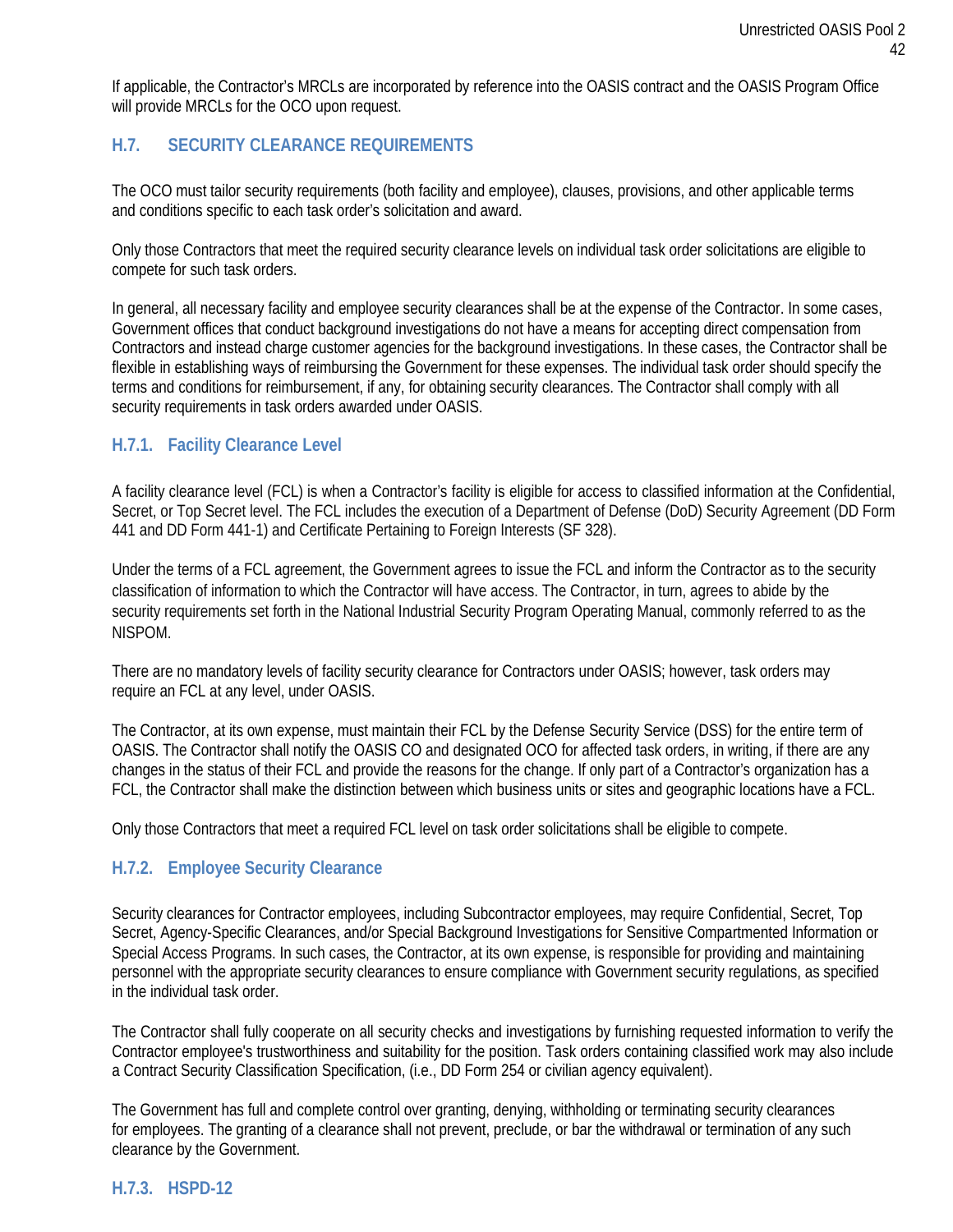When a Contractor or their Subcontractors are required to have physical access to a Federal controlled facility or access to a Federal information system, the Contractor shall comply with agency personal identity verification procedures in task orders that implement Homeland Security Presidential Directives-12 (HSPD-12).

# <span id="page-42-0"></span>**H.8. SUSTAINABILITY**

OASIS seeks to benefit from the use of sustainable management practices by Contractors including tracking and seeking continual reductions in energy usage, greenhouse gas emissions, water consumption, solid waste and hazardous waste, and other relevant environmental impacts and associated costs.

Use of these sustainable management practices results in lower environmental impacts of delivered products and services, helping customers meet sustainable acquisition requirements under Executive Order 13514: Federal Leadership in Environmental, Energy and Economic Performance, and its precursors, successors and related regulations.

Public disclosures of environmental impacts and sustainable management practices have been associated with increased operational efficiency, lower overhead costs, and reduced supply chain and other business risks for disclosing companies.

Sustainability disclosures can help OASIS customers understand the major environmental impacts of procured products and services, familiarize themselves with the available strategies for reducing these impacts, and design projects and task order requirements which incorporate these strategies.

GSA encourages Contractors to provide the location(s) (Internet URL or URLs) of one or more sources of publicly available information regarding its company-wide environmental impacts and sustainable management practices (sustainability disclosures) on the Contractor's OASIS webpage. In making sustainability disclosures, the Contractor is requested to utilize existing, widely recognized third-party sustainability reporting portals and services such as the Global Reporting Initiative (GRI) Sustainability Disclosure Database (database of corporate social responsibility (CSR) reports) and the Carbon Disclosure Project (CDP) Climate Change and Water Disclosure Questionnaires. Additionally, it is strongly encouraged that all sustainability disclosure be kept up-to-date and accurate.

These sustainability-related standards, including estimates of the lifecycle costs and environmental impacts of proposed solutions, may apply at the task order level.

# <span id="page-42-1"></span>**H.9. PROPRIETARY SOLUTIONS**

Contractors are discouraged from proposing proprietary solutions in response to OASIS task order requirements that necessitate the Contractor's proprietary process, system, maintenance, and/or solution that would prevent competition at a future point or require sustained and non-competitive support.

If a proprietary solution is proposed by a Contractor for a given task order requirement, the Contractor shall mark their proposal accordingly and make it clear to the OCO all limitations and costs associated with the solution.

#### <span id="page-42-3"></span><span id="page-42-2"></span>**H.10. RESERVED**

#### **H.11. PARTNERING**

GSA intends to encourage the foundation of a cohesive partnership between the OASIS Contractors, GSA OASIS personnel, and Federal agency customers to identify and achieve reciprocal goals, with effective and efficient customer-focused service, in accordance with the terms of the OASIS contract.

Failure to attend meetings, maintain a Contractor OASIS webpage, or otherwise not comply with this section may result in activation of Dormant Status and/or result in a Contractor being Off-Ramped (See Sections H.16. and H.17.).

#### <span id="page-42-4"></span>**H.11.1. Meetings**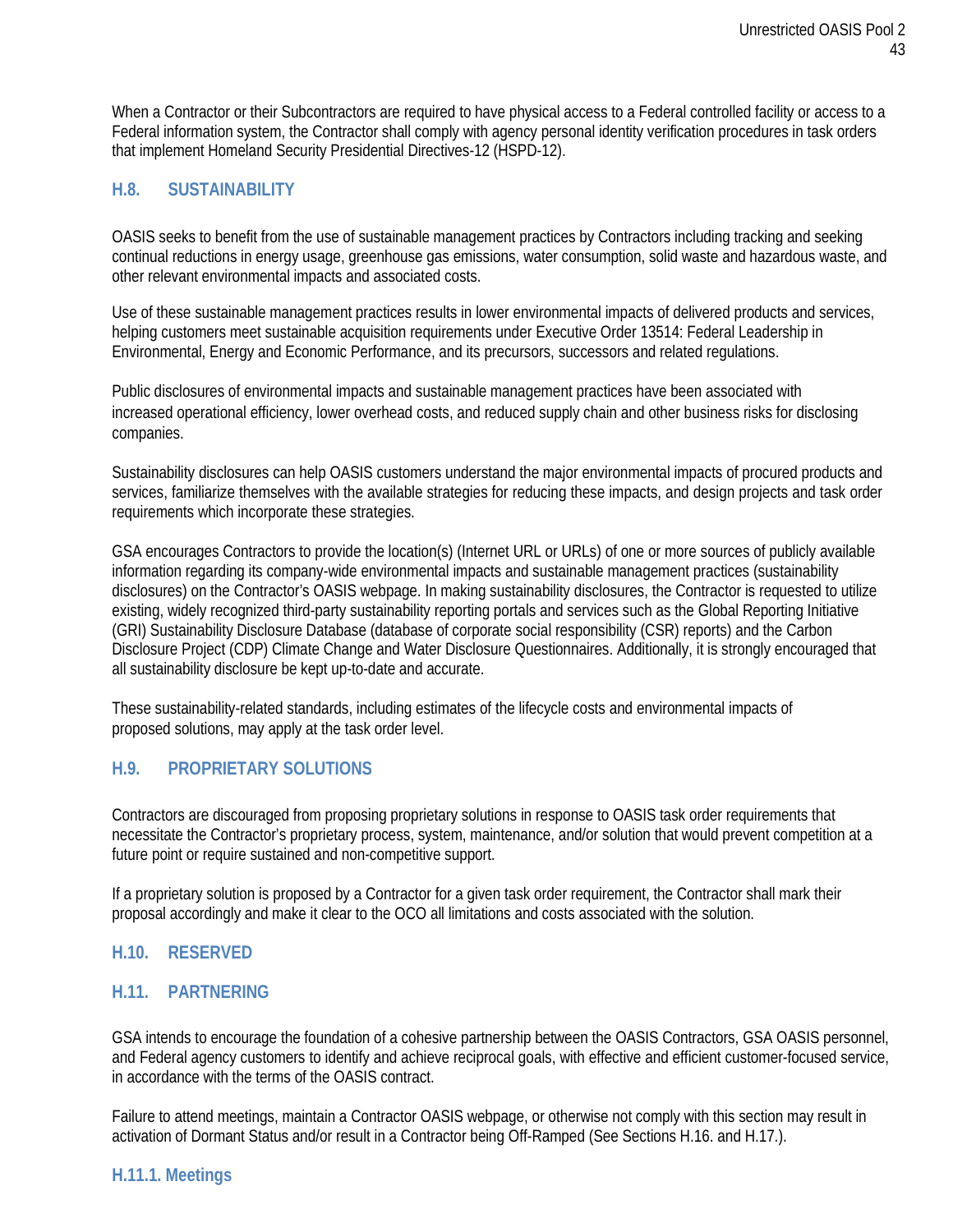From time to time, the Government may require Contractor attendance, including the attendance of Contractor Key Personnel, at meetings at various locations.

Meetings may be via web-casting, in-person at a government facility, a commercial conference center, or a mutually agreedupon Contractor facility on a rotational basis, as determined by the Government. Follow-up meetings may be held periodically throughout the duration of OASIS in order to assess performance against the goals and to reinforce partnering principles.

GSA may require up to four OASIS Program Management Review (PMR) meetings per year. The goal of the PMR meetings are to provide a platform for OASIS Contractors, OASIS staff, and other agency representatives to communicate current issues, resolve potential problems, discuss business and marketing opportunities, review future and ongoing GSA and Government-wide initiatives, and address OASIS fundamentals. Any Contractor costs associated to PMR Meetings shall be at no direct cost to the Government.

# <span id="page-43-0"></span>**H.11.2. GSA OASIS Webpage**

GSA will establish an OASIS website for the purposes of informing our customers, stakeholders, and the general public of the attributes and procedures for OASIS.

The GSA OASIS webpage will include, but not be limited to, the following:

- 1. General overview of the attributes of OASIS
- 2. The OASIS conformed contract through the latest modification (Sections B through J)
- 3. GSA Key Personnel point of contact (POC) information (Names, Titles, Phone Numbers, E-mail Addresses)
- 4. Contractor Key Personnel POC information (Names, Titles, Phone Numbers, E-mail Addresses)
- 5. List of Contractor Numbers, Company Names by NAICS Pools and MA-IDIQ task order contracts, and direct POC for issuing task order solicitations by an OCO
- 6. Delegation of Procurement Authority (DPA) process for the OCO
- 7. OASIS Training and Ordering Guides
- 8. Sample procurement templates for the OCO
- 9. Scope review process for the OCO
- 10. Statistical information by Agency and Contractor
- 11. Links to other mandatory websites for reporting purposes or ordering procedures
- 12. List of Contractors not eligible for solicitations and awards due to Dormant Status or Off-Ramped, if necessary.
- 13. Frequently Asked Questions

# <span id="page-43-1"></span>**H.11.3. Contractor OASIS Webpage**

Within 30 days of the Notice to Proceed, the Contractor shall develop and maintain a current, publicly available webpage accessible via the Internet throughout the term of OASIS and task orders awarded under OASIS. The Contractor shall make their OASIS webpage Rehabilitation Act Section 508 compliant.

The purpose of the webpage is for the Contractor to communicate with potential customers regarding the Contractor's ability to provide professional support services under OASIS.

At a minimum, this webpage must include, but is not limited to the following:

- 1. Link to the GSA OASIS webpage
- 2. General Overview of OASIS
- 3. OASIS related marketing materials and news releases
- 4. Contractor Capabilities for OASIS
- 5. Contractor Key Personnel POC information (Names, Titles, Phone Numbers, E-mail Addresses)
- 6. The OASIS conformed contract through the latest modification (Sections B through J) in Adobe format
- 7. The OASIS Contract's Awarded DUNS Number and CAGE Code
- 8. Sustainability Disclosures, if any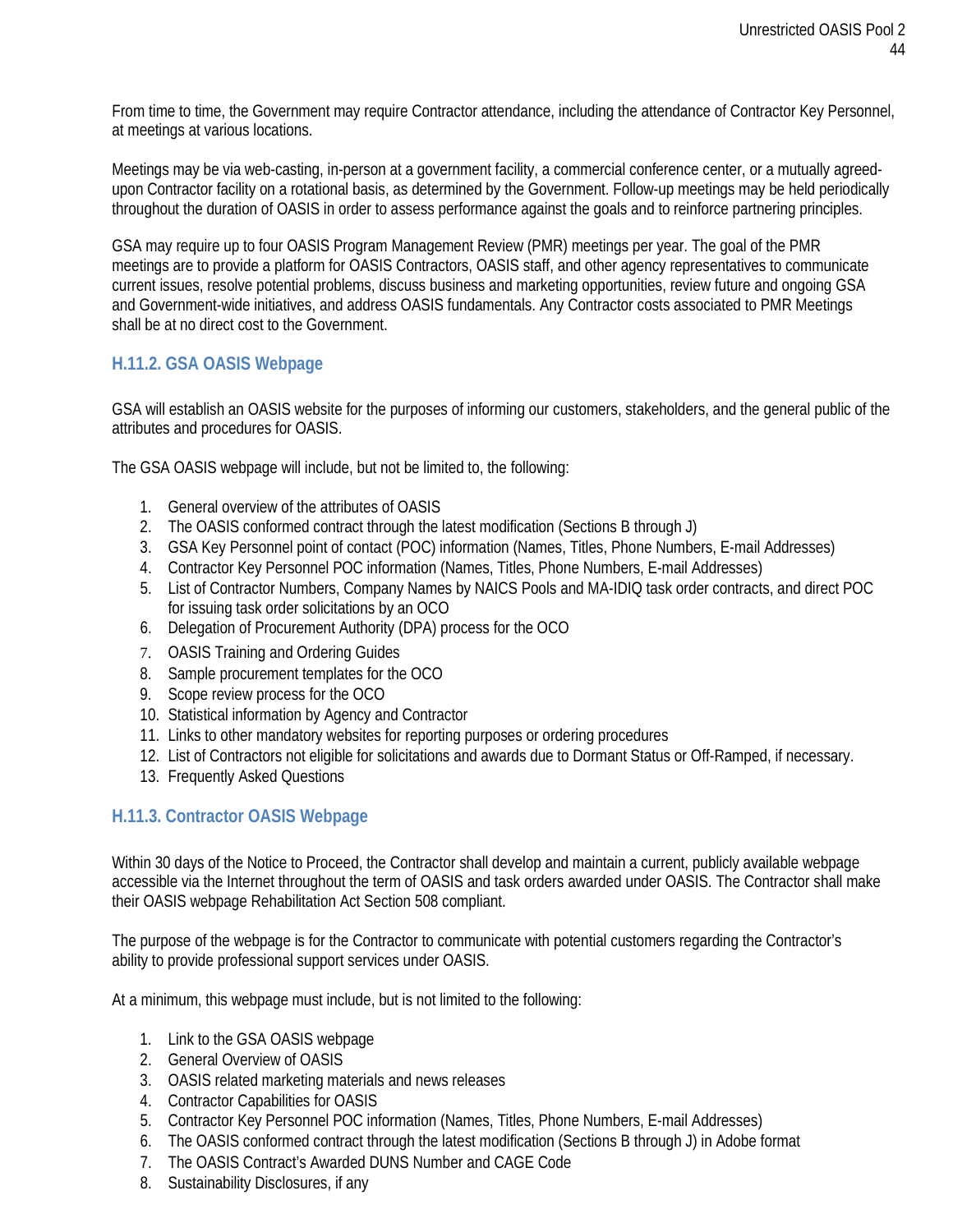# <span id="page-44-0"></span>**H.11.4. Marketing**

The Contractor must maintain participation by actively pursuing work and competing for task order solicitations under OASIS.

The Contractor may develop company specific OASIS brochures for distribution at trade shows, conferences, seminars, etc., and distribute printed materials to enhance awareness of OASIS.

The Contractor may participate in various conferences and trade shows to facilitate outreach efforts for federal agency customers and to aid in the marketing of OASIS.

All marketing, promotional materials, and news releases in connection with OASIS or task order awards under OASIS, including information on the Contractor's OASIS webpage, may be co-branded with marks owned or licensed by the Contractor and GSA, as long as the Contractor complies with GSAM 552.203-71, Restriction on Advertising.

GSA reserves the right to review, and must approve, any marketing, promotional materials, or news releases by a Contractor that is OASIS related, including information on the Contractor's OASIS webpage.

#### <span id="page-44-1"></span>**H.11.5. Reserved**

# <span id="page-44-2"></span>**H.12. TRAINING AND PERMITS**

The Contactor shall provide fully trained and experienced personnel required for performance under task orders awarded under OASIS. The Contractor shall train Contractor personnel, at its own expense, except when the OCO has given prior approval for specific training to meet special requirements that are peculiar to a particular task order.

Except as otherwise provided in an individual task order, the Contractor shall, at its own expense, be responsible for obtaining any and all licenses, certifications, authorizations, approvals, and permits, and for complying with any applicable Federal, national, state, and municipal laws, codes, and regulations, and any applicable foreign work permits, authorizations, and/or visas in connection with the performance of any applicable task order issued under OASIS.

# <span id="page-44-3"></span>**H.13. ETHICS AND CONDUCT**

Personal services are not authorized under OASIS. OASIS is strictly a non-personal services contract which means the personnel rendering the services are not subject, either by the contract's terms or by the manner of its administration, to the supervision and control usually prevailing in relationships between the Government and its employees.

The Contractor and its employees must conduct themselves with the highest degree of integrity and honesty and adhere to the policies and procedures as specified in FAR Part 3 and GSAM Part 503 Improper Business Practices and Personal Conflicts of Interest.

Failure to adhere to proper ethics and conduct may result in activation of Dormant Status and/or result in a Contractor being Off-Ramped (Sections H.16. and H.17.).

#### <span id="page-44-4"></span>**H.13.1. Supervision**

The Contactor shall not supervise, direct, or control the activities of Government personnel or the employee of any other Contractor under OASIS and the Government will not exercise any supervision or control over the Contractor in the performance of contractual services under OASIS. The Contractor is accountable to the Government for the actions of its personnel.

Contractor employees shall not represent themselves as Government employees, agents, or representatives or state orally or in writing at any time that they are acting on behalf of the Government.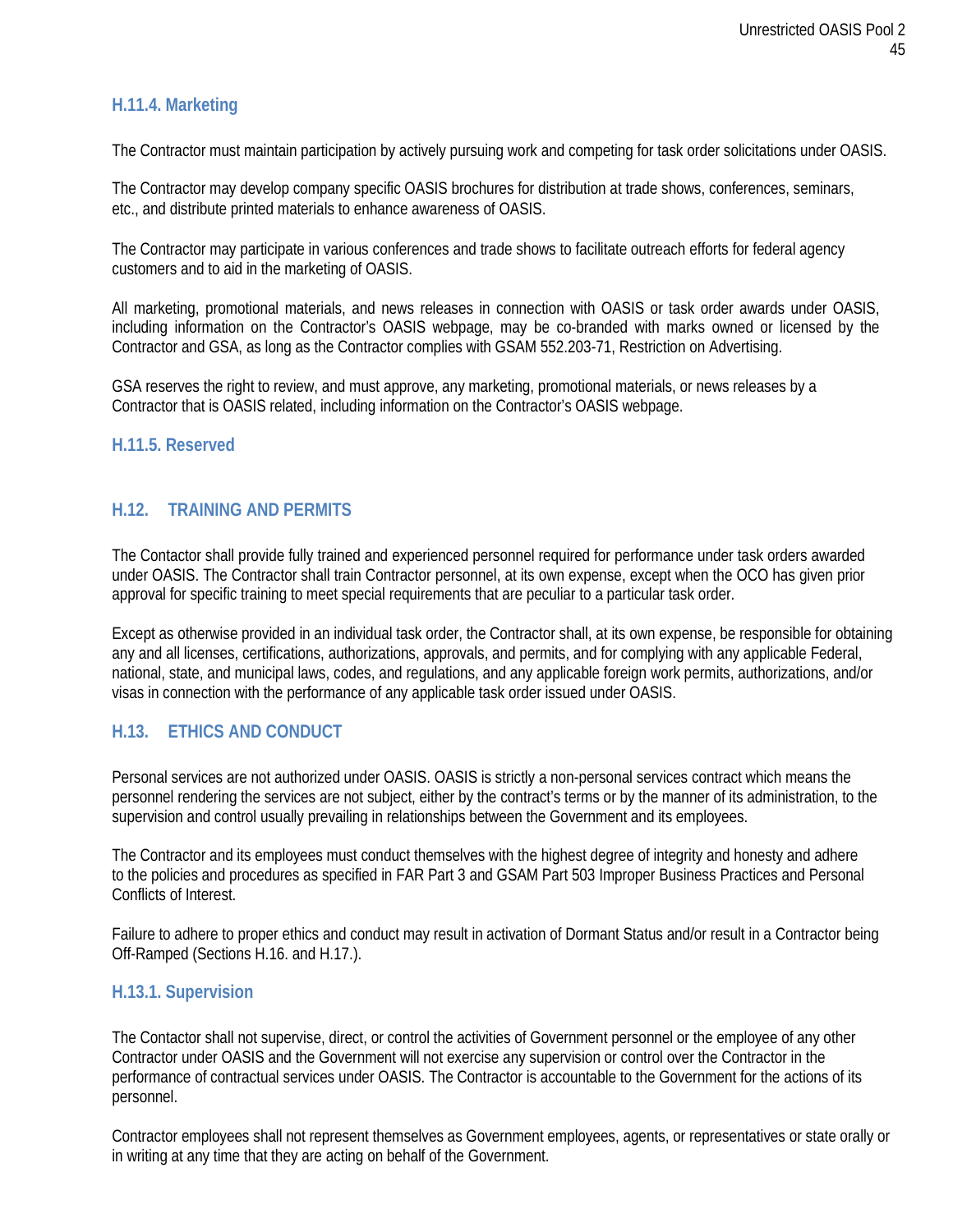In all communications with third parties in connection with OASIS, the Contractor must ensure that all Contractor employees identify themselves as Contractor employees and identify the name of the company for which they work and, must not carry out any direction that violates the terms and conditions of OASIS.

The Contactor shall ensure that all of its employees, including Subcontractor employees, working under OASIS are informed of the substance of this Section.

If the Contractor believes any action or communication has been given that would create a personal services relationship between the Government and any Contractor employee or any other potential supervision or duty violation, the Contractor must notify the OCO and OASIS CO immediately of this communication or action.

#### <span id="page-45-0"></span>**H.13.2. Conduct**

The Contactor shall not discuss with unauthorized persons any information obtained in the performance of work under OASIS; conduct business other than that which is covered by OASIS during periods funded by the Government; conduct business not directly related to OASIS on Government premises; use Government computer systems and/or other Government facilities for company or personal business; recruit on Government premises; or otherwise act to disrupt official Government business.

The Contactor shall ensure that all of its employees, including Subcontractor employees, working under OASIS are informed of the substance of this clause.

If the Contractor believes any action or communication has been given that would create a business ethic or conduct violation, the Contractor must notify the OCO and OASIS CO immediately of this communication or action.

#### <span id="page-45-1"></span>**H.13.3. Conflicts of Interest**

The guidelines and procedures of FAR Subpart 9.5 and GSAM Subpart 509.5, Organizational and Consultant Conflicts of Interest, and FAR Part 3 and GSAM Part 3, Improper Business Practices and Personal Conflicts of Interest, will be used in identifying and resolving any issues of a conflict of interest under OASIS. The FAR and other applicable agency specific regulatory supplements will govern task orders awarded under OASIS.

Assuming no real or potential conflict of interest, an OASIS Prime Contractor may be a Subcontractor to another Prime Contractor on task orders solicited and awarded under OASIS or OASIS SB; however, the OCO may require that the Contractor sign an Organizational Conflict of Interest (OCI) Statement in which the Contractor (and any Subcontractors or teaming partners) agree not to submit any proposal or provide any support to any firm which is submitting (as Prime or Subcontractor) any proposal for any solicitation resulting from the work on a specific task order under OASIS.

All Contractor personnel (to include Subcontractors and Consultants) who will be personally and substantially involved in the performance of any task order issued under OASIS which requires the Contractor to act on behalf of, or provide advice with respect to any phase of an agency procurement shall execute and submit an "Employee/Contractor Non-Disclosure Agreement" Form. The OCO will provide the appropriate nondisclosure form specific to the procurement. This form shall be required prior to the commencement of any work on such task order and whenever replacement personnel are proposed under an ongoing task order.

The Contractor shall be responsible for identifying and preventing personal conflicts of interest of their employees. The Contractor shall prohibit employees who have access to non-public information by reason of performance on a Government contract from using that information for personal gain.

In the event that a task order requires activity that would create an actual or potential conflict of interest, the Contractor shall immediately notify the OCO of the conflict, submit a plan for mitigation, and not commence work until specifically notified by the OCO to proceed; or, identify the conflict and recommend to the OCO an alternate approach to avoid the conflict.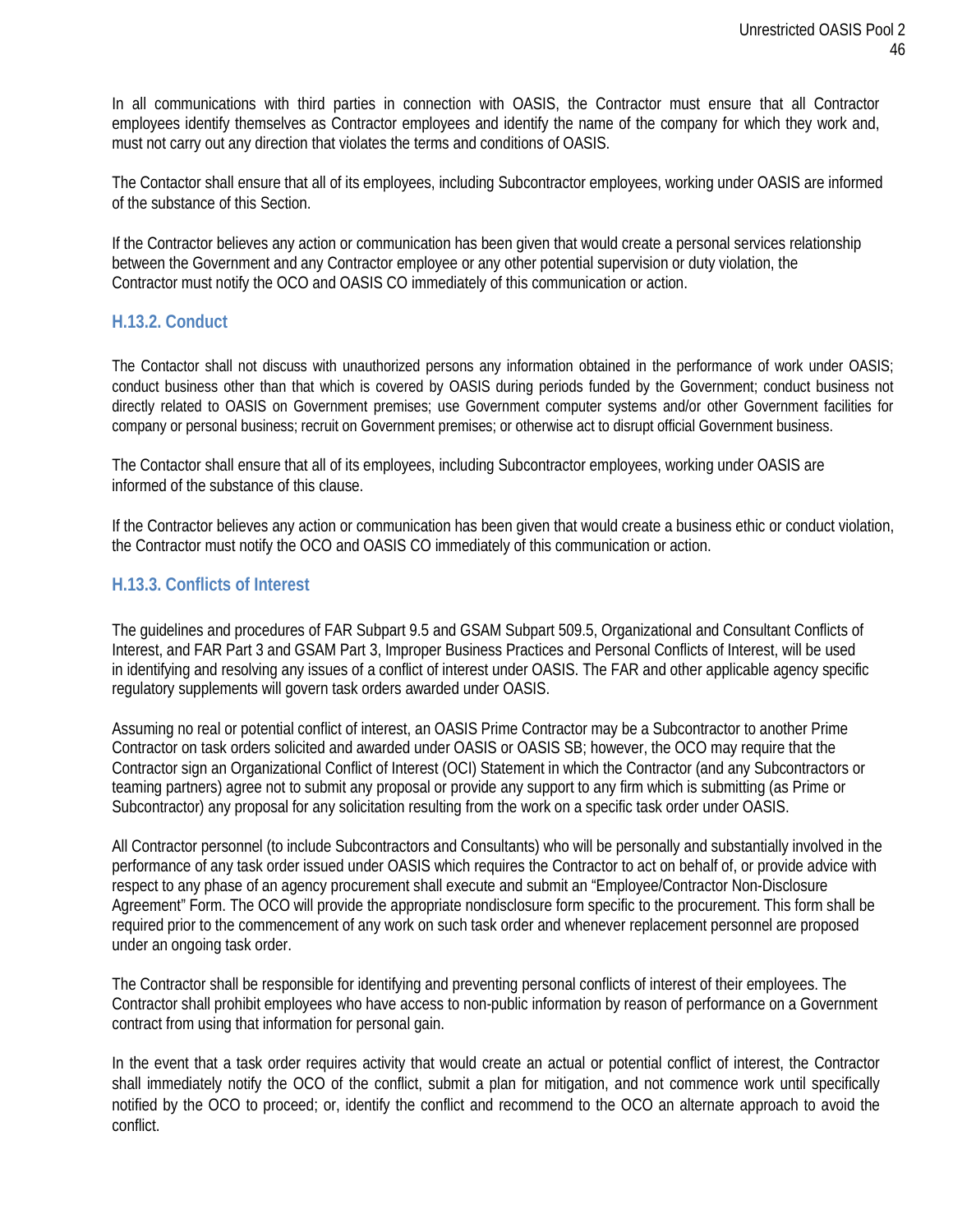The OCO or OASIS CO, if necessary, will review the information provided by the Contractor and make a determination whether to proceed with the task order and process a request for waiver, if necessary.

# <span id="page-46-0"></span>**H.13.4. Cooperation with other Contractors on Government Sites**

The Government may undertake or award other contracts or task orders for work at or in close proximity to the site of the work under OASIS. The Contractor shall fully cooperate with the other Contractors and with Government employees and shall carefully adapt scheduling and performing the work under OASIS to accommodate the working environment, heeding any direction that may be provided by the OCO. The Contractor shall not commit or permit any act that will interfere with the performance of work by any other Contractor or by Government employees.

# <span id="page-46-1"></span>**H.14. GOVERNMENT PROPERTY**

For task orders awarded under OASIS, Government property matters shall follow the same policies and procedures for Government property under FAR Part 45, Government Property and other applicable agency specific regulatory supplements.

FAR Part 45 does not apply to Government property that is incidental to the place of performance, when the task order requires Contractor personnel to be located on a Government site or installation, and when the property used by the Contractor within the location remains accountable to the Government.

Unless otherwise specified in a task order, the Contactor shall provide all office equipment and consumable supplies at the Contractor's sole and exclusive expense, including computers/workstations used in daily operation in support of OASIS.

The OCO must tailor property clauses, provisions, and other applicable terms and conditions specific to each task order solicitation and award.

# <span id="page-46-2"></span>**H.14.1. Leasing of Real and Personal Property**

The Government contemplates that leases may be part of a task order solution offered by a Contractor, but the Government, where the Contractor's solution includes leasing, must not be the Lessee. Under no circumstances on any task order awarded under OASIS shall the Government be deemed to have privity-of-contract with the Owner/Lessor of the Leased Items; or, the Government be held liable for early Termination/Cancellation damages if the Government decides not to exercise an option period under a task order unless the Contractor has specifically disclosed the amount of such damages (or the formula by which such damages would be calculated) as part of its proposal and the OCO for the task order has specifically approved/allowed such damages as part of the task order terms and conditions.

# <span id="page-46-3"></span>**H.14.2. Government Facilities**

The Contactor shall arrange with the OCO or other designated representative for means of access to premises, delivery and storage of materials and equipment, use of approaches, use of corridors, stairways, elevators, and similar matters.

A Contractor working in a government facility shall be responsible for maintaining satisfactory standards of employee competency, conduct, appearance, and integrity and shall be responsible for taking disciplinary action with respect to their employees as necessary.

The Contractor is responsible for ensuring that their employees do not disturb papers on desks, open desk drawers or cabinets, or use Government telephones, except as authorized. Each employee is expected to adhere to standards of behavior that reflect favorably on their employer and the Federal Government.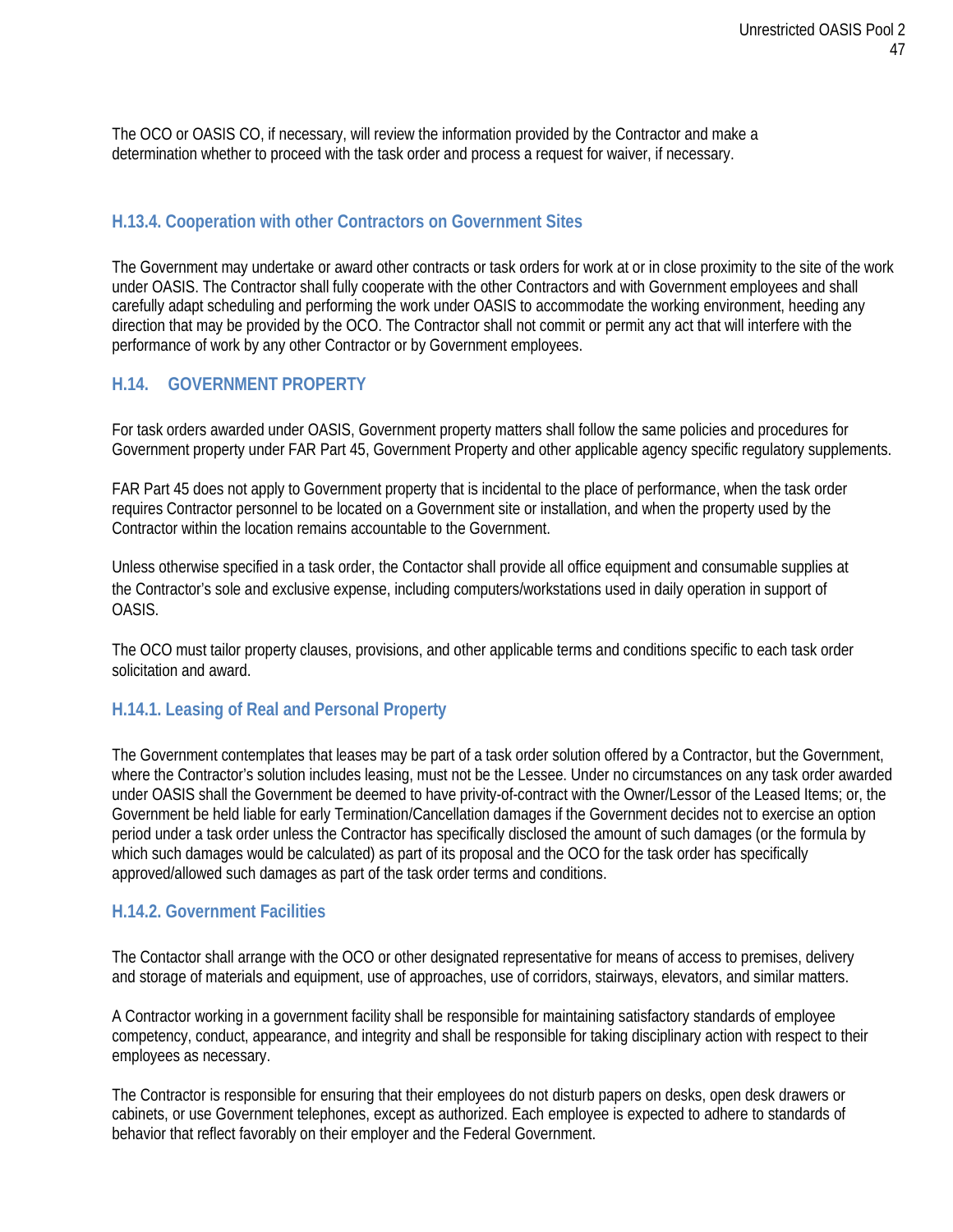The Contactor shall ensure that all of its employees, including Subcontractor employees, working under OASIS are informed of the substance of this clause.

#### <span id="page-47-0"></span>**H.14.3. Rights of Ingress and Egress**

The rights of ingress to, and egress from, Government facilities for the Contractor's personnel must be specified in the task order. Specific federally-controlled facilities or those areas located within a given facility may have additional security clearance requirements must be specified in the task order.

Contractor employees, including Subcontractor employees, shall have in their possession, at all times while working, the specific Government identification credential issued by the Government. The identification credential shall be displayed and be visible at all times while on Government property.

During all operations on Government premises, the Contractor's personnel shall comply with the rules and regulations governing the facility access policies and the conduct of personnel. The Government reserves the right to require Contractor personnel to "sign-in" upon entry and "sign-out" upon departure from the Government facilities.

The Contactor shall be responsible for ensuring that all identification credentials are returned to the issuing agency whenever contract employees leave the contract, when the task order has been completed, employees leave the company, or employees are dismissed or terminated. The Contractor shall notify the issuing agency whenever employee badges are lost.

# <span id="page-47-1"></span>**H.15. ON-RAMPING**

The total number of Contractors within any of the 7 OASIS Pools may fluctuate due to any number of reasons including but, not limited to, competition levels on task orders, mergers & acquisitions; the Government's exercise of the off-ramp process; and OASIS SB Contractors outgrowing their small business size status under their existing OASIS SB Contract.

It is in the Government's best interest that there remain an adequate number of Contractors eligible to compete for task orders in each OASIS Contract to meet the Government's professional service mission requirements.

Contractors are hereby notified that utilization of any on-ramping procedure below does not obligate the Government to perform any other on-ramping procedure. Furthermore, any on-ramping procedure may be performed for any single OASIS Pool at any time.

#### <span id="page-47-3"></span><span id="page-47-2"></span>**H.15.1. Reserved**

# **H.15.2. Vertical Contract On-Ramping**

The OASIS Program is a family of OASIS Pools and OASIS Small Business (SB) Pools with identical scopes. Each OASIS Pool is unrestricted and each OASIS SB Pool is a 100% Small Business Set Aside contract.

For those OASIS SB Contractors who no longer certify as a small business for their respective OASIS SB Pool, the OASIS SB Contractor may elect to be considered to be placed on the corresponding OASIS unrestricted Pool. In order to be eligible to do this, the recertification as a large business of the company must not have been achieved on the basis of a merger or acquisition; or novation agreement in recognition of a successor in interest when Contractor assets are transferred during the term of OASIS SB.

For example, if Contractor X in OASIS SB Pool 2 (\$20.5M size standard), can no longer certify as a small business under the 1\$20.5M employee size standard, Contractor X may elect to be considered for OASIS Pool 2 as a large business.

In order to vertically on-ramp, the Contractor must: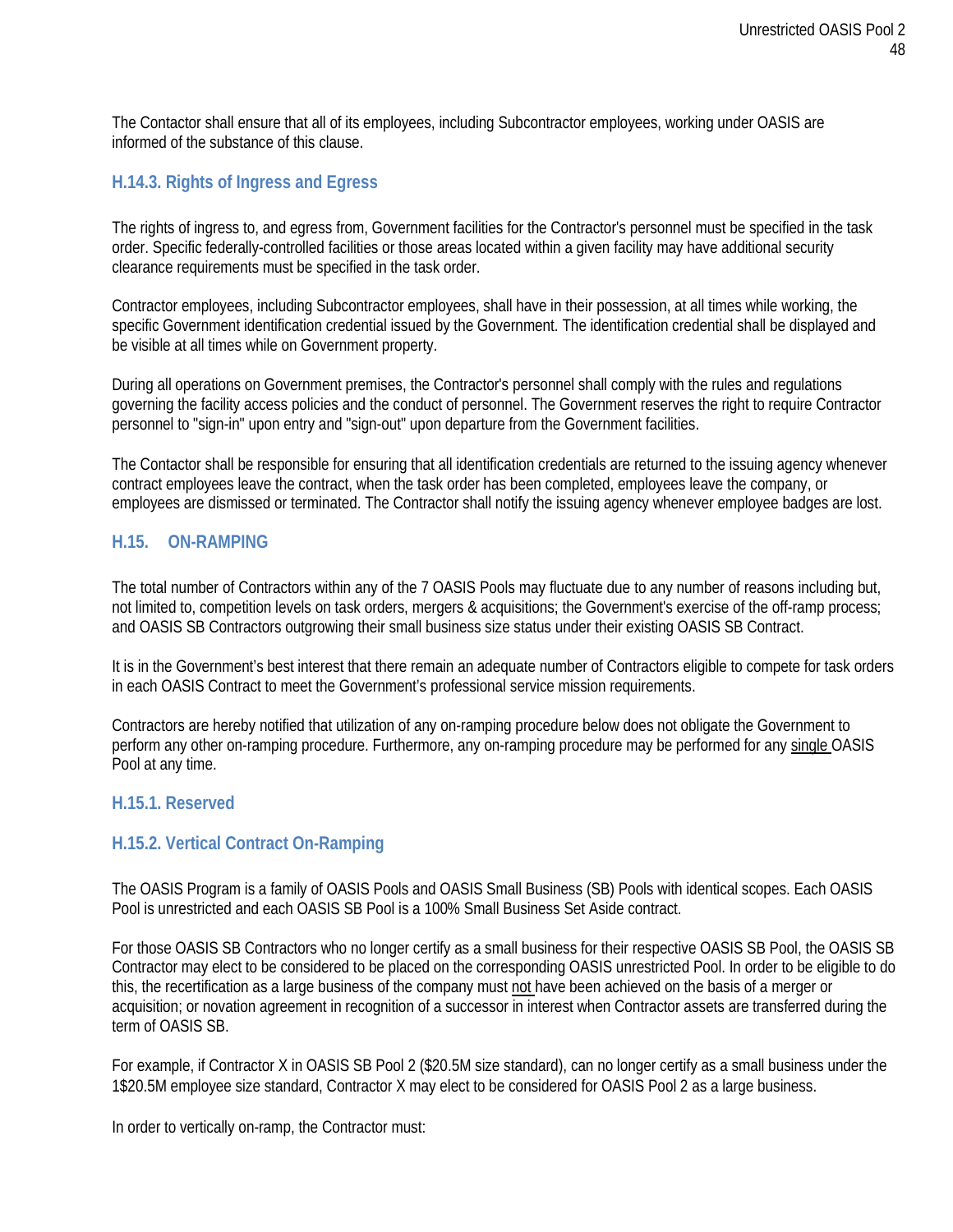- 1. Have outgrown their small business sized standard on the basis of natural growth, not on the basis of a merger, acquisition or novation agreement in recognition of a successor in interest when Contractor assets are transferred during the term of OASIS SB
- 2. Demonstrate successful performance under OASIS SB
- 3. Submit a proposal in response to a solicitation materially identical to the original version of the OASIS unrestricted solicitation
- 4. Meet all of the Pass/Fail Criteria of the original OASIS unrestricted solicitation and,
- 5. Receive a proposal score equal to or higher than the lowest scoring Contractor within the Pool being applied for. Note: The lowest scoring Contractor is based on the lowest evaluated numerical score within a given OASIS Pool in accordance with the scoring table in Section M.6. of the OASIS unrestricted solicitation at the time of the original OASIS unrestricted Pools.

The vertical Pool on-ramping solicitation will include the same evaluation factors/sub-factors as the original OASIS unrestricted solicitation. The terms and conditions of the resulting award will be materially identical to the existing version of OASIS unrestricted. The period of performance term will be coterminous with the existing term of all other OASIS unrestricted Contractors.

Immediately upon vertical on-ramping to OASIS unrestricted, the Contractor is eligible to submit a proposal in response to any task order solicitation and receive task order awards with the same rights and obligations as any other Contractor; however, the Contractor will be placed on Dormant Status under their OASIS SB Pool. The Contractor must continue performance on active task orders under their dormant OASIS SB Pool, including the exercise of options at the task order level at the discretion of the OCO, until all active task orders are closed-out.

The OASIS CO may conduct a vertical pool on-ramp without conducting any other form of on-ramp.

# <span id="page-48-0"></span>**H.15.3. Open Season On-Ramping**

GSA will determine whether it would be in the Government's best interest to initiate an open season to add additional Contractors to any of the OASIS Pools at any time, subject to the following conditions:

- 1. An open season notice is published in Federal Business Opportunities in accordance with FAR Part 5, Publicizing Contract Action
- 2. An open season solicitation is issued under current Federal procurement law
- 3. The solicitation identifies the total anticipated number of new contracts that GSA intends to award
- 4. Any Offeror that meets the eligibility requirements set forth in the open season solicitation may submit a proposal in response to the solicitation
- 5. The award decision under the open season solicitation is based upon substantially the same evaluation factors/sub-factors as the original solicitation
- 6. An Offeror's proposal must meet all of the Acceptability Pass/Fail Criteria of the original solicitation
- 7. If the intent of the on-ramp is to "replace" OASIS contractors acquired, merged, off-ramped, etc., an Offeror's proposal must receive a proposal score equal to or higher than the lowest scoring Contractor within the OASIS Pool being applied for Note: The lowest scoring Contractor is based on the lowest evaluated numerical score within a given OASIS Pool in accordance with the scoring table in Section M.6. of the solicitation at the time of the original awards
- 8. If the intent of the on-ramp is to "add" OASIS contractors such as SubPool development or to increase the total number of contractors in a given pool beyond the original number of awards for competition purposes, a number of contracts to be added will be announced and the highest technically rated Offerors will receive those awards regardless of how their score compared to the original awardees.
- 9. The terms and conditions of any resulting awards are materially identical to the existing version of the OASIS Pool and,
- 10. The period of performance term for any new awards is coterminous with the existing term for all other Contractors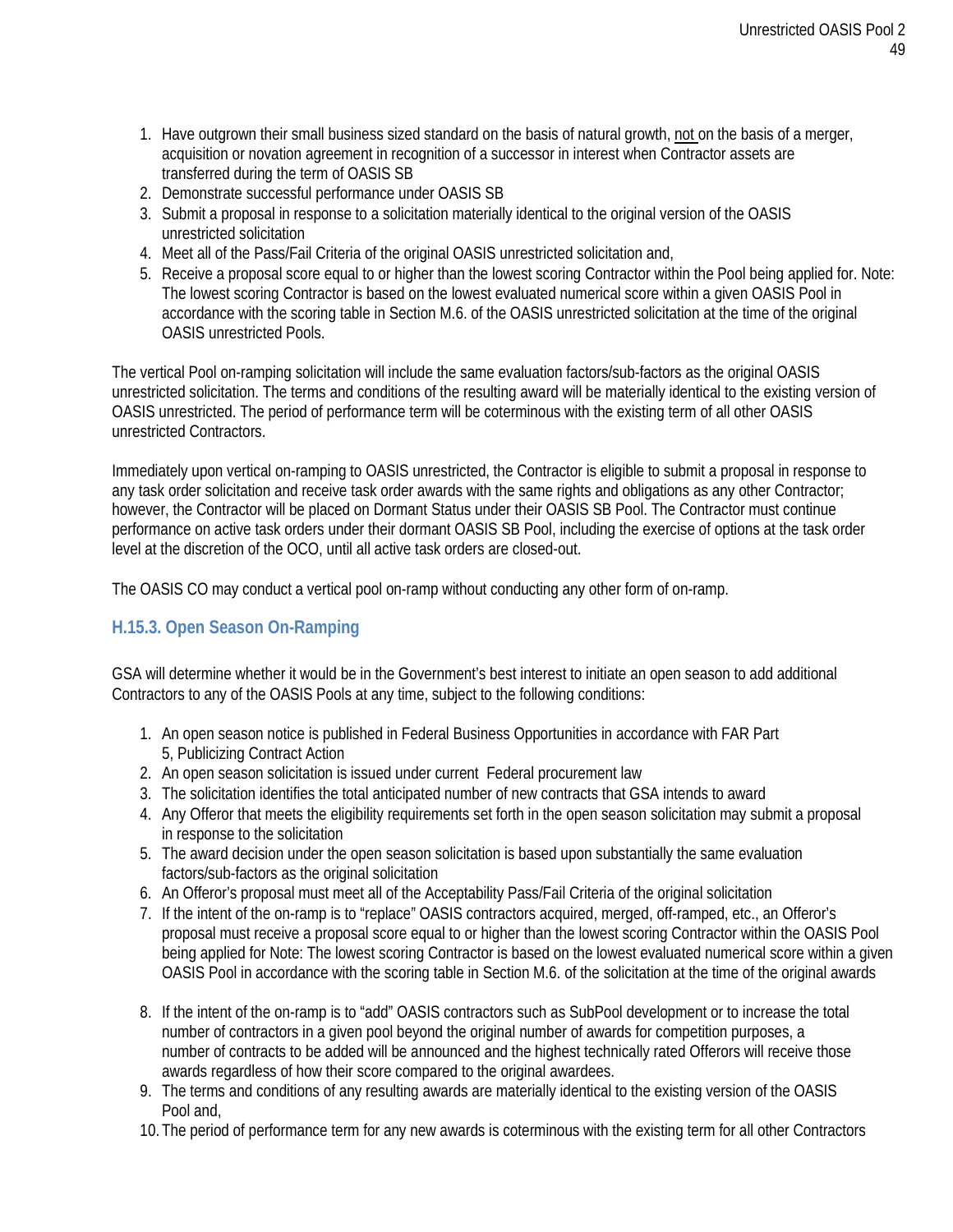Immediately upon on-ramping, the Contractor is eligible to submit a proposal in response to any task order solicitation and receive task order awards with the same rights and obligations as any other Contractor.

# <span id="page-49-0"></span>**H.15.4. Focused On-Ramping (SubPool Creation)**

GSA will determine whether it would be in the Government's best interest to initiate an open season to create a SubPool within established OASIS Pools. This may be done in response to client needs, competition levels, or other factors. For example, Pool 2 consists of 5 different NAICS codes. Over time, the OASIS Program Office notices that competition levels for all NAICS are healthy except for NAICS Code 541720. In response to this and based on anticipated demand, a SubPool for NAICS Code 541720 could be created through this on-ramping procedure.

Implementation of this form of on-ramping would be subject to the following conditions.

- 1. An open season notice is published in Federal Business Opportunities in accordance with FAR Part 5, Publicizing Contract Action
- 2. An open season solicitation is issued under current Federal procurement law
- 3. The solicitation identifies the total anticipated number of new contracts that GSA intends to award
- 4. Any Offeror already possessing a contract in the affected Pool will automatically be included in the newly formed SubPool if the Offeror can provide Pool Qualification projects for the new SubPool
- 5. Any Offeror that meets the eligibility requirements set forth in the open season solicitation may submit a proposal in response to the solicitation. This SubPool would require Pool Qualification projects associated with the NAICS Code/exception of the new SubPool.
- 6. The award decision under the open season solicitation is based upon substantially the same evaluation factors/sub-factors as the original solicitation. The newly formed SubPool will become a new MA-IDIQ contract in the family of OASIS contracts.
- 7. An Offeror's proposal must meet all of the Acceptability Pass/Fail Criteria of the original solicitation
- 8. The terms and conditions of any resulting awards are materially identical to the existing version of the OASIS Pool and,
- 9. The period of performance term for any new awards is coterminous with the existing term for all other Contractors

# <span id="page-49-1"></span>**H.16. DORMANT STATUS**

GSA is responsible for ensuring performance and compliance with the terms of OASIS and safeguarding the interests of the Government and the American taxpayer in its contractual relationships. Additionally, GSA must ensure that Contractors receive impartial, fair, and equitable treatment. OASIS must be reserved for high performing OASIS Contractors. Accordingly, if the OASIS CO determines that any requirement of OASIS is not being met an OASIS Contractor may be placed into Dormant Status. Dormant status may be activated for a given OASIS Pool that a Contractor has been awarded or Dormant Status may be activated for all OASIS Pools.

If Dormant Status is activated, the Contractor shall not be eligible to participate or compete in any subsequent task order solicitations while the Contractor is in Dormant Status; however, Contractors placed in Dormant Status shall continue performance on previously awarded and active task orders, including the exercise of options and modifications at the task order level.

Dormant Status is not a Debarment, Suspension, or Ineligibility as defined in FAR Subpart 9.4 or a Termination as defined in FAR Part 49. Dormant Status is a condition that applies to the OASIS contract only. Grounds for being placed in Dormant Status specifically include, but are not limited to, trends or patterns of behavior associated with the failure to meet the deliverables and compliances specified under Section F.4.

Dormant status will only be imposed after careful consideration of the situation and collaboration with the Contractor to resolve the issues. To place a Contractor in Dormant Status, the OASIS CO must first send a letter to the Contractor regarding the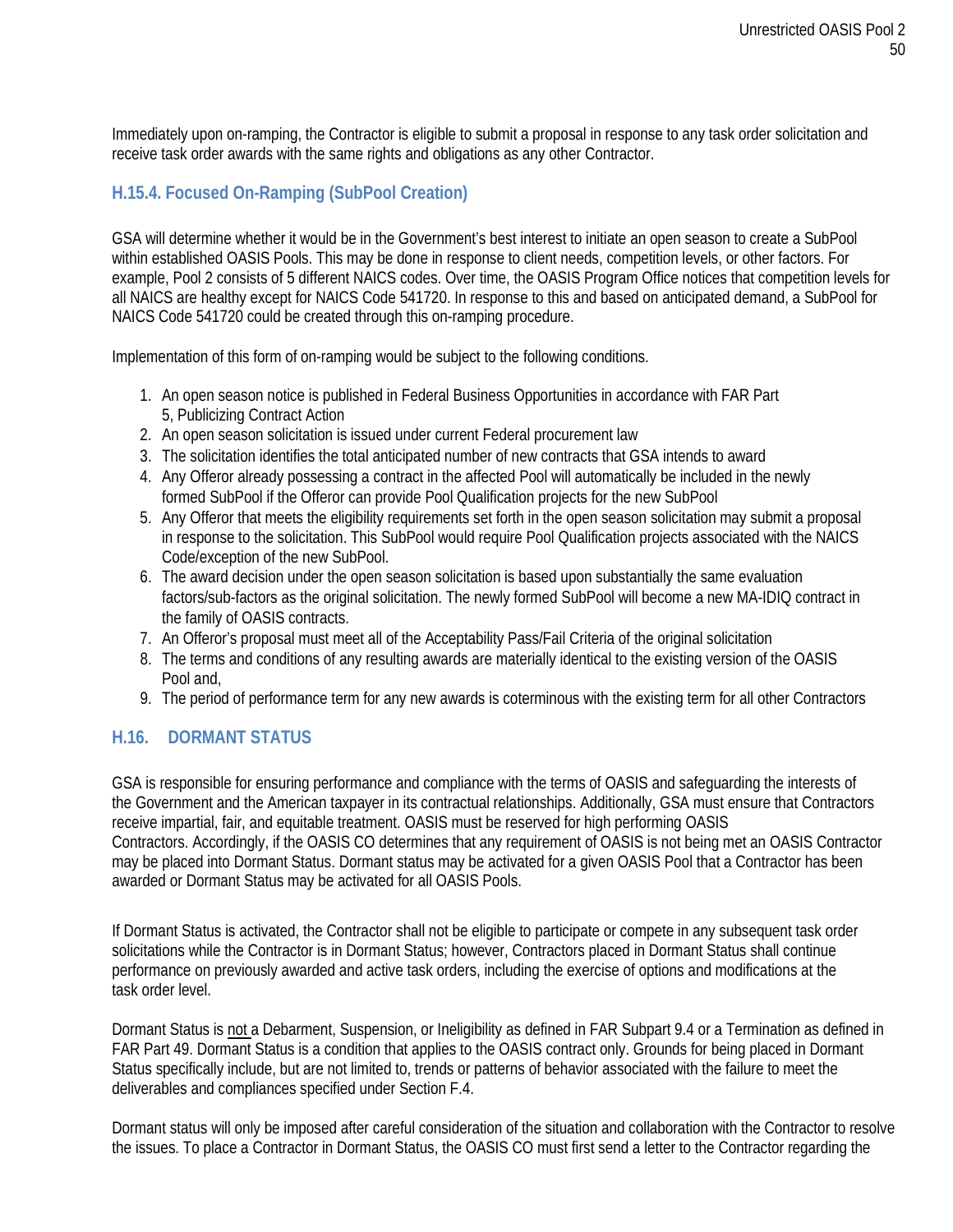poor performance or non-compliance issue. The Contractor shall have reasonable time, at the discretion of the OASIS CO, to provide the OASIS CO with a remediation plan to correct the deficiencies/issues. If the OASIS CO is satisfied with the Contractor's response, the Contractor will not be placed in Dormant Status. If the OASIS CO is not satisfied with the response, or the remediation plan is not effective, the OCO may issue a final decision, in writing, placing the Contractor in a Dormant Status. The OASIS CO final decision may be appealed to the OASIS Ombudsman under Alternative Disputes Resolution (ADR), as defined in FAR Subpart 33.201 and GSAM 533.214. Using ADR does not waive the Contractor's right to appeal to the Agency Board of Contract Appeals or United States Court of Federal Claims.

# <span id="page-50-0"></span>**H.17. OFF-RAMPING**

GSA reserves the unilateral right to Off-Ramp non-performing Contractors. Contractors that are Off-Ramped have no active task orders under their OASIS Pool at the time of the Off-Ramping. Contractors under more than one OASIS Pool will only be off-ramped from the OASIS Pool where the non-performing issues have occurred.

Off-ramping methods may result from one of the following conditions:

- 1. After a Contractor is placed in Dormant Status and the Contractor has completed all previously awarded task orders under OASIS
- 2. Debarment, Suspension, or Ineligibility as defined in FAR Subpart 9.4.
- 3. Termination as defined in FAR Part 49
- 4. Contractors who fail to meet the standards of performance, deliverables, or compliances
- <span id="page-50-1"></span>5. Taking any other action which may be permitted under the OASIS terms and conditions

(END OF SECTION H)

# **PART II – CONTRACT CLAUSES**

# **SECTION I – CONTRACT CLAUSES**

# <span id="page-50-2"></span>**I.1. TASK ORDER CLAUSES**

In accordance with FAR 52.301, Solicitation Provisions and Contract Clauses (Matrix), the OASIS master contracts cannot predetermine all the contract provisions/clauses for future individual task orders.

Representation and Certification Provisions from the OASIS master contracts automatically flow down to all OASIS task orders.

All "Applicable" and "Required" provisions/clauses set forth in FAR 52.301 automatically flow down to all OASIS task orders based on their specific contract type (e.g. cost, fixed price, etc.), statement of work, competition requirements, commercial or not commercial, and dollar value as of the date the task order solicitation is issued. (**Note:** Any Applicable and/or Required provisions/clauses that require fill-in information must be provided by the OCO in full text).

The OCO must identify any "Optional" provisions/clauses set forth in FAR 52.301 and/or any of the ordering agency's "Supplemental" provisions/clauses for each individual task order solicitation and subsequent award. (**Note:** For Optional and/or agency Supplemental provisions/clauses, the OCO must provide the Provision/Clause Number, Title, Date, and fill-in information (if any), as of the date the task order solicitation is issued)

The OCO must identify in the task order solicitation whether FAR Part 12 commercial clauses/provisions apply or do not apply.

For T&M and/or L-H task orders **ONLY**, the OCO must identify one of the following provisions in the task order solicitation: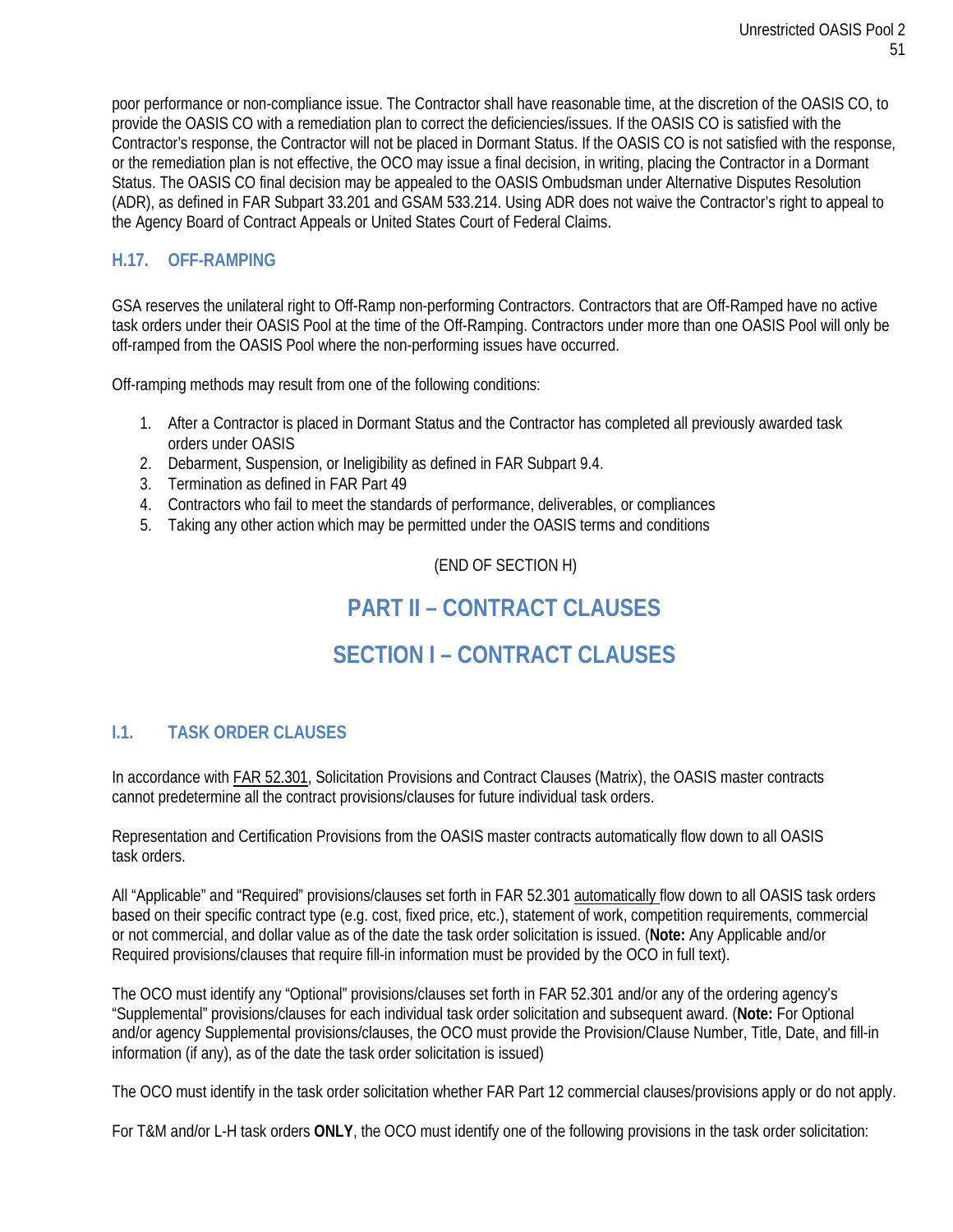- 1. FAR 52.216-29 Time-and-Materials/Labor-Hour Proposal Requirements—Non-Commercial Item Acquisition With Adequate Price Competition. (**Note:** For organizations within DoD, when selecting FAR 52.216-29, the OCO must also identify DFARs 252.216-7002, Alternate A).
- 2. FAR 52.216-30 Time-and-Materials/Labor-Hour Proposal Requirements—Non-Commercial Item Acquisition Without Adequate Price Competition
- 3. FAR 52.216-31 Time-and-Materials/Labor-Hour Proposal Requirements—Commercial Item Acquisition

# <span id="page-51-0"></span>**I.2. OASIS CLAUSES**

The following clauses apply only to the OASIS MA-IDIQ task order contract. The clauses and dates remain unchanged throughout the term of OASIS unless changed through a bi-lateral modification to OASIS.

# <span id="page-51-1"></span>**I.2.1. FAR 52.252-2 CLAUSES INCORPORATED BY REFERENCE**

This contract incorporates one or more clauses by reference, with the same force and effect as if they were given in full text. Upon request, the Contracting Officer will make their full text available. Also, the full text of a clause may be accessed electronically at this address:<http://acquisition.gov/>

# <span id="page-51-2"></span>**I.2.2. GSAR 552.252-6 AUTHORIZED DEVIATIONS IN CLAUSES (DEVIATION FAR 52.252-6)(SEP 1999)**

#### **(a)** *Deviations to FAR clauses***.**

(1) This solicitation or contract indicates any authorized deviation to a Federal Acquisition Regulation (48 CFR Chapter 1) clause by the addition of "(DEVIATION)" after the date of the clause, if the clause is not published in the General Services Administration Acquisition Regulation (48 CFR Chapter 5).

(2) This solicitation indicates any authorized deviation to a Federal Acquisition Regulation (FAR) clause that is published in the General Services Administration Acquisition Regulation by the addition of "(DEVIATION (FAR clause no.))" after the date of the clause.

(b) *Deviations to GSAR clauses* . This solicitation indicates any authorized deviation to a General Services Administration Acquisition Regulation clause by the addition of "(DEVIATION)" after the date of the clause.

(c) *"Substantially the same as" clauses* . Changes in wording of clauses prescribed for use on a "substantially the same as" basis are not considered deviations.

(End of clause)

| FAR       | <b>TITLE</b>                                                                                            | <b>DATE</b>     |
|-----------|---------------------------------------------------------------------------------------------------------|-----------------|
| 52.202-1  | <b>Definitions</b>                                                                                      | <b>NOV 2013</b> |
| 52.203-3  | <b>Gratuities</b>                                                                                       | <b>APR 1984</b> |
| 52.203-5  | <b>Covenant Against Contingent Fees</b>                                                                 | MAY 2014        |
| 52.203-6  | Restrictions on Subcontractor Sales to the Government                                                   | <b>SEP 2006</b> |
| 52.203-7  | Anti-Kickback Procedures                                                                                | MAY 2014        |
| 52.203-8  | Cancellation, Rescission, and Recovery of Funds For Illegal or Improper Activity                        | MAY 2014        |
| 52.203-10 | Price or Fee Adjustment for Illegal or Improper Activity                                                | MAY 2014        |
| 52.203-12 | Limitation on Payments to Influence Certain Federal Transactions                                        | <b>OCT 2010</b> |
| 52.203-13 | <b>Contractor Code of Business Ethics and Conduct</b>                                                   | <b>OCT 2015</b> |
| 52.203-14 | Display of Hotline Poster(s)                                                                            | <b>OCT 2015</b> |
| 52.203-16 | Preventing Personal Conflict of Interest                                                                | <b>DEC 2011</b> |
| 52.203-17 | Contractor Employee Whistleblower Rights and Requirement to Inform Employees of<br>Whistleblower rights | APR 2014        |
| 52.204-2  | <b>Security Requirements</b>                                                                            | <b>AUG 1996</b> |
| 52.204-4  | Printed or Copied Double-Sided on Postconsumer Fiber Content Paper                                      | MAY 2011        |
| 52.204-9  | Personal Identity Verification of Contractor Personnel                                                  | <b>JAN 2011</b> |
| 52.204-10 | Reporting Executive Compensation and First-Tier Subcontract Awards                                      | <b>OCT 2016</b> |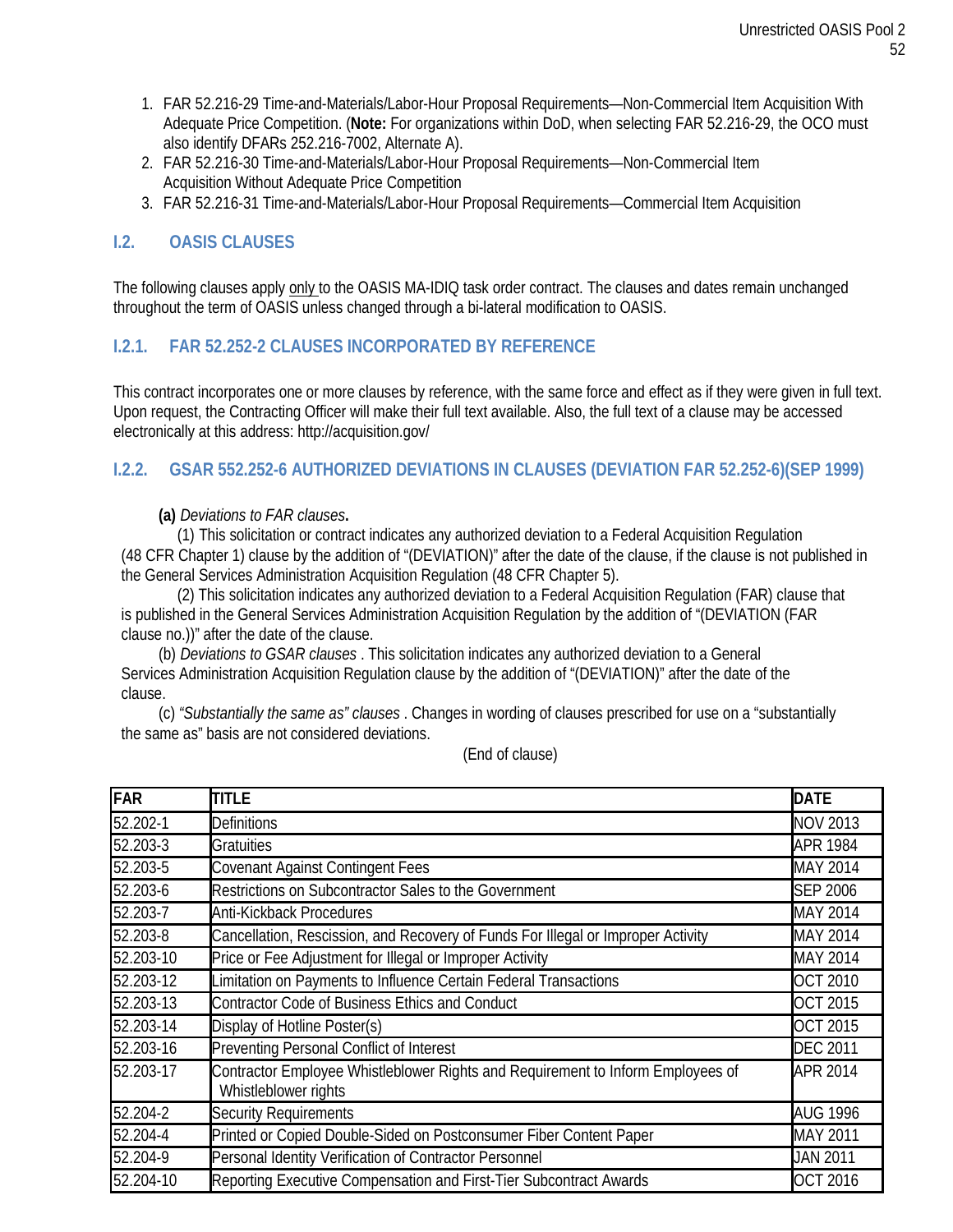| <b>FAR</b>              | <b>TITLE</b>                                                                                                                | <b>DATE</b>     |
|-------------------------|-----------------------------------------------------------------------------------------------------------------------------|-----------------|
| 52.204-13               | System for Award Management Maintenance                                                                                     | <b>OCT 2016</b> |
| 52.204-19               | ncorporation by Reference of Representations and Certifications                                                             | <b>DEC 2014</b> |
| 52.204-21               | Basic Safeguarding of Covered Contractor Information Systems                                                                | <b>JUN 2016</b> |
| $52.209 - 6$            | Protecting the Government's Interest When Subcontracting With Contractors Debarred,<br>Suspended, or Proposed for Debarment | <b>OCT 2015</b> |
| 52.209-9                | Updates of Publicly Available Information Regarding Responsibility Matters                                                  | <b>JUL 2013</b> |
| 52.209-10               | Prohibition on Contracting with Inverted Domestic Corporations                                                              | <b>NOV 2015</b> |
| 52.210-1                | Market Research                                                                                                             | APR 2011        |
| 52.211-5                | <b>Materials Requirements</b>                                                                                               | <b>AUG 2000</b> |
| 52.215-2                | Audit and Records -Negotiation                                                                                              | <b>OCT 2010</b> |
| 52.215-8                | Order of Precedence - Uniform Contract Format                                                                               | <b>OCT 1997</b> |
| $52.215 - 14$           | Integrity of Unit Prices                                                                                                    | OCT 2010        |
| $\overline{52}$ .215-15 | Pension Adjustments and Asset Reversions                                                                                    | OCT 2010        |
| 52.215-16               | <b>Facilities Capital Cost of Money</b>                                                                                     | <b>JUN 2003</b> |
| $\overline{52.215}$ -17 | Waiver of Facilities Capital Cost of Money                                                                                  | <b>OCT 1997</b> |
| 52.215-18               | Reversion or Adjustment of Plans for Postretirement Benefits (PRB) other than Pensions                                      | <b>JUL 2005</b> |
| 52.215-19               | Notification of Ownership Changes                                                                                           | <b>OCT 1997</b> |
| 52.215-21               | Requirements for Cost or Pricing Data or Information Other Than Cost or Pricing Data-<br>Modifications                      | <b>OCT 2010</b> |
| 52.215-21               | Alternate IV                                                                                                                | OCT 2010        |
| $52.219 - 8$            | Utilization of Small Business Concerns                                                                                      | <b>NOV 2016</b> |
| 52.219-9                | Small Business Subcontracting Plan                                                                                          | <b>AUG 2018</b> |
| 52.219-9                | Alternate II                                                                                                                | <b>NOV 2016</b> |
| 52.219-14               | Limitations on Subcontracting                                                                                               | <b>JAN 2017</b> |
| 52.219-16               | Liquidated Damages-Subcontracting Plan                                                                                      | <b>JAN 1999</b> |
| 52.219-28               | Post-Award Small Business Program Re-representation                                                                         | <b>JUL 2013</b> |
| 52.222-3                | Convict Labor                                                                                                               | <b>JUN 2003</b> |
| 52.222-4                | Contract Work Hours and Safety Standards Act - Overtime Compensation                                                        | MAY 2018        |
| 52.222-19               | Child Labor - Cooperation With Authorities and Remedies                                                                     | <b>JAN 2018</b> |
| 52.222-21               | Prohibition of Segregated Facilities                                                                                        | APR 2015        |
| 52.222-26               | <b>Equal Opportunity</b>                                                                                                    | <b>SEP 2016</b> |
| 52.222-35               | <b>Equal Opportunity For Veterans</b>                                                                                       | <b>OCT 2015</b> |
| 52.222-36               | Affirmative Action For Workers With Disabilities                                                                            | <b>JUL 2014</b> |
| 52.222-37               | <b>Employment Reports Veterans</b>                                                                                          | FEB 2016        |
| 52.222-38               | Compliance With Veterans Employment Reporting Requirements                                                                  | <b>FEB 2016</b> |
| 52.222-40               | Notification of Employee Rights Under the National Labor Relations Act                                                      | <b>DEC 2010</b> |
| 52.222-50               | <b>Combating Trafficking in Persons</b>                                                                                     | <b>MAR 2015</b> |
| 52.222-54               | <b>Employment Eligibility Verification</b>                                                                                  | OCT 2015        |
| 52.223-5                | Pollution Prevention and Right-To-Know Information                                                                          | MAY 2011        |
| 52.223-6                | Drug-Free Workplace                                                                                                         | MAY 2001        |
| 52.223-18               | Encouraging Contractor Policies to Ban Text Messaging While Driving                                                         | <b>AUG 2011</b> |
| 52.223-19               | Compliance with Environmental Management Systems                                                                            | <b>MAY 2011</b> |
| 52.224-1                | Privacy Act Notification                                                                                                    | <b>APR 1984</b> |
| 52.224-2                | Privacy Act                                                                                                                 | <b>APR 1984</b> |
| 52.225-13               | Restrictions on Certain Foreign Purchases                                                                                   | <b>JUN 2008</b> |
| 52.225-26               | Contractors Performing Private Security Functions Outside the United States                                                 | <b>OCT 2016</b> |
| $\overline{5}$ 2.227-1  | <b>Authorization and Consent</b>                                                                                            | <b>DEC 2007</b> |
| 52.227-2                | Notice and Assistance Regarding Patent and Copyright Infringement                                                           | <b>DEC 2007</b> |
| 52.227-3                | Patent Indemnity                                                                                                            | <b>APR 1984</b> |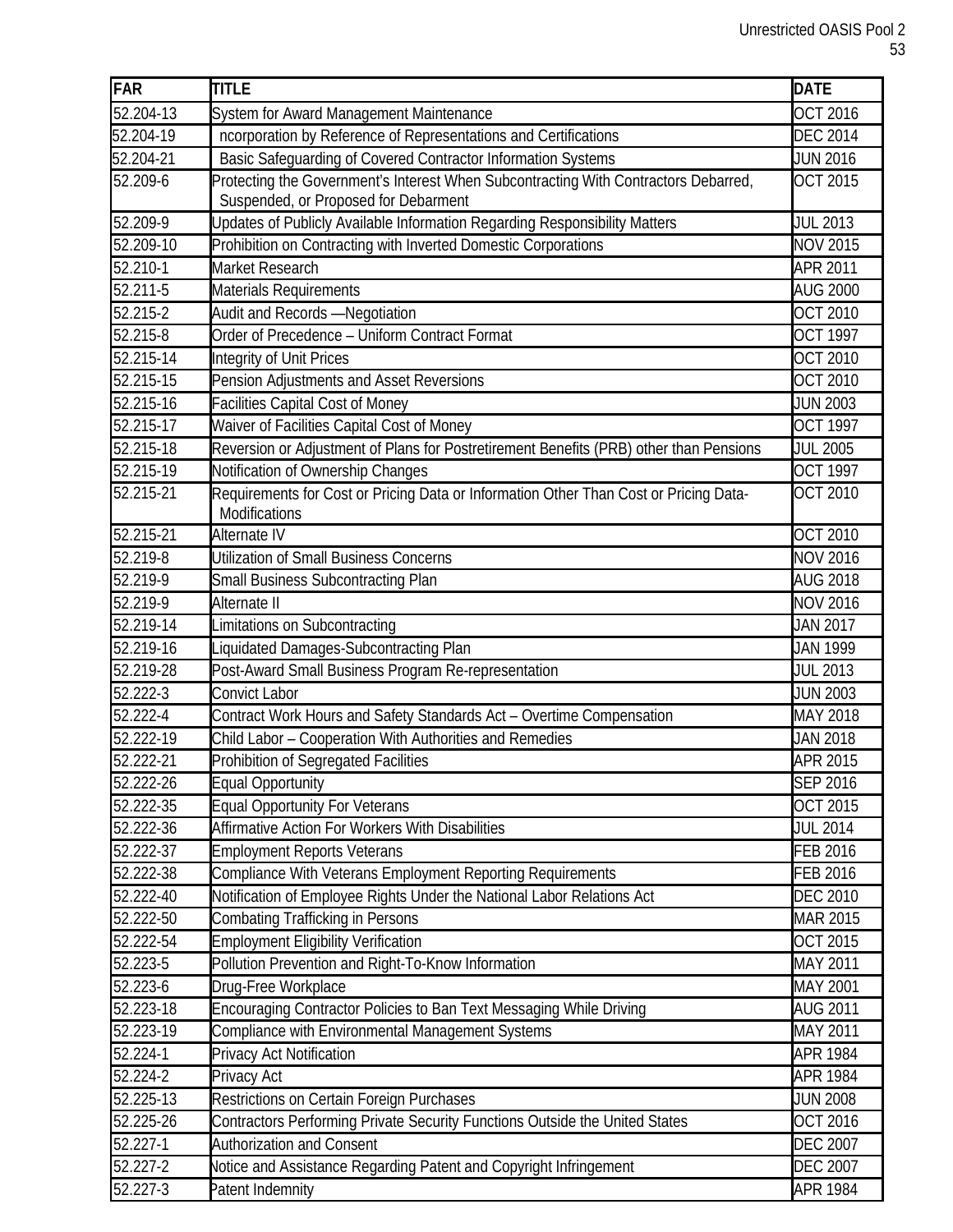| FAR          | <b>TITLE</b>                                                                                                     | <b>DATE</b>     |
|--------------|------------------------------------------------------------------------------------------------------------------|-----------------|
| 52.227-14    | Rights in Data-General                                                                                           | MAY 2014        |
| 52.227-17    | Rights in Data-Special Works                                                                                     | <b>DEC 2007</b> |
| 52.228-5     | nsurance - Work on a Government Installation                                                                     | <b>JAN 1997</b> |
| 52.229-3     | Federal, State, and Local Taxes                                                                                  | FEB 2013        |
| 52.230-2     | Cost Accounting Standards (Deviation 2018-O0015)*                                                                | MAY 2018        |
| 52.230-3     | Disclosure and Consistency of Cost Accounting Practices (Deviation 2018-O0015)*                                  | <b>MAY 2018</b> |
| 52.230-4     | Disclosure and Consistency of Cost Accounting Practices-Foreign Concern (Deviation 2018-<br>$00015$ <sup>*</sup> | MAY 2018        |
| 52.230-6     | Administration of Cost Accounting Standards                                                                      | <b>JUN 2010</b> |
| 52.232-8     | Discounts For Prompt Payment                                                                                     | <b>FEB 2002</b> |
| 52.232-9     | Limitation on Withholding of Payments                                                                            | <b>APR 1984</b> |
| 52.232-11    | <b>Extras</b>                                                                                                    | <b>APR 1984</b> |
| 52.232-17    | Interest                                                                                                         | MAY 2014        |
| 52.232-33    | Payment by Electronic Funds Transfer-System for Award Management                                                 | <b>JUL 2013</b> |
| 52.232-39    | Unenforceability of Unauthorized Obligations                                                                     | <b>JUN 2013</b> |
| 52.232-40    | Providing Accelerated payments to Small Business Subcontractors                                                  | <b>EC 2013</b>  |
| 52.233-1     | <b>Disputes</b>                                                                                                  | <b>MAY 2014</b> |
| 52.233-1     | Alternate I                                                                                                      | <b>DEC 1991</b> |
| 52.233-3     | <b>Protest After Award</b>                                                                                       | <b>AUG 1996</b> |
| 52.233-4     | Applicable Law For Breach of Contract Claim                                                                      | <b>OCT 2004</b> |
| $52.237 - 2$ | Protection of Government Buildings, Equipment, and Vegetation                                                    | <b>APR 1984</b> |
| 52.237-3     | Continuity of Services                                                                                           | <b>JAN 1991</b> |
| 52.242-13    | Bankruptcy                                                                                                       | <b>JUL 1995</b> |
| 52.243-1     | Changes - Fixed-Price                                                                                            | <b>AUG 1987</b> |
| 52.243-1     | Alternate II                                                                                                     | <b>APR 1984</b> |
| 52.244-5     | Competition in Subcontracting                                                                                    | <b>DEC 1996</b> |
| 52.244-6     | Subcontracts For Commercial Items                                                                                | <b>AUG 2018</b> |
| $52.245 - 1$ | Government Property                                                                                              | <b>JAN 2017</b> |
| 52.245-9     | Use and Charges                                                                                                  | APR 2012        |
| 52.246-4     | Inspection of Services - Fixed Price                                                                             | <b>AUG 1996</b> |
| 52.246-25    | Limitation of Liability - Services                                                                               | <b>FEB 1997</b> |
| 52.249-2     | Termination For Convenience of the Government (Fixed-Price)                                                      | APR 2012        |
| 52.249-8     | Default (Fixed-Price Supply And Service)                                                                         | <b>APR 1984</b> |
| 52.251-1     | Government Supply Sources                                                                                        | APR 2012        |
| $52.253 - 1$ | <b>Computer Generated Forms</b>                                                                                  | <b>JAN 1991</b> |

\*full text for deviations is included below

# <span id="page-53-0"></span>**I.3. GSAR CLAUSES INCORPORATED BY REFERENCE**

| <b>GSAR</b> | <b>TITLE</b>                                | <b>DATE</b>     |
|-------------|---------------------------------------------|-----------------|
| 552.203-71  | <b>Restriction on Advertising</b>           | <b>SEP 1999</b> |
| 552.204-9   | Personal Identity Verification Requirements | <b>OCT 2012</b> |
| 552.215-70  | Examination of Records by GSA               | <b>JUL 2016</b> |
| 552.216-74  | Task-Order and Delivery-Order Ombudsman     | <b>JAN 2017</b> |
| 552.219-75  | GSA Mentor-Protégé Program                  | <b>SEP 2009</b> |
| 552.228-5   | Government as Additional Insured            | MAY 2009        |
| 552.232-1   | Payments (DEVIATION FAR 52.232-1)           | <b>NOV 2009</b> |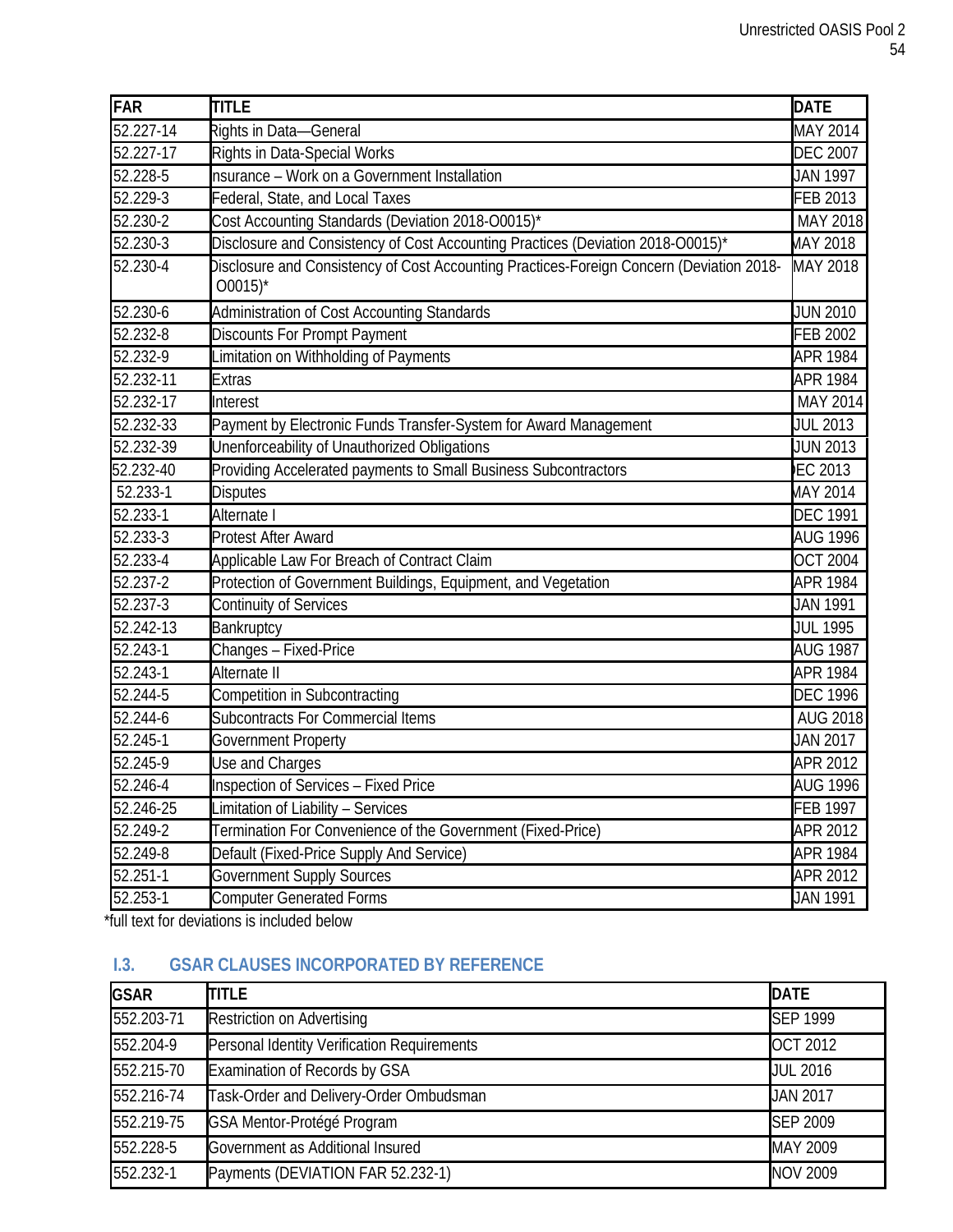| 552.232-23 | <b>Assignment of Claims</b>                 | 1999<br>$\sim$<br>DЕ |
|------------|---------------------------------------------|----------------------|
| 552.232-25 | Payment (DEVIATION FAR 52.232-25)<br>Prompt | 2009<br>NOV          |

| 552.237<br>.<br>.<br>______ | Jf.<br>on<br>: Information<br>Disclosure<br><b>Restriction</b><br>. . | 2009<br>' INF<br>____ |
|-----------------------------|-----------------------------------------------------------------------|-----------------------|

# <span id="page-54-0"></span>**I.4. FAR AND GSAR CLAUSES IN FULL TEXT**

# <span id="page-54-1"></span>**I.4.1. FAR 52.209-9 Updates of Publicly Available Information Regarding Responsibility Matters (FEB 2012)**

(a) The Contractor shall update the information in the Federal Awardee Performance and Integrity Information System (FAPIIS) on a semi-annual basis, throughout the life of the contract, by posting the required information in the Central Contractor Registration database vi[a https://www.acquisition.gov.](https://www.acquisition.gov/)

(b) As required by section 3010 of the Supplemental Appropriations Act, 2010 (Pub. L. 111-212), all information posted in FAPIIS on or after April 15, 2011, except past performance reviews, will be publicly available. FAPIIS consists of two segments—

(1) The non-public segment, into which Government officials and the Contractor post information, which can only be viewed by—

(i) Government personnel and authorized users performing business on behalf of the Government; or

(ii) The Contractor, when viewing data on itself; and

(2) The publicly-available segment, to which all data in the non-public segment of FAPIIS is

automatically transferred after a waiting period of 14 calendar days, except for—

(i) Past performance reviews required by subpart [42.15;](https://www.acquisition.gov/far/current/html/Subpart%2042_15.html#wp1075411)

(ii) Information that was entered prior to April 15, 2011; or

(iii) Information that is withdrawn during the 14-calendar-day waiting period by the Government official who posted it in accordance with paragraph (c)(1) of this clause.

(c) The Contractor will receive notification when the Government posts new information to the Contractor's record.

(1) If the Contractor asserts in writing within 7 calendar days, to the Government official who posted the information, that some of the information posted to the non-public segment of FAPIIS is covered by a disclosure exemption under the Freedom of Information Act, the Government official who posted the information shall within 7 calendar days remove the posting from FAPIIS and resolve the issue in accordance with agency Freedom of Information procedures, prior to reposting the releasable information. The Contractor shall cit[e 52.209-9](https://www.acquisition.gov/far/current/html/52_207_211.html#wp1145644) and request removal within 7 calendar days of the posting to FAPIIS.

(2) The Contractor will also have an opportunity to post comments regarding information that has been posted by the Government. The comments will be retained as long as the associated information is retained, *i.e.*, for a total period of 6 years. Contractor comments will remain a part of the record unless the Contractor revises them.

(3) As required by section 3010 of Pub. L. 111-212, all information posted in FAPIIS on or after April 15, 2011, except past performance reviews, will be publicly available.

(d) Public requests for system information posted prior to April 15, 2011, will be handled under Freedom of Information Act procedures, including, where appropriate, procedures promulgated under E.O. 12600.

# <span id="page-54-2"></span>**I.4.2. FAR 52.216-18 Ordering (OCT 1995)**

(a) Any supplies and services to be furnished under this contract shall be ordered by issuance of delivery orders or task orders by the individuals or activities designated in the Schedule. Such orders may be issued from contract start date through the contract end date.

(b) All delivery orders or task orders are subject to the terms and conditions of this contract. In the event of conflict between a delivery order or task order and this contract, the contract shall control.

<span id="page-54-3"></span>(c) If mailed, a delivery order or task order is considered "issued" when the Government deposits the order in the mail. Orders may be issued orally, by facsimile, or by electronic commerce methods only if authorized in the Schedule.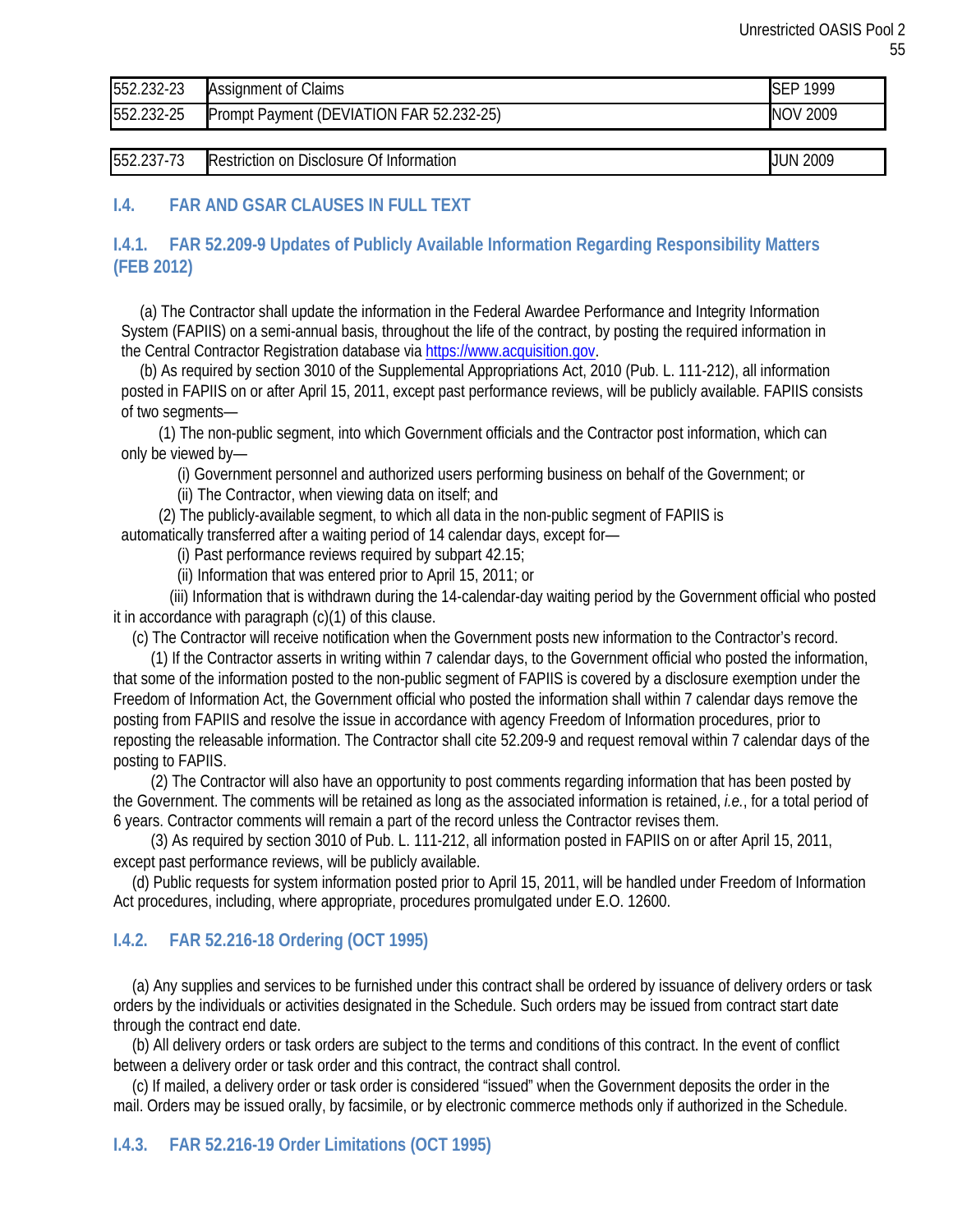(a) *Minimum order*. When the Government requires supplies or services covered by this contract in an amount of less than the Simplified Acquisition Threshold, as amended, the Government is not obligated to purchase, nor is the Contractor obligated to furnish, those supplies or services under the contract.

(b) *Maximum order*. The Contractor is not obligated to honor—

(1) Any order for a single item in excess of N/A per year

(2) Any order for a combination of items in excess of N/A per year

(3) A series of orders from the same ordering office within 365 days that together call for quantities exceeding the limitation in paragraph (b)(1) or (2) of this section.

(c) If this is a requirements contract (*i.e.,* includes the Requirements clause at subsection [52.216-21](https://www.acquisition.gov/far/current/html/52_216.html#wp1115057) of the Federal Acquisition Regulation (FAR)), the Government is not required to order a part of any one requirement from the Contractor if that requirement exceeds the maximum-order limitations in paragraph (b) of this section.

(d) Notwithstanding paragraphs (b) and (c) of this section, the Contractor shall honor any order exceeding the maximum order limitations in paragraph (b), unless that order (or orders) is returned to the ordering office within 5 days after issuance, with written notice stating the Contractor's intent not to ship the item (or items) called for and the reasons. Upon receiving this notice, the Government may acquire the supplies or services from another source.

# <span id="page-55-0"></span>**I.4.4. FAR 52.216-22 Indefinite Quantity (OCT 1995)**

(a) This is an indefinite-quantity contract for the supplies or services specified and effective for the period stated, in the Schedule. The quantities of supplies and services specified in the Schedule are estimates only and are not purchased by this contract.

(b) Delivery or performance shall be made only as authorized by orders issued in accordance with the Ordering clause. The Contractor shall furnish to the Government, when and if ordered, the supplies or services specified in the Schedule up to and including the quantity designated in the Schedule as the "maximum." The Government shall order at least the quantity of supplies or services designated in the Schedule as the "minimum."

(c) Except for any limitations on quantities in the Order Limitations clause or in the Schedule, there is no limit on the number of orders that may be issued. The Government may issue orders requiring delivery to multiple destinations or performance at multiple locations.

(d) Any order issued during the effective period of this contract and not completed within that period shall be completed by the Contractor within the time specified in the order. The contract shall govern the Contractor's and Government's rights and obligations with respect to that order to the same extent as if the order were completed during the contract's effective period; *provided*, that the Contractor shall not be required to make any deliveries under this contract after the completion of customer order, including order options, five years following the expiration of the contract ordering period.

#### <span id="page-55-1"></span>**I.4.5. FAR 52.217-8 Option to Extend Services (NOV 1999)**

The Government may require continued performance of any services within the limits and at the rates specified in the contract. These rates may be adjusted only as a result of revisions to prevailing labor rates provided by the Secretary of Labor. The option provision may be exercised more than once, but the total extension of performance hereunder shall not exceed 6 months. The Contracting Officer may exercise the option by written notice to the Contractor within 30 days.

#### <span id="page-55-2"></span>**I.4.6. FAR 52.217-9 Option to Extend the Term of the Contract (MAR 2000)**

(a) The Government may extend the term of this contract by written notice to the Contractor within 30 days provided that the Government gives the Contractor a preliminary written notice of its intent to extend at least 60 days before the contract expires. The preliminary notice does not commit the Government to an extension.

(b) If the Government exercises this option, the extended contract shall be considered to include this option clause.

(c) The total duration of this contract, including the exercise of any options under this clause, shall not exceed 10 years.

#### **I.4.7 FAR 52.230-2 Cost Accounting Standards (DEVIATION 2018-O0015) (MAY 2018)\***

(a) Unless the contract is exempt under 48 CFR 9903.201-1 and 9903.201-2, the provisions of 48 CFR Part 9903 are incorporated herein by reference and the Contractor, in connection with this contract, shall—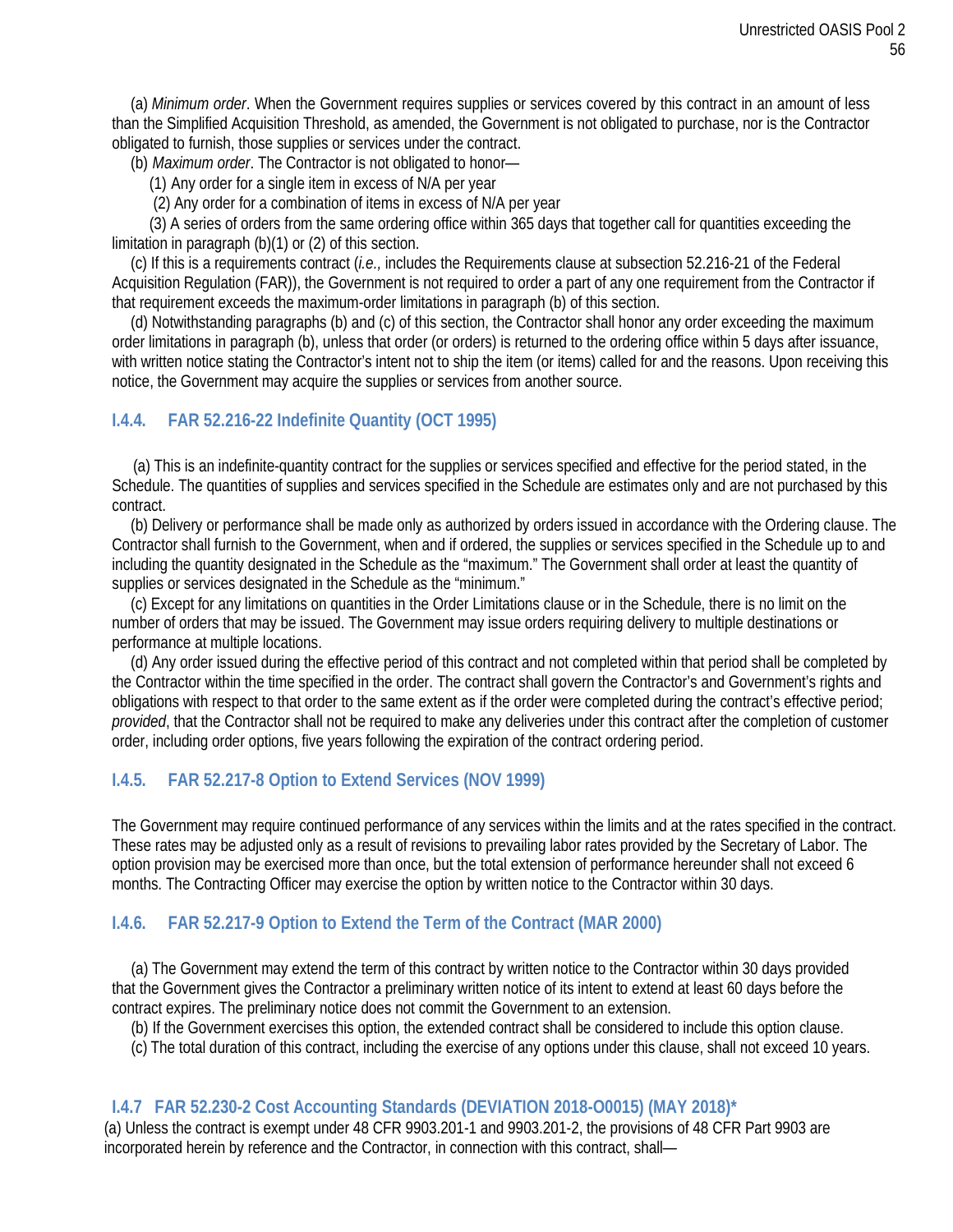(1) (CAS-covered Contracts Only) By submission of a Disclosure Statement, disclose in writing the Contractor's cost accounting practices as required by 48 CFR 9903.202-1 through 9903.202-5, including methods of distinguishing direct costs from indirect costs and the basis used for allocating indirect costs. The practices disclosed for this contract shall be the same as the practices currently disclosed and applied on all other contracts and subcontracts being performed by the Contractor and which contain a Cost Accounting Standards (CAS) clause. If the Contractor has notified the Contracting Officer that the Disclosure Statement contains trade secrets and commercial or financial information which is privileged and confidential, the Disclosure Statement shall be protected and shall not be released outside of the Government.

(2) Follow consistently the Contractor's cost accounting practices in accumulating and reporting contract performance cost data concerning this contract. If any change in cost accounting practices is made for the purposes of any contract or subcontract subject to CAS requirements, the change must be applied prospectively to this contract and the Disclosure Statement must be amended accordingly. If the contract price or cost allowance of this contract is affected by such changes, adjustment shall be made in accordance with paragraph (a)(4) or (a)(5) of this clause, as appropriate.

(3) Comply with all CAS, including any modifications and interpretations indicated thereto contained in 48 CFR Part 9904, in effect on the date of award of this contract or, if the Contractor has submitted certified cost or pricing data, on the date of final agreement on price as shown on the Contractor's signed certificate of current cost or pricing data. The Contractor shall also comply with any CAS (or modifications to CAS) which hereafter become applicable to a contract or subcontract of the Contractor. Such compliance shall be required prospectively from the date of applicability to such contract or subcontract.

(4)(i) (Agree to an equitable adjustment as provided in the Changes clause of this contract if the contract cost is affected by a change which, pursuant to paragraph (a)(3) of this clause, the Contractor is required to make to the Contractor's established cost accounting practices.

(ii) Negotiate with the Contracting Officer to determine the terms and conditions under which a change may be made to a cost accounting practice, other than a change made under other provisions of paragraph  $(a)(4)$  of this clause; provided that no agreement may be made under this provision that will increase costs paid by the United States.

(iii) When the parties agree to a change to a cost accounting practice, other than a change under subdivision (a)(4)(i) of this clause, negotiate an equitable adjustment as provided in the Changes clause of this contract.

(5) Agree to an adjustment of the contract price or cost allowance, as appropriate, if the Contractor or a subcontractor fails to comply with an applicable Cost Accounting Standard, or to follow any cost accounting practice consistently and such failure results in any increased costs paid by the United States. Such adjustment shall provide for recovery of the increased costs to the United States, together with interest thereon computed at the annual rate established under section 6621(a)(2) of the Internal Revenue Code of 1986 [\(26 U.S.C. 6621\(a\)\(2\)\)](http://http/uscode.house.gov/) for such period, from the time the payment by the United States was made to the time the adjustment is effected. In no case shall the Government recover costs greater than the increased cost to the Government, in the aggregate, on the relevant contracts subject to the price adjustment, unless the Contractor made a change in its cost accounting practices of which it was aware or should have been aware at the time of price negotiations and which it failed to disclose to the Government.

(b) If the parties fail to agree whether the Contractor or a subcontractor has complied with an applicable CAS in 48 CFR 9904 or a CAS rule or regulation in 48 CFR 9903 and as to any cost adjustment demanded by the United States, such failure to agree will constitute a dispute under [41 U.S.C. chapter 71,](http://uscode.house.gov/) Contract Disputes.

(c) The Contractor shall permit any authorized representatives of the Government to examine and make copies of any documents, papers, or records relating to compliance with the requirements of this clause.

(d) The Contractor shall include in all negotiated subcontracts which the Contractor enters into, the substance of this clause, except paragraph (b), and shall require such inclusion in all other subcontracts, of any tier, including the obligation to comply with all CAS in effect on the subcontractor's award date or if the subcontractor has submitted certified cost or pricing data, on the date of final agreement on price as shown on the subcontractor's signed Certificate of Current Cost or Pricing Data. If the subcontract is awarded to a business unit which pursuant to 48 CFR 9903.201-2 is subject to other types of CAS coverage, the substance of the applicable clause set forth in subsection [30.201-4](https://www.acquisition.gov/sites/default/files/current/far/html/Subpart%2030_2.html#wp1068153) of the Federal Acquisition Regulation shall be inserted.

This requirement shall apply only to negotiated subcontracts in excess of \$2 million, except that the requirement shall not apply to negotiated subcontracts otherwise exempt from the requirement to include a CAS clause as specified in 48 CFR 9903.201-1.

# **I.4.8 FAR 52.230-3 Disclosure and Consistency of Cost Accounting Practices (DEVIATION 2018-O0015) (MAY 2018)\***

(a) The Contractor, in connection with this contract, shall—

(1) Comply with the requirements of 48 CFR 9904.401, Consistency in Estimating, Accumulating, and Reporting Costs; 48 CFR 9904.402, Consistency in Allocating Costs Incurred for the Same Purpose; 48 CFR 9904.405, Accounting for Unallowable Costs; and 48 CFR 9904.406, Cost Accounting Standard—Cost Accounting Period, in effect on the date of award of this contract as indicated in 48 CFR Part 9904.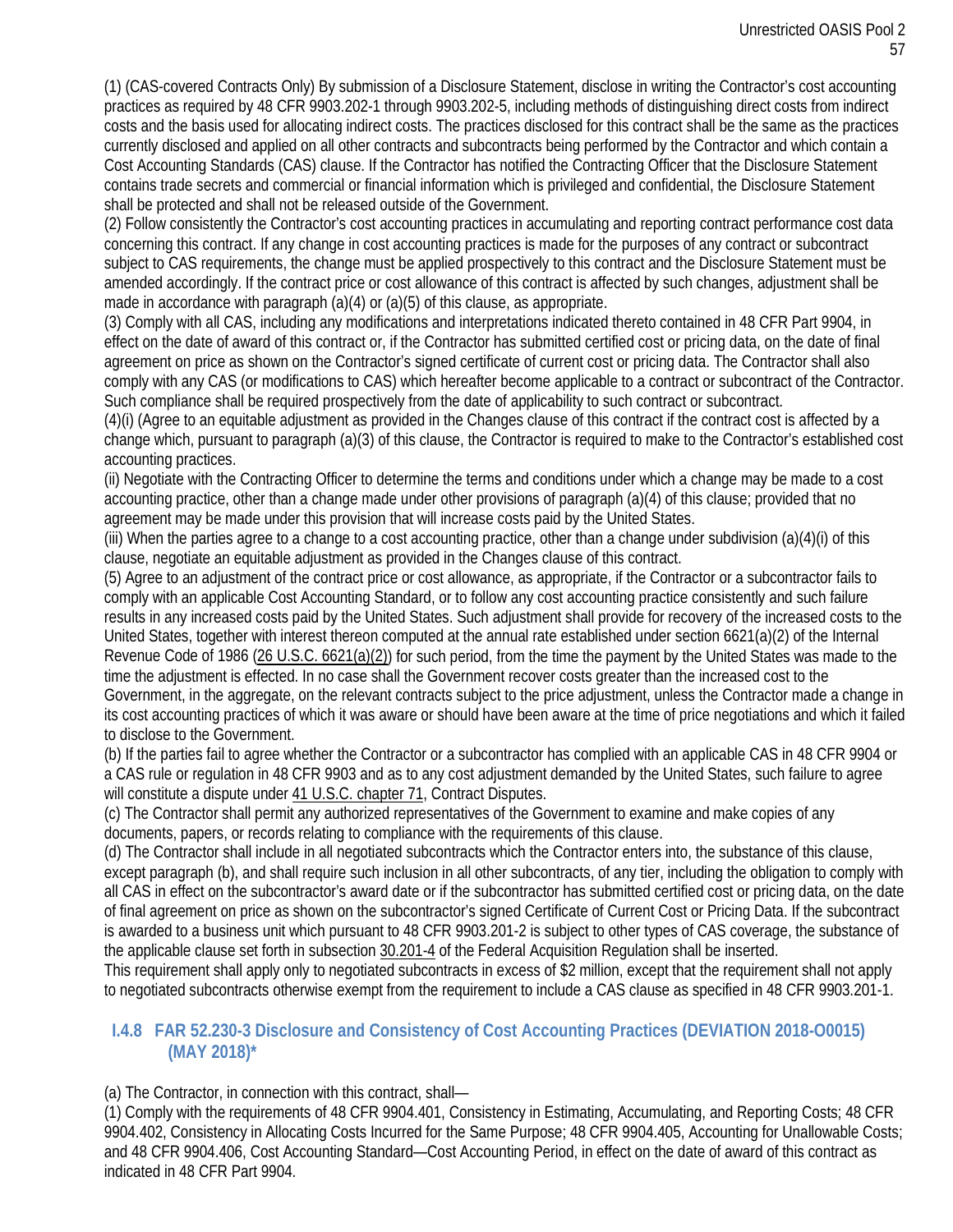(2) (CAS-covered Contracts Only) If it is a business unit of a company required to submit a Disclosure Statement, disclose in writing its cost accounting practices as required by 48 CFR 9903.202-1 through 9903.202-5. If the Contractor has notified the Contracting Officer that the Disclosure Statement contains trade secrets and commercial or financial information which is privileged and confidential, the Disclosure Statement shall be protected and shall not be released outside of the Government. (3)(i) Follow consistently the Contractor's cost accounting practices. A change to such practices may be proposed, however, by either the Government or the Contractor, and the Contractor agrees to negotiate with the Contracting Officer the terms and conditions under which a change may be made. After the terms and conditions under which the change is to be made have been agreed to, the change must be applied prospectively to this contract, and the Disclosure Statement, if affected, must be amended accordingly.

(ii) The Contractor shall, when the parties agree to a change to a cost accounting practice and the Contracting Officer has made the finding required in 48 CFR 9903.201-6(c), that the change is desirable and not detrimental to the interests of the Government, negotiate an equitable adjustment as provided in the Changes clause of this contract. In the absence of the required finding, no agreement may be made under this contract clause that will increase costs paid by the United States.

(4) Agree to an adjustment of the contract price or cost allowance, as appropriate, if the Contractor or a subcontractor fails to comply with the applicable CAS or to follow any cost accounting practice, and such failure results in any increased costs paid by the United States. Such adjustment shall provide for recovery of the increased costs to the United States together with interest thereon computed at the annual rate established under section 6621(a)(2) of the Internal Revenue Code of 1986 [\(26 U.S.C.](http://uscode.house.gov/uscode)  [6621\(a\)\(2\)\)](http://uscode.house.gov/uscode), from the time the payment by the United States was made to the time the adjustment is effected.

(b) If the parties fail to agree whether the Contractor has complied with an applicable CAS, rule, or regulation as specified in 48 CFR 9903 and 9904 and as to any cost adjustment demanded by the United States, such failure to agree will constitute a dispute under [41 U.S.C. chapter 71,](http://uscode.house.gov/) Contract Disputes.

(c) The Contractor shall permit any authorized representatives of the Government to examine and make copies of any documents, papers, and records relating to compliance with the requirements of this clause.

(d) The Contractor shall include in all negotiated subcontracts, which the Contractor enters into, the substance of this clause, except paragraph (b), and shall require such inclusion in all other subcontracts of any tier, except that—

(1) If the subcontract is awarded to a business unit which pursuant to 48 CFR 9903.201-2 is subject to other types of CAS coverage, the substance of the applicable clause set forth in subsection [30.201-4](https://www.acquisition.gov/sites/default/files/current/far/html/Subpart%2030_2.html#wp1068153) of the Federal Acquisition Regulation shall be inserted.

(2) This requirement shall apply only to negotiated subcontracts in excess of \$2 million.

(3) The requirement shall not apply to negotiated subcontracts otherwise exempt from the requirement to include a CAS clause as specified in 48 CFR 9903.201-1.

# **I.4.9 FAR 52.230-4 Disclosure and Consistency of Cost Accounting Practices-Foreign Concerns (DEVIATION 2018-O0015) (MAY 2018)\***

(a) The Contractor, in connection with this contract, shall—

(1) Comply with the requirements of 48 CFR 9904.401, Consistency in Estimating, Accumulating, and Reporting Costs; and 48 CFR 9904.402, Consistency in Allocating Costs Incurred for the Same Purpose, in effect on the date of award of this contract, as indicated in 48 CFR 9904.

(2) (Cost Accounting Standard (CAS)-covered Contracts Only). If it is a business unit of a company required to submit a Disclosure Statement, disclose in writing its cost accounting practices as required by 48 CFR 9903.202-1 through 48 CFR 9903.202-5. If the Contractor has notified the Contracting Officer that the Disclosure Statement contains trade secrets and commercial or financial information which is privileged and confidential, the Disclosure Statement shall be protected and shall not be released outside of the U.S. Government.

(3)(i) Follow consistently the Contractor's cost accounting practices. A change to such practices may be proposed, however, by either the U.S. Government or the Contractor, and the Contractor agrees to negotiate with the Contracting Officer the terms and conditions under which a change may be made. After the terms and conditions under which the change is to be made have been agreed to, the change must be applied prospectively to this contract, and the Disclosure Statement, if affected, must be amended accordingly.

(ii) The Contractor shall, when the parties agree to a change to a cost accounting practice and the Contracting Officer has made the finding required in 48 CFR 9903.201-6(c) that the change is desirable and not detrimental to the interests of the U.S. Government, negotiate an equitable adjustment as provided in the Changes clause of this contract. In the absence of the required finding, no agreement may be made under this contract clause that will increase costs paid by the U.S. Government. (4) Agree to an adjustment of the contract price or cost allowance, as appropriate, if the Contractor or a subcontractor fails to comply with the applicable CAS or to follow any cost accounting practice, and such failure results in any increased costs paid by the U.S. Government. Such adjustment shall provide for recovery of the increased costs to the U.S. Government, together with interest thereon computed at the annual rate established under section 6621(a)(2) of the Internal Revenue Code of 1986 (26